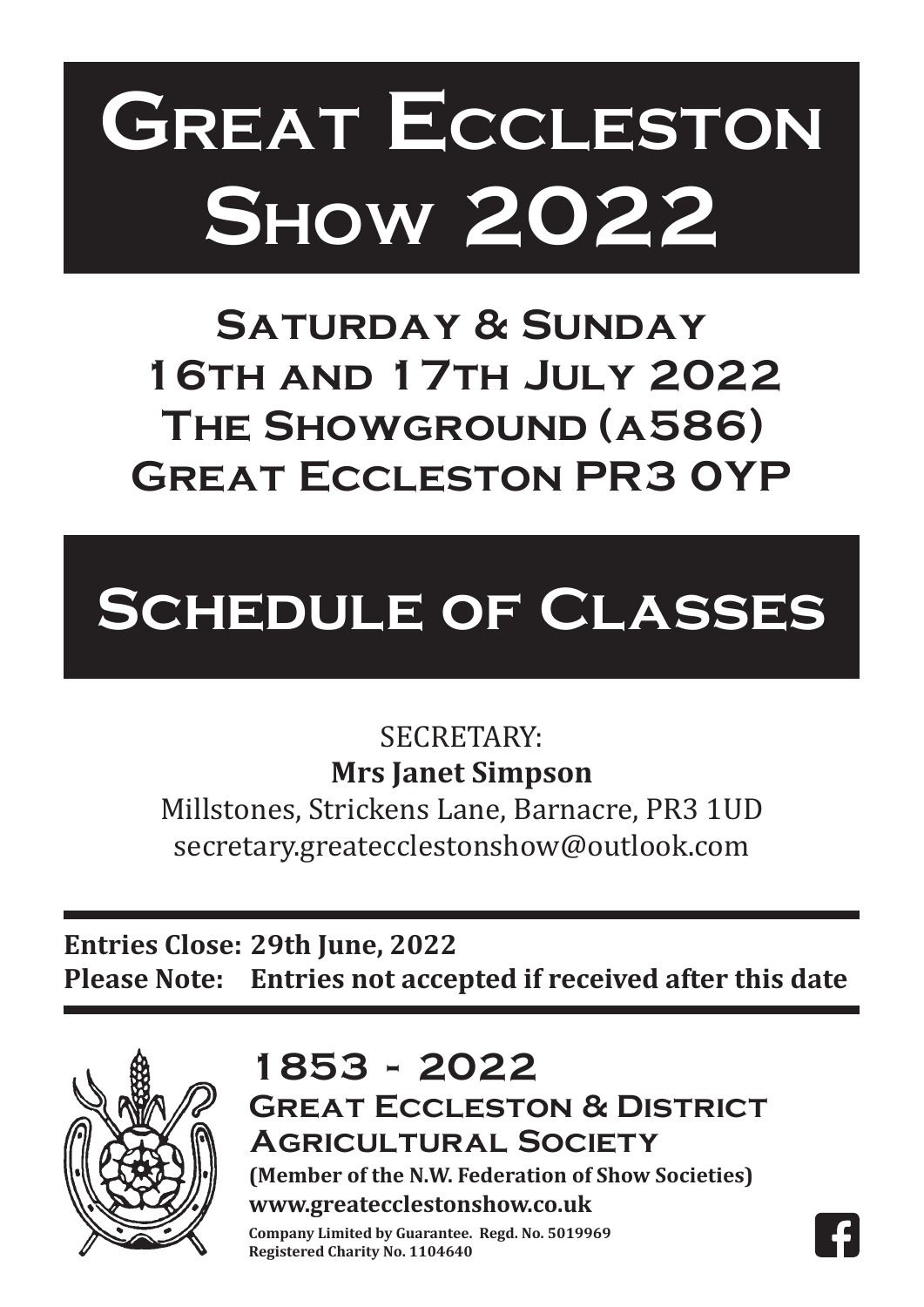- 1. No entry shall be accepted unless it is:
	- a. completed on the official and appropriate form, signed by the exhibitor or an authorised agent, and complies in every way and respect with these regulations and with any conditions that may be specified in the Prize List.
	- b. Accompanied by the appropriate fee or fees specified in the Prize List.
- c. Received by the secretary on or before the date specified in the Schedule for the closing of entries 2. All classes are open, subject to any conditions in the conditions in the conditions in the conditions in the conditions in the conditions in the conditions in the conditions in the conditions in the conditions in the co
- 2. All classes are open, subject to any conditions in the schedule, except where entries are confined to the Society's district. For the purpose of local classes, the district shall comprise the area of land extending from the Ribble to the Lune, from the M6 Motorway to the Sea, together with the whole of the township or parishes any part of which is in this area.
- 3. All animals, poultry, other exhibits, excepting horticulture and handicraft section shall have been the bona fide property of the exhibitor, and shall have been in his possession one calendar month prior to the day of the Show. Riding ponies, riding horses and jumpers excepted.

In the horticulture and handicraft section all specimens and exhibits must be the bona fide productions of the exhibitors except in the floral art classes.

- 4. All exhibits must be on the Showground and staged ready for the Judges at the times appointed by the committee and all exhibits shall remain on the Showground until such time or times as the committee shall direct.
- 5. Exhibitors whose entry fees total £7.00 or more (unless otherwise stated) will receive an Exhibitors Pass to the Showground.
- 6. The Society, or duly authorised committee, may reject, or may authorise the Secretary or other official to remove any animal or other exhibit from the Show without being in any way liable to compensation.
- 7. The society reserves the right to cancel any classes, due to insufficient entries.
- 8. The decision of the Judge or Judges shall be final, except where fraud, mis-representation, or breach of the Regulations is discovered, when all prize money will be forfeited.
- 9. The Society reserve the right to appoint additional or substitute Judges after the publication of the appointments in the Schedule.
- 10. All objections must be made in writing, and lodged with the Secretary within one hour of the occurrence. The objector must deposit £5 which will be refunded if the objection is upheld or if the Society or its duly authorised committee consider the reason for the objection not to be of a frivolous nature.

#### **ENTRIES CLOSE ON 29th JUNE, 2022** Privacy Policy is c **ENTRIES CLOSE ON 29th JUNE, 2022** Privacy Policy is on the website.

- 11. All Exhibitors and their Servants shall be governed by these Regulations as interpreted by the Stewards and Officials, and in the event of any dispute the Society reserves to itself, by its duly authorised committee, the sole and absolute right to settle arbitrarily and determine on all matters, questions or differences in regard thereto or otherwise arising out of or connected with or incidental to the Show.
- 12. The Society, its Officers and Servants, shall not be responsible to any person whatsoever whilst upon Society's premises or while entering or leaving the same for any damage, howsoever caused, to the property of any such persons, or for any injury, fatal or otherwise, to any such person.
- 13. The Society, its Officers and Servants, shall not be responsible for any accident, damage or loss, however caused, that may occur to any Exhibitor or his Servants or to any animal, article or property brought into the Showground. Each Exhibitor shall be solely responsible for any loss, injury or damage, that may be done to or occasioned by, or arising from any animal, article or property exhibited or brought on to the Showground by him, and he shall indemnify and hold harmless the Society from and against all actions, suits, expenses and claims on account of or in respect of any such damage and injury which may be caused or occasioned.
- 14. The committee reserve to themselves the right to decide who are not bona fide farmers and their decision shall be accepted as final.
- 15. All accounts owing to or by this Society must be settled by September 30th in each year.
- 16. No Spectators or Stewards other than card Stewards shall be allowed in the ring while the different animals are being judged, and no person in charge of any animal whilst being judged shall be allowed to wear any official badge.
- 17. Acceptance of the custody of the Trophy by the holder for the time being shall be deemed a sufficient guarantee that the holder agrees and undertakes to return same tree of cost to the Secretary after eleven calendar months, or 28 days prior to the Show, whichever shall be sooner.
- 18. All prizewinners in the Horse, cattle and Goat classes must take part in the Grand Parade of Prizewinners. No prize money will be paid until after the Grand No prize money will be paid until be paid until after the Grand until after the Grand until after the Grand until after the Grand until after the Grand until after the Grand until after the Grand until after the Grand unti Parade.
- 19. L.P.G. Bottles may be stored but not used inside horseboxes, caravans.
- do hatches.<br>
with relevant bred societies as required. Our 20. Your data will be held electronically and in paper form by Gt. Eccleston & District Agricultural Society Ltd. This information will not be passed to third parties. Results and entry information may be published (in print form and online), provided to the Press, other media publications and shared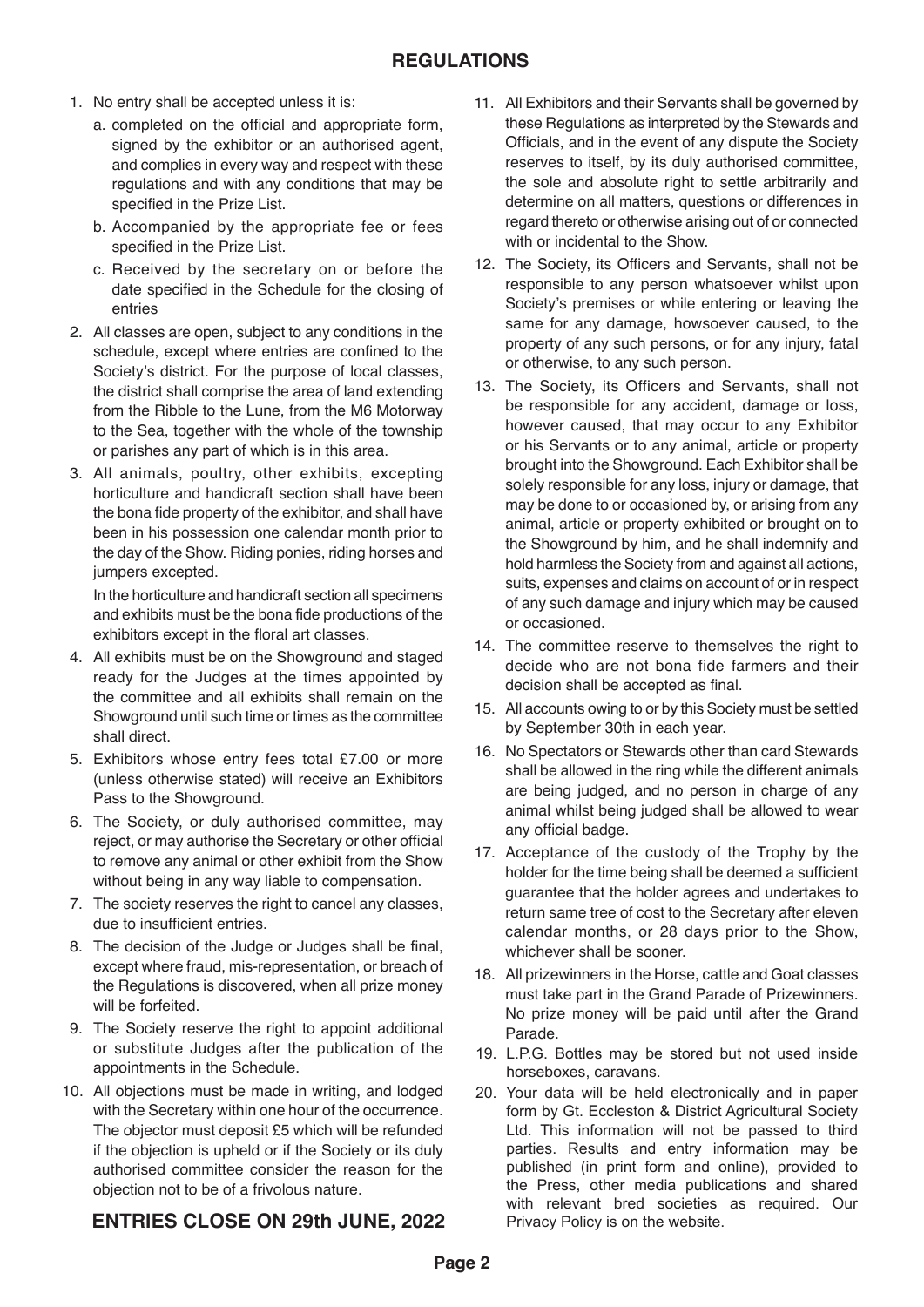# **SHIRE HORSE SECTION**

**Chief Steward:** Mr. W. Livesey, Walker House Farm, Inskip, Preston. Tel: 01772 690307 Judging to commence at 10.00am.

**Judges:** Mr. P. Bower, Greys, Mr. C. Conlon, Alderley Edge, Mr. D.J. Yates, Alfreton

There will be Three Judges, taking it in rotation, one will act as referee

#### **THE SHOW IS A QUALIFIER FOR THE SHIRE HORSE OF THE YEAR CHAMPIONSHIP, HORSE OF THE YEAR SHOW, NEC BIRMINGHAM.**

All data given upon entry of this class is provided to Grandstand Media Ltd. And stored on the Grandstand Entries System. For full policy details please visit www.grandstandentries.com These classes will be run in accordance with the general rules as set out in the Horse of the Year Show rulebook, a copy of which can be downloaded from www.hoys.co.uk

#### **Special The Champion Shire will receive £100.00**

**Awards The Champion and Reserve** will receive a **SASH** kindly donated by **Mr. W. Livesey.**

**THE VESTY CHAMPION CHALLENGE CUP.** Presented by the Hon. Frank Vesty as a **CHAMPIONSHIP PRIZE** for the **BEST SHIRE HORSE**. To be held for one year.

**THE JOHN ADDIE CHALLENGE CUP** for the **CHAMPION MARE**. This Challenge Cup, presented in memory of the late Mr. Addie, one of the founders and first Chairman of this Society. To be held for one year.

**PERPETUAL SILVER CHALLENGE CUP** kindly given by Mrs. C.F. Smith, of Blackpool, for the **BEST MARE WITH FOAL AT FOOT**, both to be bred by the Exhibitor and to be confined to the Society's District. This cup not to be won outright.

**THE J.H. SHARROCK LTD. PERPETUAL CHALLENGE TROPHY**, for the **BEST MARE WITH FOAL AT FOOT**. To be held for one year.

**THE THOMPSON RILEY CENTENARY MEMORIAL TROPHY,** for the **BEST BARREN MARE.**  To be held for one year.

 **THE S.H. THOMAS MEMORIAL CUP**, for the **CHAMPION FOAL**. Not to be won outright. **The Champion will receive £50.00 and the Reserve Champion £30.00.** 

**SILVER CHALLENGE TANKARD,** kindly presented by Leo Jemson, for the **BEST COLT** or **FILLY FOAL,** bred by the exhibitor and confined to the Society's district. This trophy not to be won outright.

**GT. ECCLESTON HIRING SOCIETY PERPETUAL CHALLENGE TROPHY** for the **BEST FILLY FOAL.** To be held for one year.

**GT. ECCLESTON HIRING SOCIETY PERPETUAL CHALLENGE TROPHY** for the **BEST COLT FOAL.** To be held for one year.

**THE POULTON-LE-FYLDE AGRICULTURAL SOCIETY'S PERPETUAL CHALLENGE CUP",**  for the **CHAMPION GELDING.** Not to be won outright.

**THE HEBDEN AGRICULTURAL TROPHY** for the **CHAMPION ONE YEAR OLD**. To be held for one year.

**THE BOB WHITAKER MEMORIAL TROPHY** for the **BEST TWO-YEAR-OLD FILLY,** bred by Exhibitor. To be held for one year.

**THE T. & V.M. GARDNER TROPHY** for the **JUNIOR CHAMPION** (2 years old or under). To be held for one year.

**THE C.A. WILKINS SHIELD** for the **BEST VANNER MARE OR GELDING.** To be held for one year.

**J. SHELDON – WILLIAMS THROPHY** for the **BEST DECORATED HORSE**. To be held for one year.

**THE OAKHILL FARM VETS TROPHY** for the winner of Class 13, who will also receive £40.00 and the second placed will receive £30.00 kindly sponsored by **Oakhill Farm Vets, Goosnargh.**  The trophy to be held for one year.

**THE DICKINSON PERPETUAL TROPHY** for the winner of Class 14. To be held for one year.

**THE JACK WARD MEMORIAL CHALLENGE TROPHY**, presented in memory of Mr. J.R.Ward, a past Chief Steward in the Shire Horse section. To be awarded to the Exhibitor gaining most

points in this section. To be held for one year.

THE WINNING ANIMAL MUST BE REGISTERED OR ELIGIBLE FOR REGISTRATION IN THE STUD BOOK OR GRADE B REGISTER.

A Spoon and a Rosette for the Best Mare or Filly and a Spoon and Rosette for the Best Stallion. The winner of the Special Prize must be a member of the Shire Horse Society. Entries cannot be accepted at Affiliated Shows in classes for Shires or Heavy Horses from any person who has been either suspended or removed from membership of the Shire Horse Society or has been excluded from exhibiting for prizes at Shows, Sales or Exhibitions or from taking part in any Show organised by the Shire Horse Society. No animal to be eligible to take more than one Silver Spoon during any one year. The Shire Horse Society's National Shire Horse Show being excepted.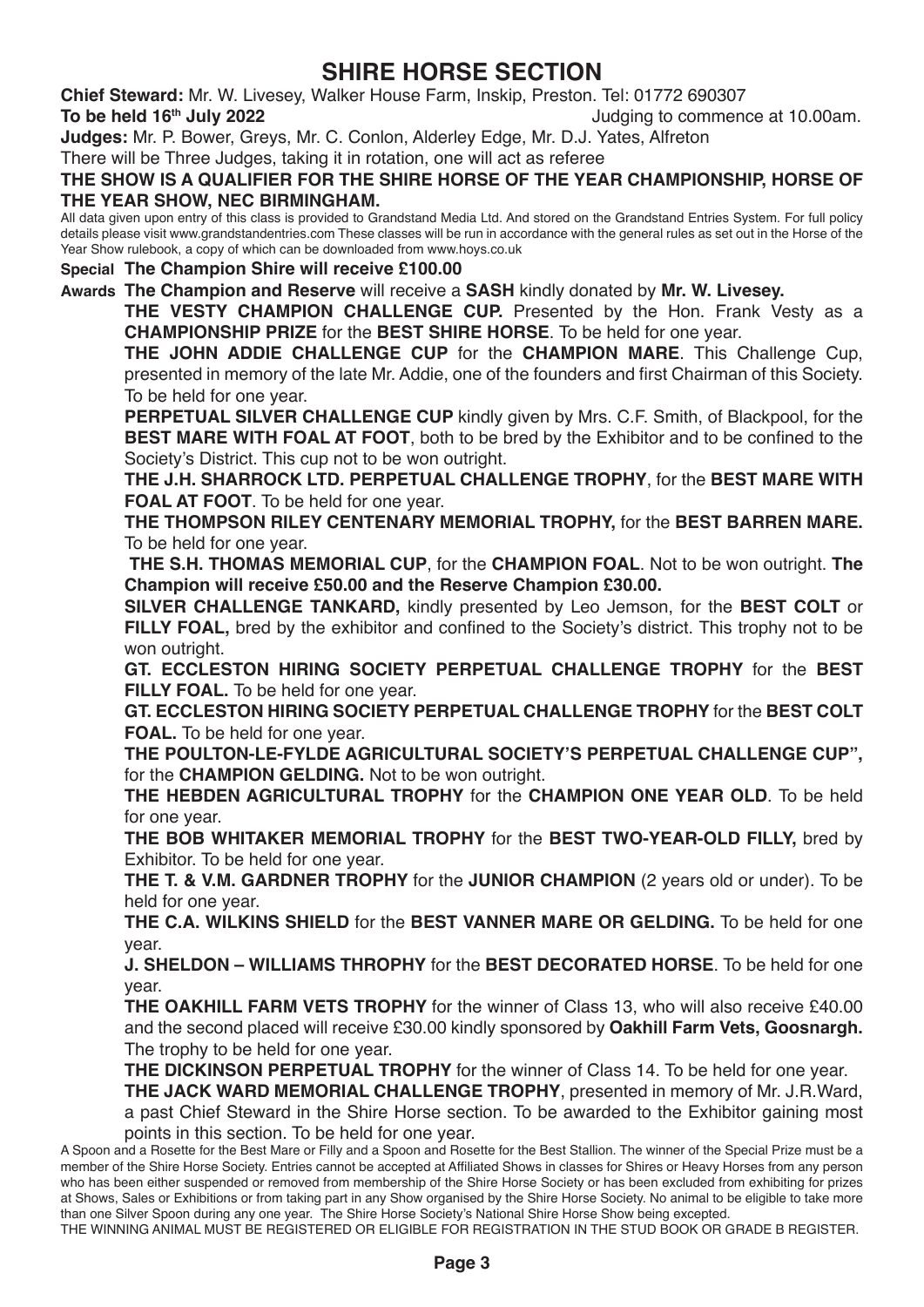#### **The society gratefully acknowledges the following donations towards prize money in the Shire Horse Section:**

£20.00 from **Mr. W. LIVESEY** to the **JUNIOR CHAMPION**, 2 years old and under.

£25.00 from **Miss S. WHITAKER** for the **BEST TWO YEAR OLD FILLY,** bred by exhibitor.

£100.00 from **C&C SUPPLIES COLLINSON LTD,** Garstang.

£50.00 from **MOY VETERINARY CENTRE** in Memory of Mark Lingard BVSc, MRCVS, DVR.

**All prizewinners must take part in the Grand Parade.**

#### **No prizemoney will be paid until after Grand Parade**

#### **ALL EXHIBITORS IN CLASSES 1-9 & 15 WILL RECEIVE £70.00 APPEARANCE MONEY**

**CLASS** ENTRY FEE £6.00, ENTRY FEE FOR CLASS 12 £13.00

- **STALLION, two years old and upwards** 1st - £80, 2nd - £60, 3rd - £45, 4th - £35, 5th - £25, 6th - £20
- **2. GELDING,** three years old and over 1st - £80, 2nd - £60, 3rd - £45, 4th - £35, 5th - £25, 6th - £20
- **3. VANNER MARE or GELDING**, not eligible for any other class except pairs. Animals must not exceed 16.3 hands, to be measured by Hon. Veterinary Surgeon at 9.30am.
	- $1^{st}$  £80,  $2^{nd}$  £60,  $3^{rd}$  £45,  $4^{th}$  £35,  $5^{th}$  £25,  $6^{th}$  £20
- **4. COLT, FILLY or GELDING**, one year old. 1st - £80, 2nd - £60, 3rd - £45, 4th - £35, 5th - 25, 6th - £20
- **5. FILLY or GELDING**, two years old. 1st - £80, 2nd - £60, 3rd - £45, 4th - £35, 5th - £25, 6th - £20
- **6. BARREN MARE**, three years old or over. 1st - £80, 2nd - £60, 3rd - £45, 4th - £35, 5th - £25, 6th - £20
- **7. BROOD MARE**, three years old or over, with own foal at foot, to have produced a foal in 2022. 1st - £80, 2nd - £60, 3rd - £45, 4th - £35, 5th - 25, 6th - £20

# **8. COLT FOAL**.

- 1st £80, 2nd £60, 3rd £45, 4th £35, 5th £25, 6th £20
- **9. FILLY FOAL.** 1st - £80, 2nd - £60, 3rd - £45, 4th - £35, 5th - £25, 6th - £20

#### **10. YOUNG HANDLER CLASS**

 $1^{st}$  - £20,  $2^{nd}$  - £15,  $3^{rd}$  - £10 No entry fee.

The Shire Horse Society will once again be running the SHS Young Handler's Accumulator Award in 2022. Points relative to placings will be awarded to those young handlers who are 2022 members of the Shire Horse Society. The winner will be announced at the end of the year. Points will be awarded to the top five, with points awarded as follows: - 1st - 5 points, 2nd - 4 points, 3rd - 3 points, 4th - 2 points and 5th - 1 point. The Champion Young Handler with the most points at the end of the year will win the trophy. Affiliated shows must submit the results of the Young Handler classes when they submit their Silver Spoon award forms. Those taking part in the above should be Junior members of the Society and are able to join mid-season if they are not already members. Points will only count once membership is taken up and points will not be back dated. Junior memberships are £12 per annum and are open to those that have not attained their 18th birthday.

- **11. PAIR OF HORSES,** any age.
	- 1st £30, 2nd £25, 3rd £15, 4th £10, 5th £5, 6th £2.

# **GREAT ECCLESTON SHOW CHAMPIONSHIP**

#### **12. SHIRE HORSE OF THE YEAR QUALIFYING CLASS - Supported by the Shire Horse Society.**

This class is a qualifier for the Shire Horse of the Year Championship supported by the Shire Horse Society, to be held at the NEC. Birmingham,  $5^{TH}$  -9<sup>th</sup> of October 2022. This class is open to pure bred fully registered shires of two years old and over that are entered and exhibited in their appropriate breed classes at Qualifying Shows. The Shire Horse Society reserve the right to share your membership data with Grandstand Media Limited in compliance with the Horse of The Year Show (HOYS) Rules and Regulations. This sharing is for the purpose of HOYS matters to include, but not limited to, qualification or disciplinary. For further details regarding the use of data for Horse of The Year Show qualifiers please refer to www.hoys.co.uk. This class will be judged at the conclusion of the Championship.

- **13. IN HAND HEAVY HORSE, judging not before 2pm.** Judged by Panel of Judges, if horse has been entered in another class they are not eligible for the £70 appearance money. 1st £30, 2nd £25, 3rd £20, 4th £15, 5th £10. 6th £8
- **13a RIDDEN HEAVY HORSE**. Open to any ridden heavy horse. The Class will be judged on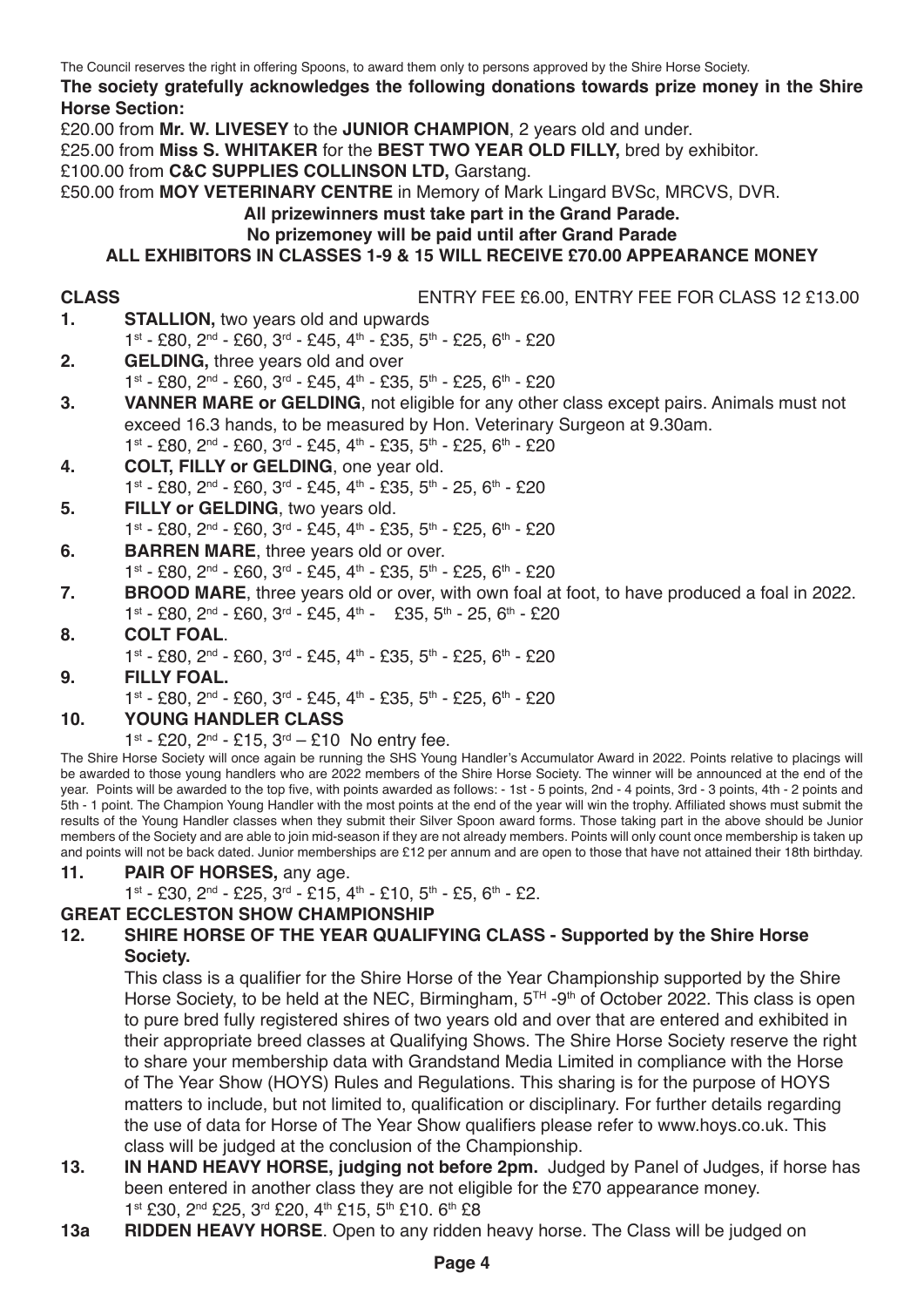performance and obedience as a ridden horse in Walk, Trot, Canter and Stand and Rein Back (canter is at the rider's discretion) for anyone who wishes, there will be an 18" high jump to go over. Judge will not ride. If horse has been entered in another class they are not eligible for the £70 appearance money. This class will be judged by Mrs. T. Brooks. 1st - £85, 2nd - £65, 3rd - £50, 4th - £40, 5th - £30, 6th - £25.

### **14. TRADESMAN'S or FARMER'S TURNOUT.**

1st - £100, 2nd - £75, 3rd - £50, 4th - £40, 5th - £35 All turnouts appearing in Class 14 will receive £100 appearance money, if the horse has been entered in another class they are not eligible for the appearance money.

**15. BEST DECORATED HORSE**. Must be shown with full decoration, including flowers, to comply with class heading.

 $1^{st}$  - £100,  $2^{nd}$  - £60,  $3^{rd}$  - £50,  $4^{th}$  - £40.

If entries allow classes 13 - 15 will immediately follow class 12 before the Grand Parade.

# **DAIRY CATTLE SECTION HOLSTEINS**

OPEN TO ACCREDITED HERDS ONLY

Animals must be registered or Supplementary Registered B with Holstein U.K. or an officially approved *herd book in Member State.*

**Chief Steward:** Mr. A. Robson, Tel. 01253 886318

**To be held 16th July 2022**

#### **ALL CATTLE UNDER COVER AND TO REMAIN ON SHOWGROUND UNTIL 4.00pm ALL ANIMALS TO BE ACCOMPANIED BY A PASSPORT DEFINITION OF EXHIBITOR BRED:**

- An Animal is defined as 'Exhibitor bred' if it is born in the UK or The Republic of Ireland and
- carries the owner's prefix.<br>• This includes animals horr
- This includes animals born as a result of embryo transplant.
- An animal in joint ownership qualifies as exhibitor bred providing it has been jointly entered.

### **SUBSTITUTES WILL BE ALLOWED**

### **BIO SECURITY MEASURES WILL BE STRICTLY ADHERED TO**

### **ALL EXHIBITORS IN CLASSES 18-22 WILL RECEIVE £40 APPEARANCE MONEY**

**Special THE KINROSS PERPETUAL TROPHY**, to be awarded to the **PREMIER EXHIBITOR**. To be **Awards** held for one year.

**THE TOM COWELL TROPHY**, to be awarded to the **PREMIER BREEDER**. To be held for one year.

### The **PREMIER EXHIBITOR** and **PREMIER BREEDER** will receive a **BANNER**.

**2 BREAKFAST TICKETS** per exhibitor will be provided, kindly sponsored by **Mr. Roberts.**

**Judge:** Mr. W. Fleming, Kirkpatrick Fleming ENTRY FEE £5.00

#### **Judging commences at 10.00am.**

Prize money: Classes:  $19-22 \cdot 1$ st - £50,  $2^{nd}$  - £40,  $3^{rd}$  - £35,  $4^{th}$  - £28,  $5^{th}$  - £22.

Classes:  $17,18:1^{st} - £40, 2^{nd} - £30, 3^{rd} - £25, 4^{th} - £17, 5^{th} - £13.$ 

The **BEST EXHIBITOR BRED** in classes 17-22 will receive £15.

The animal with the **BEST UDDER** in classes 19-22 will receive £15. Kindly sponsored by **4FARMERS.**

- **17. 17. 17. 17. HEIFER,** born on or after 1st January 2021 to 1st August 2021. Kindly sponsored by LANES **VETS, Garstang.**
- **18. COW** or **HEIFER IN CALF.** Kindly sponsored by **OAKHILL FARM VETS, Goosnargh**
- **S.1. THE GT. ECCLESTON YFC TROPHY** for the **CHAMPION DRY ANIMAL** who will also receive a **Voucher for £50** for **GENUS ABS** Products and services and the **RESERVE CHAMPION DRY ANIMAL** will receive a **£25 Voucher.**
- **19.&20. JUNIOR AND SENIOR HEIFER IN MILK**, to have calved at not more than three years. Classes will be split on day of Show according to age.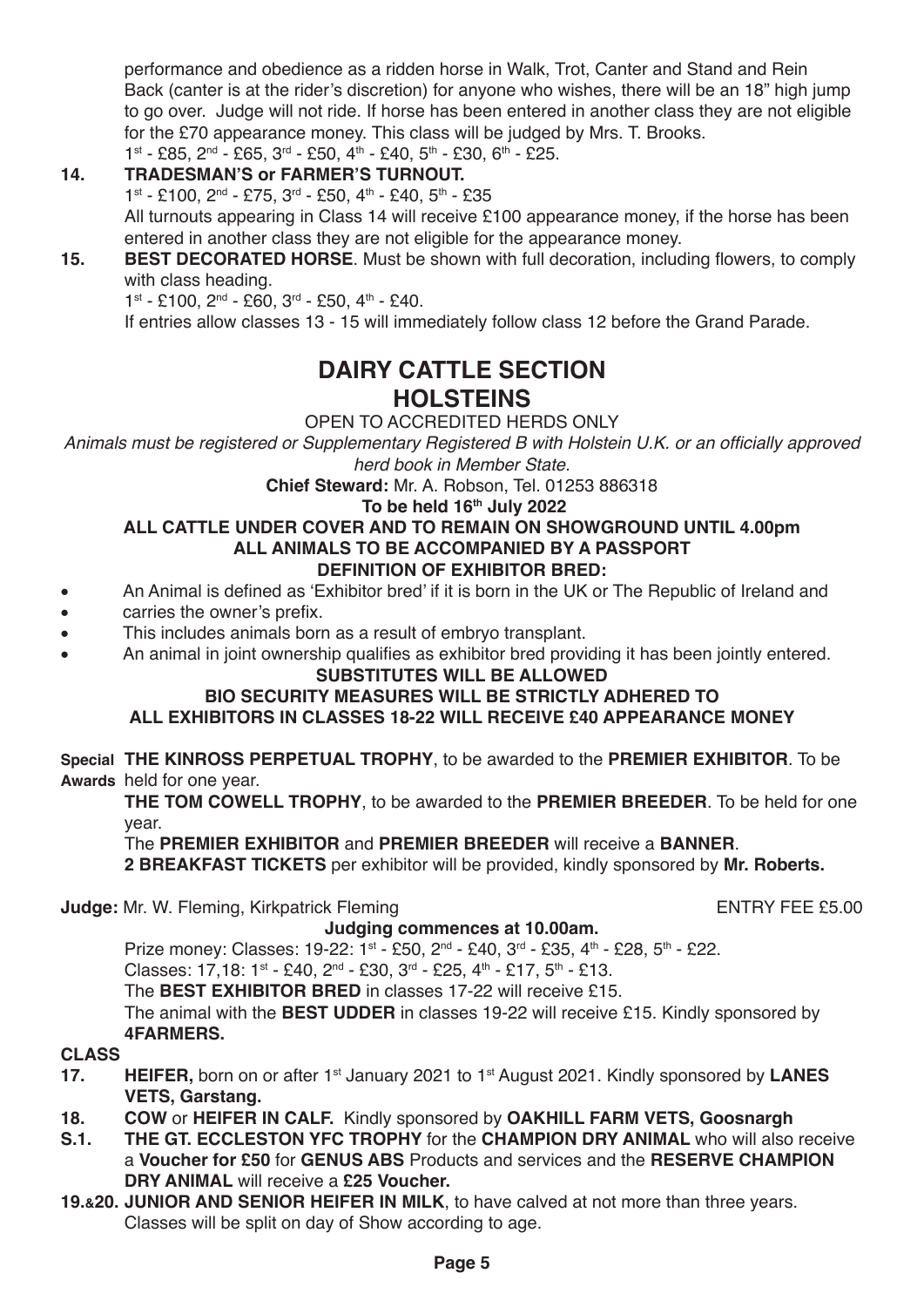Class 19 Kindly sponsored by **DUGDALE NUTRITION LTD**. Class 20 Kindly sponsored by **LLOYDS ANIMAL FEEDS LTD.**

- **S.2. THE NATIONAL WESTMINSTER BANK TROPHY** for the **JUNIOR CHAMPION** who will receive £15 and the **RESERVE JUNIOR CHAMPION** who will receive £10.
- **21. COW IN MILK,** having calved twice**.** Kindly sponsored by **SCOTT & WILKINSON LLP,** Chartered Accountants, Lancaster**.** The winner will receive the **PRESTON FARMERS CHALLENGE TROPHY.** To be held for one year.
- **22. COW IN MILK**, having calved three or more times. The winner will receive the **WOODPLUMPTON YFC TROPHY.** To be held for one year. Kindly sponsored by **LANES VETS, Garstang.**
- **S.3. THE FUEL SERVICES CHALLENGE TROPHY** for the **CHAMPION EXHIBITOR BRED FEMALE. HOLSTEIN U.K.** offers Rosettes to the **CHAMPION AND RESERVE EXHIBITOR BRED ANIMALS.**
- **S.4. THE GORSFARM PERPETUAL CHALLENGE TROPHY**, kindly presented by **Messrs. J.A. & M.A. Greenhalgh** for **THE CHAMPION FEMALE.** The **CHAMPION FEMALE** will receive £50 the **RESERVE CHAMPION** will receive £35 and the **HONOURABLE MENTION** £15. Kindly sponsored by **4FARMERS. SASH OF HONOUR** to **CHAMPON FEMALE.**
- **S.5. HOLSTEIN U.K.** offers a **BEST UDDER** Rosette to the exhibitor of the **HOLSTEIN** with the **BEST UDDER** in Show.  **SEMEN TO THE VALUE OF £120** from **UBS ALTA Ltd** will be awarded to the **ANIMAL WITH THE BEST UDDER**.

# \*NEW CLASS\*

**S.6. Best Managed Farm Class** generously sponsored by **ENVIRO SYSTEMS UK Ltd**. The judge will take into consideration the efficiency of the farming system appropriate to the farm's size, type and location. They will evaluate the layout, design and use of the buildings and the quality of the stock, crops and grassland. within 4 $\frac{1}{2}$  miles radius of Great Eccleston Show ground, to be judged  $1^{st} - 8^{th}$  of July by President, Mr. E Redmayne.

FREE ENTRY: **1st, £50, 2nd £25, 3rd £15.**

# **Kindly sponsored by Enviro Systems UK Ltd.**

# **JERSEYS**

OPEN TO ACCREDITED HERDS ONLY

Restricted to animals registered or eligible for registration in the Herd Book of the Jersey Cattle Society **ALL ANIMALS TO BE ACCOMPANIED BY A PASSPORT**

**Special** The Jersey Cattle Society offers a special rosette and prize card to the best cow or heifer, **Awards** registered in the Herd Book, bred by an exhibitor / current member of the Jersey Cattle Society.

**THE R.E. BUILDINGS TROPHY** for the **CHAMPION JERSEY.** To be held for one year.

**THE RAJ TROPHY** for the **BEST UDDER.** Kindly presented by **Mr. & Mrs. D.Jones.** To be held for one year.

**THE COGENT JERSEY VISIONS TROPHY** for the **CHAMPION EXHIBITOR BRED JERSEY.** Kindly presented by **Cogent Breeding Ltd.** To be held for one year.

**THE CHAMPION FEMALE** will receive £35, the **RESERVE CHAMPION** will receive £15.

**ALL EXHIBITORS IN CLASSES 23-26 WILL RECEIVE £40 APPEARANCE MONEY**

**Judge: Miss Sarah Pye, Bayview** 

### **Judging to commence at 10.00am**

Prize money: Classes:  $25, 26$ :  $1^{st}$  - £50,  $2^{nd}$  - £40,  $3^{rd}$  - £35,  $4^{th}$  - £28,  $5^{th}$  - £22

Classes: 23, 24:  $1^{st}$  - £40,  $2^{nd}$  - £30,  $3^{rd}$  - £25,  $4^{th}$  - £17,  $5^{th}$  - £13

Class:  $27: 1^{st} - £10$ ,  $2^{nd} - £10$ ,  $3^{rd} - £10$ ,  $4^{th} - £10$ 

The **BEST EXHIBITOR BRED** in classes 23-26 will receive £15.

# **CLASS**

**23. MAIDEN HEIFER,** under 18 months old on day of Show.

**24. COW or HEIFER IN CALF.**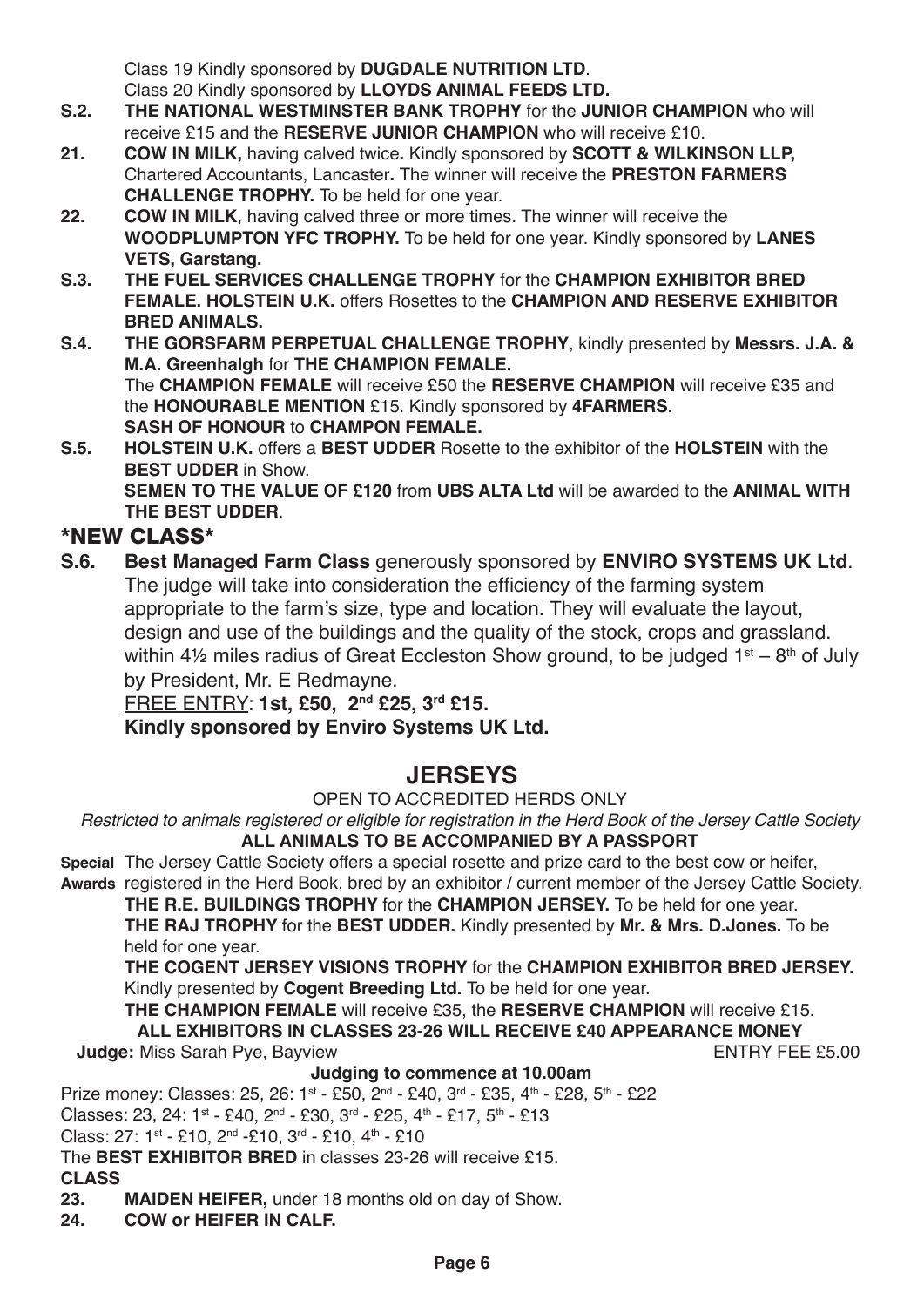- **25. HEIFER IN MILK, to have calved under 2 ½ years of age.**<br>**26. COW IN MILK, Kindly sponsored by HOOFCOUNT Ltd.**
- **26. COW IN MILK, Kindly** sponsored by **HOOFCOUNT Ltd.**
- **BEST PAIR OF FEMALES,** to have been exhibited in above classes bred and owned by same exhibitor. The winner will receive the **DALGETY AGRICULTURAL Ltd. PERPETUAL CHALLENGE TROPHY.** To be held for one year.

# **AYRSHIRES**

OPEN TO ACCREDITED HERDS ONLY

Animals entered must be registered in the Ayrshire Cattle Society Herd Book and be at least 51% Ayrshire blood. If black and white in color, animals must be registered in the Herd Book's full pedigree Ayrshire Section and be 100% Ayrshire blood. (Note: Percentages are shown on all registration certificates)

#### **ALL ANIMALS TO BE ACCOMPANIED BY A PASSPORT**

**Special** The Ayrshire Cattle Society offers a rosette for the Best Group of Three Females. Rosette **Awards** kindly sponsored by Cattle Services (Ayr) Ltd.

#### **THE CIBA GEIGY PERPETUAL CHALLENGE TROPHY for the CHAMPION AYRSHIRE. To be held for one year.**

**The CHAMPION FEMALE will receive £35, the RESERVE CHAMPION will receive £15. PERPETUAL CHALLENGE TROPHY** for the **BEST PAIR OF AYRSHIRE FEMALES.**

Presented by Mrs B. Mackie & Dr J. Mackie. To be held for one year.

**ALL EXHIBITORS IN CLASSES 29 - 31 WILL RECEIVE £40 APPEARANCE MONEY Judge: Mr David Christophers, Cornwall** 

#### **Judging to commence 10.00am**

Prize money Class 28 - 30: 1st £40, 2<sup>nd</sup> £30, 3<sup>rd</sup> £25, 4<sup>th</sup> £17, 5<sup>th</sup> £13  $Classes$  31 & 32: 1st £50, 2nd £40, 3rd £35, 4th £28, 5th £22

The **BEST EXHIBITOR BRED** in classes 29 -32 will receive £15. Kindly sponsored by **PETE MARQUIS CONTRACTORS.**

# **CLASS**

- **28. MAIDEN HEIFER,** under 18 months old on day of Show. Kindly sponsored by **MR A.G. RILEY, Bolton-le-Sands,** Cattle Foot Trimmer.
- **29. COW or HEIFER IN CALF.**
- **30. HEIFER IN MILK,** to have calved at not more than three years. Kindly sponsored by **YORKSHIRE DALES ICE CREAM.**
- **31. COW IN MILK.** Kindly sponsored by **BILDABIN LTD, Catforth**
- **BEST PAIR OF FEMALES, to have been exhibited in above classes bred and owned by same** exhibitor.

# **INTER-BREED DAIRY CATTLE**

**Judge:** Mr W. Fleming, Kirkpatrick Fleming ENTRY FEE £5.00

Prize money: 1st - £20, 2<sup>nd</sup> - £20, 3<sup>rd</sup> - £20, 4<sup>th</sup> - £20

**Special THE JOYLAN FARMS TROPHY,** to be awarded to the **SUPREME CHAMPION DAIRY**

**Awards ANIMAL,** held for one year.

**THE VIRGINIA SIVER CHALLENGE CUP**, kindly presented by the late W.J. Walmsley, Esq., J.P., for the **CHAMPION FEMALE** in the **CATTLE CLASSES** bred, reared and owned by the Exhibitor.

**THE INTER-BREED CHAMPION IN MILK HEIFER** will receive a **SASH.** The **CHAMPION EXHIBITOR BRED, and OWNED FEMALE** will receive £35 and the **RESERVE** will receive £15.

- **34. BEST THREE DAIRY CATTLE**, bred and reared by Exhibitor. Kindly sponsored by **LANES VETS, Garstang.** The winner of this class will receive **THE STANLEY CUP** presented by the late Rt. Hon. Captain Lord Stanley M.C. To be held for one year.
- **35. BEST PAIR OF COWS**, in milk or in calf. Kindly sponsored by **JOHN CORNTHWAITE, Nateby.** The winner of this class will receive the **SILVER CHALLANGE CUP.** To be held for one year.
- **36. BEST PAIR OF HEIFERS**, in milk or in calf with first calf. The winner of this class will receive the **PAUL and WHITES CHALLENGE TROPHY**. To be held for one year. Kindly sponsored by **BEACON FARM VETS.**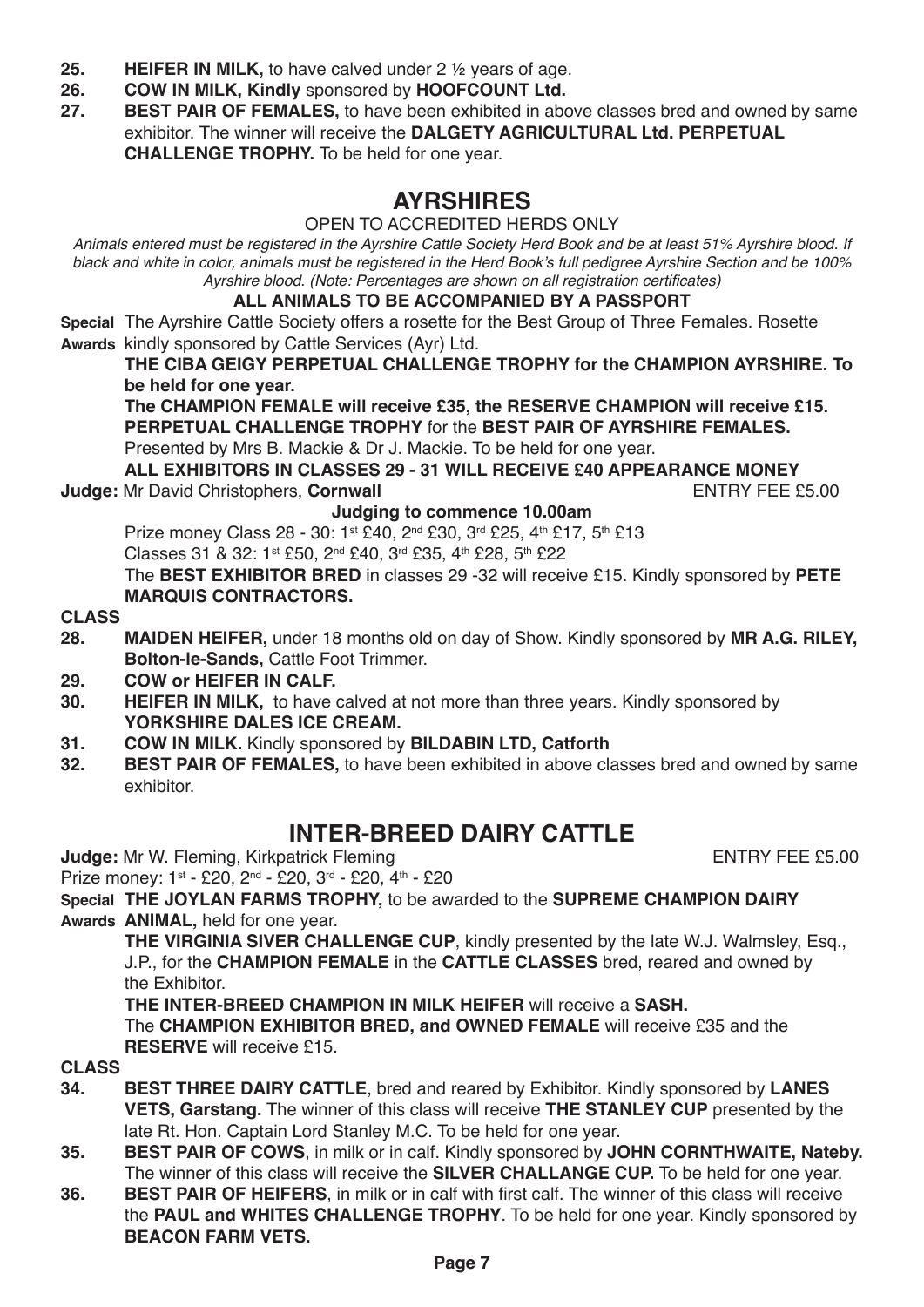- **37. FEMALE,** third generation exhibitor bred. The winner will receive the **HOLWOOD TROPHY.** To be held for one year. Kindly sponsored by **COARS COUNTRY STORES.**
- **38. THE GOLD LABEL PREFORMANCE CLASS** for **RECORDED DAIRY CATTLE**. To enter, animal must have produced a combined weight of fat and protein of 700 kgs for Holsteins, 575kgs for Ayrshires and 587kgs for Jersey in any one lactation, may be in milk or in calf, any age, being in the hands of a member of a recording Organisation. Milk Yield Certificate to be forwarded with entry form. Five production points to be awarded for every 1kg above those stated, in any one lactation. Inspection points to be awarded on maximum production points allocated in Class. Kindly sponsored by **J Simpson, NMR.**

The winner of this class will receive the **BOCM SILCOCK Ltd. PERPETUAL CHALLENGE TROPHY.** To be held for one year.

# **CALF CLASSES**

### **OPEN TO ACCREDITED HERDS ONLY**

Prize money: Classes 39 – 45 - 1st - £15, 2nd - £15, 3rd - £15, 4th - £15, 5th - £15

- Prize money for class 45 1st £5, 2<sup>nd</sup> £5, 3<sup>rd</sup> £5, 4<sup>th</sup> £5, 5<sup>th</sup> £5<br>Pring Mr D. Christophers and Miss Sarab Pye **Judges:** Mr W. Fleming, Mr D. Christophers and Miss Sarah Pye
- **Special THE SEMEX SHIELD** and semen to the value of £100.00 from **SEMEX UK** will be awarded to
- **Awards** the **CHAMPION CALF.** Shield to be held for one year. **TANKARDS** will be awarded to the winners in classes 39 – 44.

Genetic Award – the calf with the highest PLI in classes 39 - 44 will receive a rosette. Judging to follow Interbreed classes.

Classes 39, 40 & 41 kindly sponsored by **NW AUCTIONS Ltd. J36 Rural Auction Centre**

# **CLASS**

- **39. <b>HOLSTEIN HEIFER CALF**, born on or after 1<sup>st</sup> February 2022.<br>**40. HOLSTEIN HEIFER CALF**, born between 1<sup>st</sup> October 2021 an
- **40. HOLSTEIN HEIFER CALF**, born between 1<sup>st</sup> October 2021 and 31<sup>st</sup> January 2022.<br>**41. HOLSTEIN HEIFER CALF** born between 1<sup>st</sup> June 2021 and 30<sup>th</sup> September 2021
- **41. HOLSTEIN HEIFER CALF**, born between 1<sup>st</sup> June 2021 and 30<sup>th</sup> September 2021.<br>**42. <b>IFBSEY HEIFER CALF** born on or after 1st July 2022
- **42. JERSEY HEIFER CALF, born on or after 1st July 2022.**<br>**43. AVRSHIRF HEIFFR CALF** born on or after 1st January
- **43. AYRSHIRE HEIFER CALF,** born on or after 1st January 2022.
- **44. AYRSHIRE HEIFER CALF, born between 1st July and 31st December 2021.**<br>45. **BEST PAIR OF DAIRY CALVES.**
- **45. BEST PAIR OF DAIRY CALVES.**

# **BEEF CATTLE SECTION**

# *ALL BEEF CLASSES WILL BE HELD ON SUNDAY 17thJULY 2022*

**Special THE A. W. SCOTT TROPHY** to be awarded to the **SUPREME CHAMPION BEEF ANIMAL. Awards** To be held for one year.

 **THE GLOBE TROPHY** for the **BEST PAIR OF BEEF ANIMALS.** To be held for one year. One pair of animals from each section will compete for this trophy, the animals to be selected by the Breed Judge.

**The CHAMPION BEEF ANIMAL** will receive £35, and the **RESERVE** will receive £15. Kindly sponsored by **LANES VETS, Garstang.**

**ALL CATTLE WILL BE UNDER COVER AND TO REMAIN ON SHOWGROUND UNTIL 4.00pm ALL EXHIBITORS IN THE BEEF CLASSES WILL RECEIVE £40.00 APPEARANCE MONEY**

**All disputes will be settled as per Society Regulations.**

**Judging @10am**

# **COMMERCIAL CATTLE**

**OPEN TO ACCREDITED HERDS ONLY**<br>**Judge:** Mr. Drew Patrick Morpeth ENTRY FEE for Class 47-49 & 9 **ENTRY FEE for Class 47-49 & 51 £5.00 for Class 50 £2.00** Prize Money CLASS 47-49: 1st - £40, 2nd - £30, 3rd - £25, 4th - £15

CLASS 50: All entries forward will receive £20 CLASS 51:  $1^{st}$  - £10,  $2^{nd}$  - £10,  $3^{rd}$  - £10,  $4^{th}$  - £10 **Special THE WM. BALL PERPETUAL TROPHY,** for the **BEST BUTCHER'S BEAST.** To be held for **Awards** one year only.

**SASH OF HONOUR** to **SUPREME CHAMPION COMMERCIAL ANIMAL.**

**THE SUPREME CHAMPION** will receive £35 and the **RESERVE** £15.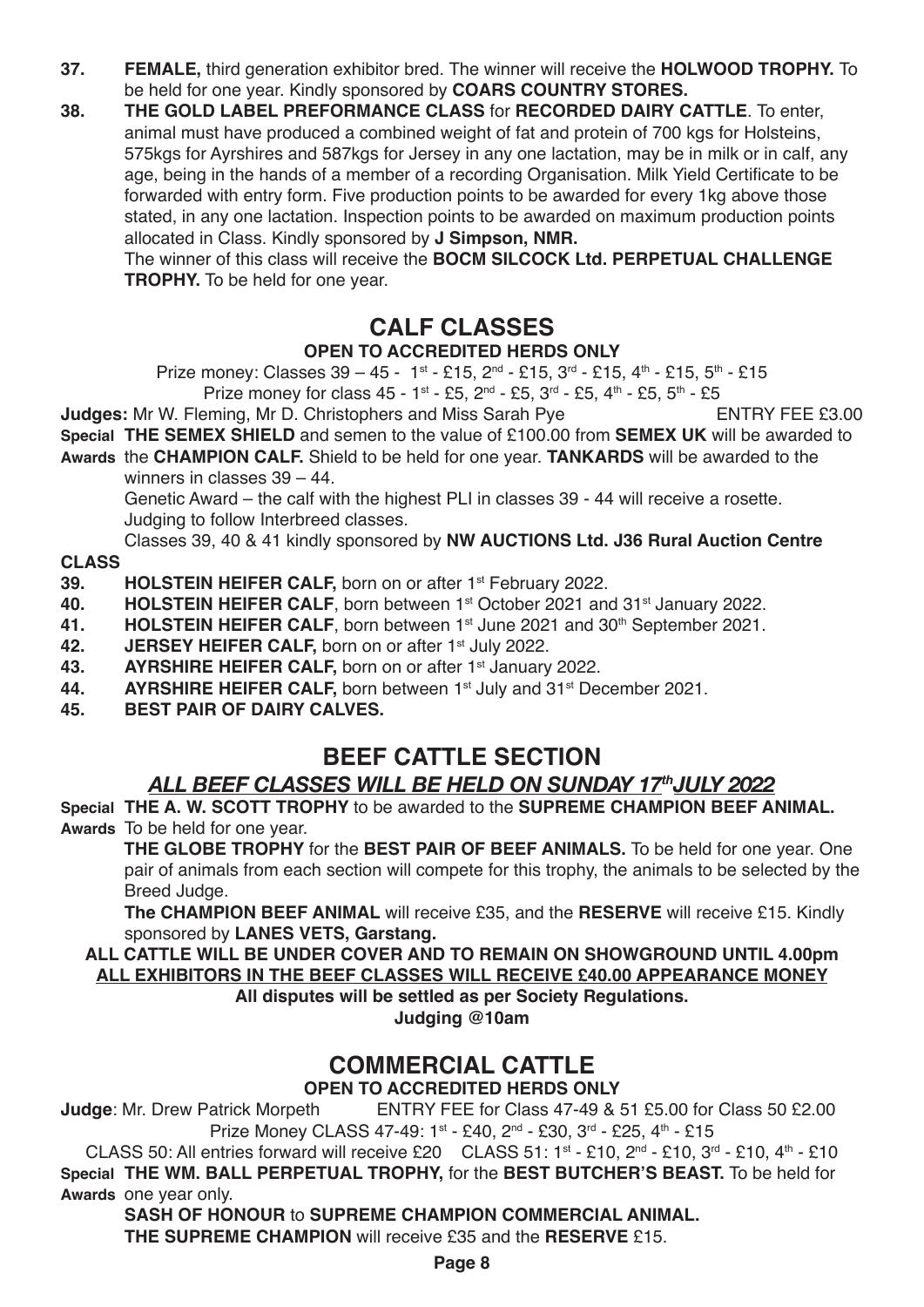**A TANKARD** will be awarded to the winner of Class 50.

The **SIMMENTAL CATTLE SOCIETY AWARD A ROSETTE** to the Best Animal sired by a Simmental.

**CLASS**

- **47. BEST BUTCHER'S BEAST**, male or female. Must not have been shown in Breed Classes, not eligible for classes 48 & 49. Kindly sponsored by **HONEYWELL MEATS.**
- **48. BEST COMMERCIAL HEIFER.**
- **49. BEST COMMERCIAL BULLOCK.** Kindly sponsored by **BROCKHOLES ARMS AUCTION MART LTD & ARMITSTEAD BARNETT.**
- **50. YOUNG HANDLER'S CLASS**, To be shown by a person 16 years of age or under on day of Show. No appearance money given.
- **51. BEST PAIR OF ANIMALS,** owned by the exhibitor and exhibited in above classes.

# **BRITISH BLUES**

### **OPEN TO ACCREDITED HERDS ONLY**

Restricted to animals registered or eligible for registration in the Herd Book of the British Blue Cattle Society. To be held 17<sup>th</sup> July 2022

**Judge:** Mr A. Wilkinson, Out Rawcliffe **Entrary Fee 10 and Struck ENTRY FEE £5.00** 

Judging to commence at 10.00am Prize money for classes 52-56: 1st - £40, 2<sup>nd</sup> - £30, 3<sup>rd</sup> - £25, 4<sup>th</sup> - £15

Prize money for class 57: 1st - £10, 2<sup>nd</sup> - £10, 3<sup>rd</sup> - £10, 4<sup>th</sup> - £10

#### **Special SASH OF HONOUR** to **SUPREME CHAMPION BRITISH BLUE**.

**Awards** The **BRITISH BLUE CATTLE SOCIETYY AWARD A ROSETTE** to the **SUPREME CHAMPION** and the **MALE** and **FEMALE CHAMPION.**

**THE BANNISTER PREPETUAL TROPHY FOR THE SUPREME CHAMPION BRITISH BLUE.** To be held for one year.

The **SUPREME CHAMPION** will receive £35, and the **RESERVE** £15, kindly sponsored by **YORKSHIRE BANK, NW Agri Business Centre, Preston.** 

# **CLASS**

- **52. BULL**, under 18 months on day of Show.
- **53. BULL**, 18 months and over on day of Show. Kindly sponsored by **NFU MUTUAL**, Preston.
- **54. COW,** with or without calf at foot.<br>**55. HEIEER** in calf or with calf at foot.
- **55. HEIFER**, in calf or with calf at foot.
- **56. MAIDEN HEIFER**, born on or after 1<sup>st</sup> January 2021.<br>**57. <b>BEST PAIR OF ANIMALS** owned by exhibitor and e
- **BEST PAIR OF ANIMALS, owned by exhibitor and exhibited in above classes.**

# **SIMMENTALS**

### **OPEN TO ACCREDITED HERDS ONLY**

Restricted to animals registered or eligible for registration in the Herd Book of the Simmental Society.

# **To be held 17<sup>th</sup> July 2022**<br>ENTRY FEE £5.00

**Judge**: Mr Peter Burgess, Allendale ENTRY FEE £5.00 Judging to commence at 10.00am

Prize money for classes 58-62:  $1^{st} - 540$ ,  $2^{nd} - 530$ ,  $3^{rd} - 525$ ,  $4^{th} - 515$ 

Prize money for class 63: 1st - £10, 2<sup>nd</sup> - £10, 3<sup>rd</sup> - £10, 4<sup>th</sup> - £10

#### **Special SASH OF HONOUR** to **SUPREME CHAMPION SIMMENTAL.**

**Awards** The **SIMMENTAL CATTLE SOCIETY AWARD A ROSETTE** to the **CHAMPION** and **RESERVE. THE J. SHELDON-WILLIAMS TROPHY,** for the **SUPREME CHAMPION SIMMENTAL.** To be held for one year only.

**THE J.D. & A. LOFTUS TROPHY** will be awarded to the **BEST ANIMAL**, **OPPOSITE SEX TO THE SUPREME CHAMPION.**

The **SUPREME CHAMPION** will receive £35, and the **RESERVE** £15.

- **58. BULL,** under 18 months on day of Show.
- **59. BULL, 18 months and over on day of Show.**<br>**60. COW** with or without calf at foot Kindly sport
- **60. COW,** with or without calf at foot**.** Kindly sponsored by **E. TAYLOR & SONS**, Bladerstone.
- **61. HEIFER,** in calf or with calf at foot. Kindly sponsored by **RIBBLE VETS LTD.,** Penwortham.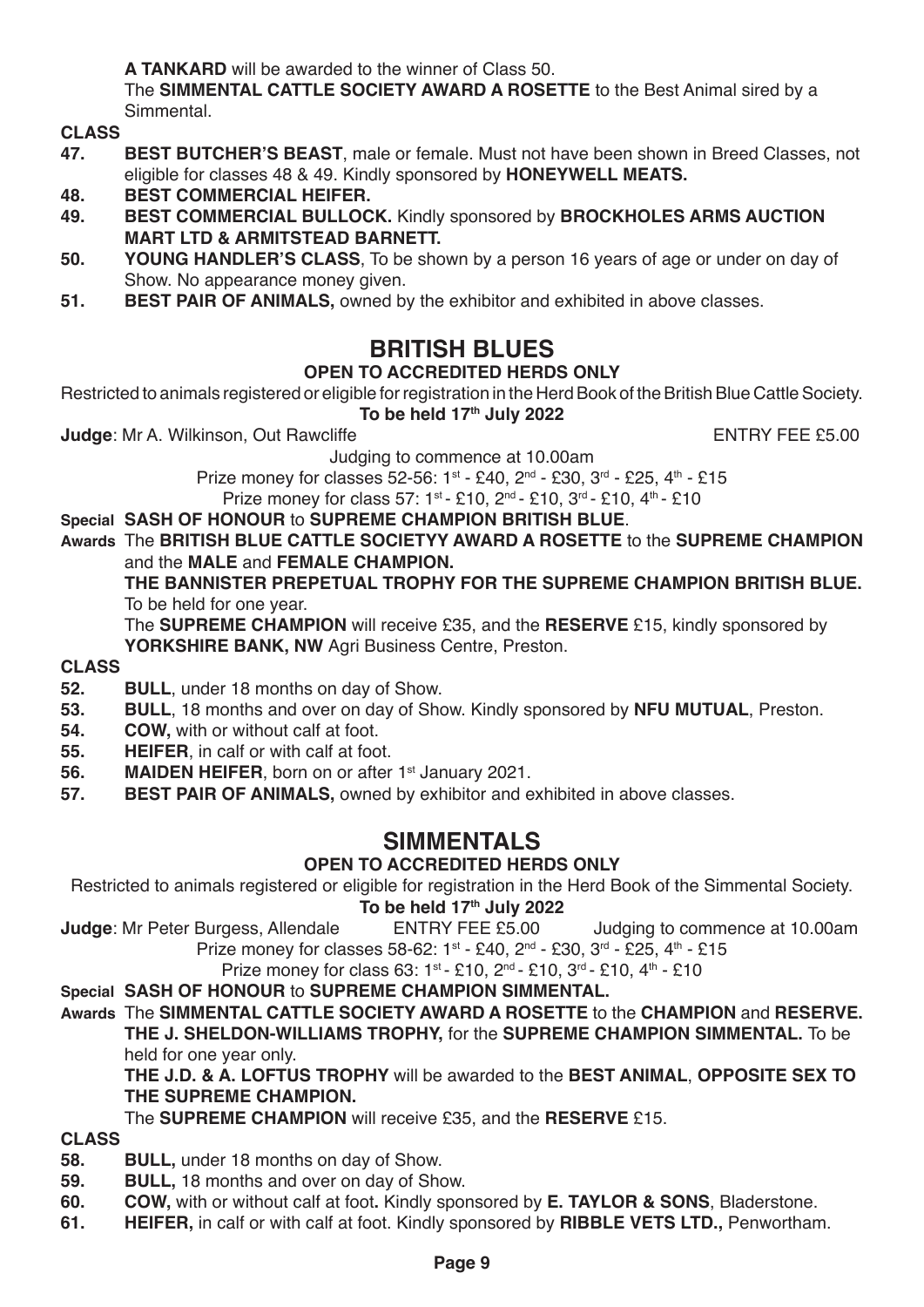- **62. MAIDEN HEIFER,** born on or after 1<sup>st</sup> January 2021.<br>**63. BEST PAIR OF ANIMALS**, owned by exhibitor and e
- **BEST PAIR OF ANIMALS, owned by exhibitor and exhibited in above classes. Kindly** sponsored by **BOWLAND FOODS Ltd.**

# **LIMOUSINS**

### **OPEN TO ACCREDITED HERDS ONLY**

Restricted to animals registered or eligible for registration in the Herd Book of the Limousin Society

**To be held 17<sup>th</sup> July 2022**<br>ENTRY FEE £5.00 **Judge:** Mr G. Wilkinson, Torver **ENTRY FEE £5.00** Judging to commence at 10.00am Prize money for classes 64-67: 1st - £40, 2nd - £30, 3rd - £25, 4th - £15

Prize money for class 68: 1st - £10, 2nd - £10, 3rd - £10, 4th - £10

**Special THE R.G. THOMPSON TROPHY** for the **SUPREME CHAMPION LIMOUSIN.**

**Awards** To be held for one year.

The **SUPREME CHAMPION** will receive £35, and the **RESERVE** £15.

### **SASH OF HONOUR** to **CHAMPION LIMOUSIN.**

# **CLASS**

- **64. BULL,** any age. Kindly sponsored by **NFU MUTUAL,** Preston.
- **65. COW,** with or without calf at foot.<br>**66. HEIFER**. in calf or with calf at foot.
- **66. HEIFER**, in calf or with calf at foot.<br>**67. MAIDEN HEIFER** born on or after
- **MAIDEN HEIFER, born on or after 1st January 2021.**
- **68. BEST PAIR OF ANIMALS,** owned by exhibitor and exhibited in above classes.

## **ANY NATIVE BREED**

### **OPEN TO ACCREDITED HERDS ONLY**

# **To be held 17th July 2022**<br>ENTRY FEE £5.00

**Judge:** Mr Jonty Bellas, Appleby ENTRY FEE £5.00 Judging to commence at 10.00am Prize money for classes 69-72: 1st - £40, 2<sup>nd</sup> - £30, 3<sup>rd</sup> - £25, 4<sup>th</sup> - £15

Prize money for class 73:  $1^{st}$  - £10,  $2^{nd}$  - £10,  $3^{rd}$  - £10  $4^{th}$  - £10

The **SUPREME CHAMPION** will receive **£35,** and the **RESERVE £15**

# **CLASS**

- **69. BULL,** any age.
- **70. COW,** with or without calf at foot. Kindly sponsored by **D. & J. MACHINERY,** Waterfoot.
- **71. HEIFER, in calf or with calf at foot.**<br>**72. MAIDEN HEIFER** born on or after
- **72. MAIDEN HEIFER,** born on or after 1<sup>st</sup> January 2021.<br>**73. BEST PAIR OF ANIMALS**, owned by exhibitor and e
- **BEST PAIR OF ANIMALS, owned by exhibitor and exhibited in above classes.**

# **SHEEP SECTION**

**Chief Steward:** Mr. W. Sudell Tel: 01772 862387 email: lowerparkheadfarm@hotmail.com **All animals must be accompanied by a fully completed green SAC form which is within the expiry date, and an AML 1a form signed and dated by the exhibitor.**

**The CPH Number for the Showground: 21/152/8001**

## To be held Saturday 16<sup>th</sup> July 2022

**Judges: Mr C Denby** (Suffolk), **Miss K Kemode** (Texel), **Mr R Garth**(Any other breed) **Mrs J Ward** (Zwartbles), **Mr J Stott** (Bluefaced Leicesters & Swaledale) **Mrs Eminson-Smith** (Dutch Spotted) Judging to commence at 10.00 am.

# *All Sheep Exhibitors will receive Breakfast Vouchers on Showday.*

**BIO SECURITY MEASURES WILL BE STRICTLY ADHERED TO STOCK TO REMAIN ON SHOWGROUND UNTIL 4.30pm**.

The Champion Texel will receive £5, and Reserve Champion will receive £3. Kindly donated by the family of the late **Mr W. Sudell.**

The Champion Swaledale will receive £5, and the Reserve Champion will receive £3. Kindly donated by **Mr J.R. Parkinson.**

The Champion Suffolk, Zwartbles Bluefaced Leicester and Dutch Spotted will receive £5. Reserve Champions will receive £3.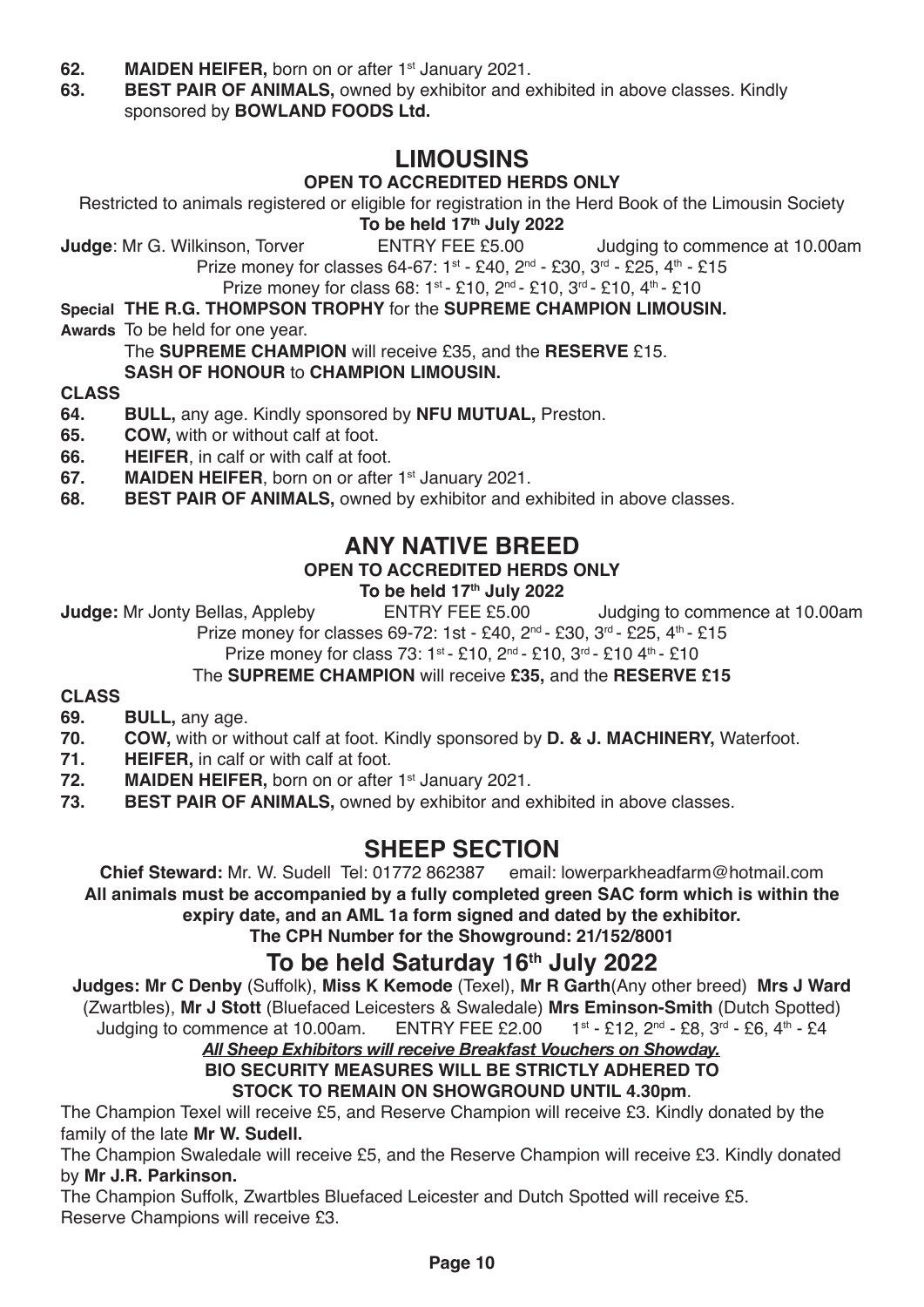**Special THE JAMES BRIGGS BURY TROPHY** for the **SUPREME CHAMPION SHEEP.** To be held for **Awards** one year.

The **SUPREME CHAMPION** will receive £25, **RESERVE** £15. Kindly sponsored by **Gisburn Auction Mart Ltd.**

**THE PARKIN BRACKEN PERPETUAL CHALLENGE TROPHY,** for the **CHAMPION GROUP IN THE SHEEP SECTION**. (1 male and 2 females). To be held for one year only.

**The CHAMPION GROUP** will receive £25 and the **RESERVE** £15, both will receive **High Energy Sheep Licks,** kindly donated by **Coars Country Stores.**

**THE GEORGE PARR MEMORIAL PERPETUAL CHALLENGE TROPHY** for the **CHAMPION TEXEL.** To be held for one year only.

**THE CHAMPION TEXEL** will receive a **Voucher,** kindly donated by **S.W. Lancs Farmers. THE CHAMPION SUFFORK** will receive a **Voucher,** kindly donated by **Kilco International Ltd. Dumfries.**

**THE CHAMPION SWALEDALE** will receive a **Voucher** kindly donated by **J. Hatton Agriculture/Wynnstay, Lancaster.**

**THE CHAMPION ZWARTBLES** will receive **Minerals** kindly donated by **Agscope.**

*PRIZE MONEY KINDLY SPONSORED by E. COLLINSON, Riverside, Catterall. PR3 OHP*

**THE CHAMPION BLUE FACED LEICESTER** will receive a **Mineral Bucket** kindly donated by **Carrs Billington Agriculture.**

**Classes where appropriate may be amalgamated at the steward's discretion.** *Best Group in each Breed Class, (one Male, Two Female) Special Cash Prize of £5, to qualify for Champion Group, judged at Championship*

**SUFFOLK -** state on entry form either MV or Non MV

# **CLASS**

- **76. RAM**, shearling or over.
- **77. RAM LAMB.**
- **78. EWE**, 2 shear or over, to have suckled lambs in 2022.
- **79. EWE**, shearing.
- **80. GIMMER LAMB.**
- **81. BEST PAIR OF LAMBS.**

#### **TEXEL (Please state if MV)**

- **82. RAM,** shearling or over. Kindly sponsored by **GISBURN AUCTION MART LTD**
- **83. RAM LAMB**
- **84. EWE**, 2 shear or over, to have suckled lambs in 2022
- **85. EWE**, shearing.
- 
- **86. GIMMER LAMB. 87. BEST PAIR OF LAMBS.**

#### **SWALEDALE**

- **88. SHEARLING RAM.**
- **89. AGED RAM.**
- **RAM LAMB.** born 2022. To be in the hands of the breeder.
- **91. SHEARLING EWE**
- **92. EWE,** to have suckled lambs in 2022.
- **93. GIMMER LAMB.** Kindly sponsored by **GISBURN AUCTION MART LTD.**

#### **ZWARTBLES (Please state if MV)**

- **94. RAM,** shearling or over.
- **95. RAM LAMB.**
- **96. EWE,** 2 shear or over, to have suckled lambs in 2022.<br>**97. EWE**, shearling.
- **97. EWE,** shearling.
- **98. GIMMER LAMB.**
- **BEST PAIR OF LAMBS.**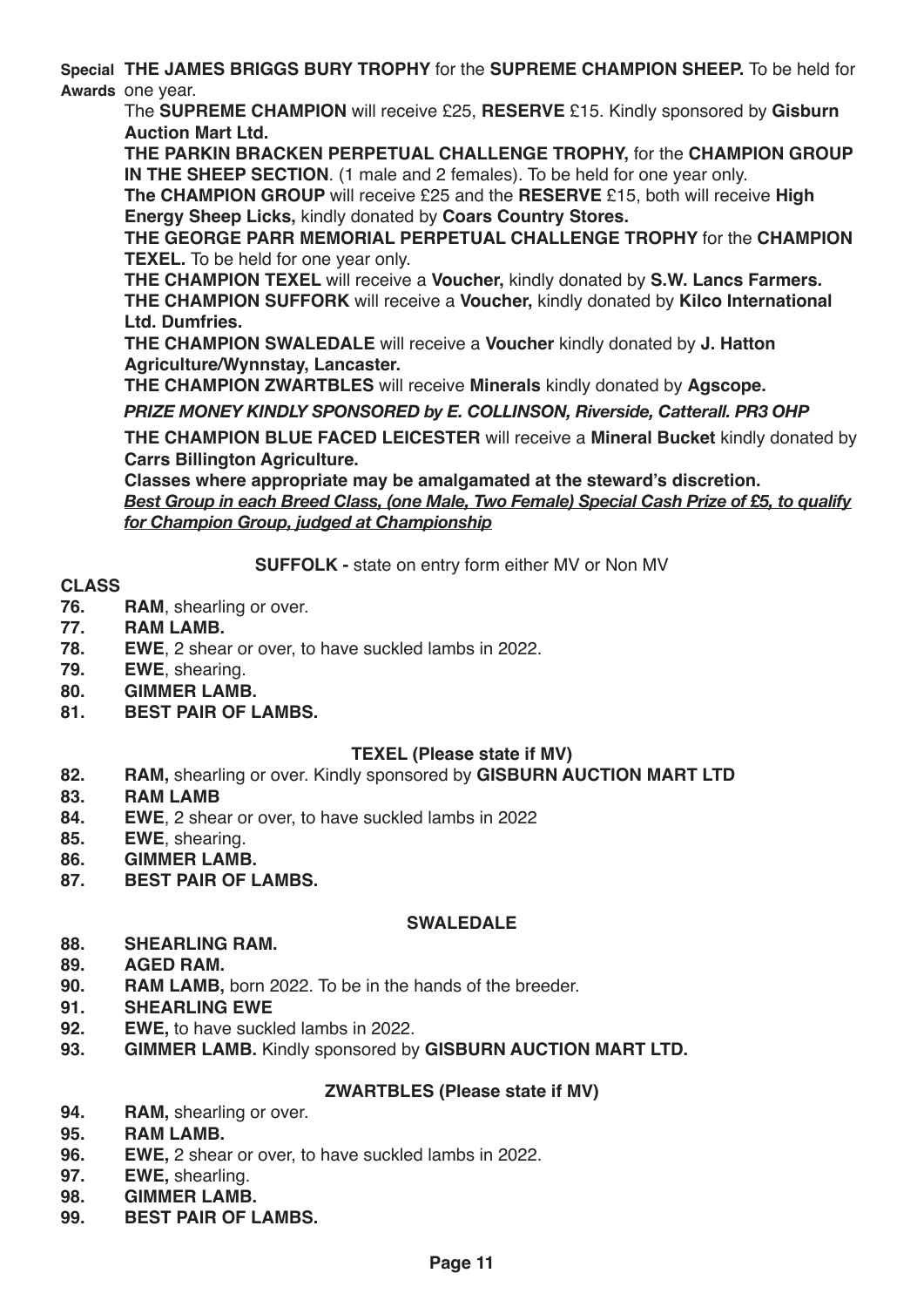#### **BLUE FACED LEICESTER**

- **100. RAM, shearling or over.**<br>**101 RAM LAMR**
- **101. RAM LAMB.**
- **102. EWE,** 2 shear or over, to have suckled lambs in 2022.<br>**103. EWE** shearling
- **103. EWE,** shearling.
- **104. GIMMER LAMB.**
- **105. BEST PAIR OF LAMBS.**

#### **ANY OTHER BREED (Not already classified)**

- 106. **RAM, shearling or over.**<br>107. **RAM LAMB.**
- **107. RAM LAMB.**
- **108. EWE,** 2 shear or over, to have suckled lambs in 2022.<br>**109. EWE**, shearling
- **109. EWE,** shearling.
- **110. GIMMER LAMB.**
- **BEST PAIR OF LAMBS.**

#### **DUTCH SPOTTED (Please state if MV)**

- **112. Ram, shearling or over.**
- **113. Ram Lamb.**
- **114. Ewe,** 2 shear or over, to have suckled lambs in 2022.<br>**115. Gimmer Shearling.**
- **115. Gimmer Shearling.**
- **116. Gimmer Lamb.**
- **Best Pair of Lambs.**

#### **YOUNG HANDLER (judged after interbreed approx. 1pm)**

**118. YOUNG HANDLER CLASS** – This class is open to those under 15 years of age on day of Show, there is no entry fee and the and the winner will receive a **A TANKARD.** Prizemoney is  $1^{st}$  - £5,  $2^{nd}$  - £3,  $3^{rd}$  - £2,  $4^{th}$  - £1. Handlers may show any breed, sex or age of sheep, and will be judged on the method of showing and handling of the exhibit, not on the exhibit itself. White coats must be worn.

# **RARE SHEEP BREEDS**

# To be Judged Sunday 17th July 2022

**Chief Steward:** Mr Tony Baldwin Tel: 01772 330075

**Judge: Mr I. Grizedale, Kendal**

Judging to commence 10.00am. Entry fee £2.00

**Special** The **M.& M. PARKIN PARKFORD TROPHY**, to the **SUPREME CHAMPION IN THE RARE Awards BREED CLASSES.** To be held for one year.

**The Shetland Sheep Society** offer a **rosette** to the **Champion and Reserve Shetland Sheep.**

The **CHAMPION RARE & NATIVE** will receive **Minerals** kindly donated by **Carrs Billington Agriculture.**

The **CHAMPION PRIMITIVE & SHETLAND** will receive a **Mineral Bucket,** kindly donated by **Carrs Billington Agriculture.**

The **RARE BREED YOUNG HANDLER TROPHY** will be awarded to the winner of class 129. To be held for one year.

Classes where appropriate may be amalgamated at the steward's discretion.

All Exhibitors will receive Breakfast Vouchers on Showday

Prize money classes: 1st - £10, 2<sup>nd</sup> - £8, 3<sup>rd</sup> - £6

- **119. PRIMITIVE & SHETLAND MALE.**
- **120. PRIMITIVE & SHETLAND FEMALE**, shearling.
- **121. PRIMITIVE & SHETLAND FEMALE**, to have suckled lambs in 2022.
- **122. PRIMITIVE & SHETLAND RAM LAMB.**
- **123. PRIMITIVE & SHETLAND FEMALE LAMB.**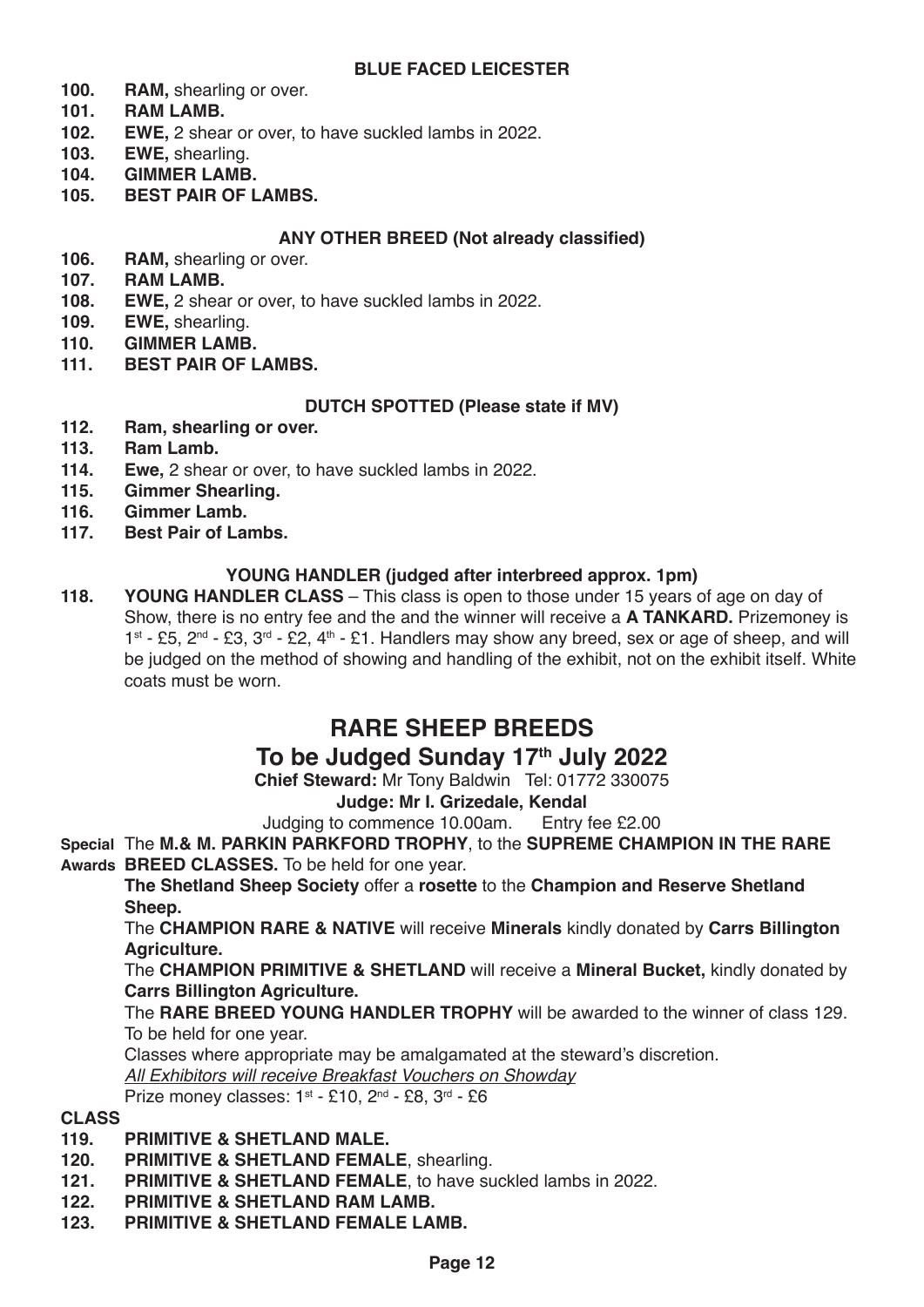# **124. RARE & NATIVE MALE.**

- **125. RARE & NATIVE FEMALE**, shearling.
- **126. RARE & NATIVE FEMALE**, to have suckled lambs in 2022.

**127. RARE & NATIVE RAM LAMB.**

# **128. RARE& NATIVE FEMALE LAMB.**

**129. YOUNG HANDLER CLASS,** this class is open to those under 15 years of age on day of Show, there is no entry fee, and the winner will receive **A TANKARD.** Prizemoney is 1<sup>st</sup> - £5, 2<sup>nd</sup> - £3,  $3<sup>rd</sup>$  - £2, 4<sup>th</sup> - £1. Handlers may show any breed, sex or age of sheep, and will be judged on the method of showing and handling of the exhibit, not the exhibit itself. White coats must be worn.

### **NO LATE ENTRIES ACCEPTED**

### **PIGS**

#### **Chief Steward:** Mrs T. Bretherton Tel: 01772 673237/07884071924

**The Show is Affiliated to the BPA and Breed Champion Rosettes will be awarded for all classes.**

All pigs must be registered in the published volume or accepted for entry in a forthcoming volume of the British Pig Association Herd Book. (It is not sufficient for an animal to be 'eligible for registration') Animals registered in a Grading Register of a Herd Book are not eligible for entry in Agricultural Show classes.

# **The ear number, registered name, herd book number and date of birth must be on entry form.**

#### **For sow classes, please supply last farrowing date.** Female pigs (all breeds) born before 1st January 20 shall be eligible to compete only if in the six calendar months prior

to the Show they have farrowed, suckled and reared to four weeks of age, a litter of pigs.

Stock to be in place by 9.00am on the 16<sup>th</sup> July 2022 and must remain on Showground for the two days of the Show.

#### **No traffic movement before 5.30pm each day.**

The Society gratefully acknowledge the donation of £100.00 towards prizemoney from

#### **William Taylor & Son (Butchers),** Bamber Bridge.

#### **The CPH Number for the Showground: 21/152/8001**

### **ALL STOCK WILL BE UNDER COVER AND TO REMAIN ON SHOWGROUND UNTIL 4.30pm**

**Judge:** TBA ENTRY FEE: £5 per pen/£2 per class Judging @ 10.30am both days

The Champion Pig will receive £40.00 and the Reserve Champion £20.00

### Prize money: Classes 510-514 - 1st - £20, 2nd - £15, 3rd - £10

 $Class 515 - 1$ <sup>st</sup> £8,  $2^{nd} - 6$  3<sup>rd</sup> - £4

Class 516 – The winner will receive a Tankard –  $1^{st}$  - £5,  $2^{nd}$  - £3,  $3^{rd}$  - £2

Classes 510-514 will be judged on the 16<sup>th of</sup> July. Classes 515 & 516, Interbreed

Champion and Reserve will be judged on the  $17<sup>th of</sup>$  July

If sufficient entries class will be split either Traditional/ Modern or coloured/white pigs

2 exhibitor passes for up to 5 entries, over 5 entries 3 exhibitor passes.

All Exhibitors will receive Breakfast Vouchers on Show Day.

#### **Any Breed**

- **510. BOAR, born before 1<sup>st</sup> January 2022.**<br>**511. BOAR**, born on or after 1<sup>st</sup> January 20
- **BOAR, born on or after 1st January 2022.**
- **512. BREEDING SOW, born before 1st July 2021.**<br>**513. GILT** born between 1st July and 31st Decemb
- **513. GILT, born between 1st July and 31st December 2021.**<br>**514. GILT, born on or after 1st January 2022**
- **514. GILT, born on or after 1st January 2022.**<br>**515. PAIRS of ONE BREED, either sex. must**
- **515. PAIRS of ONE BREED,** either sex, must have competed in breed classes.<br>**516. YOUNG HANDLER.** The handler must be under 21 years and must be a re-
- **516. YOUNG HANDLER.** The handler must be under 21 years and must be a relation or friend of the exhibitor of the pig. An adult handler of the pig must accompany the young handler with pig to and from the pig ring.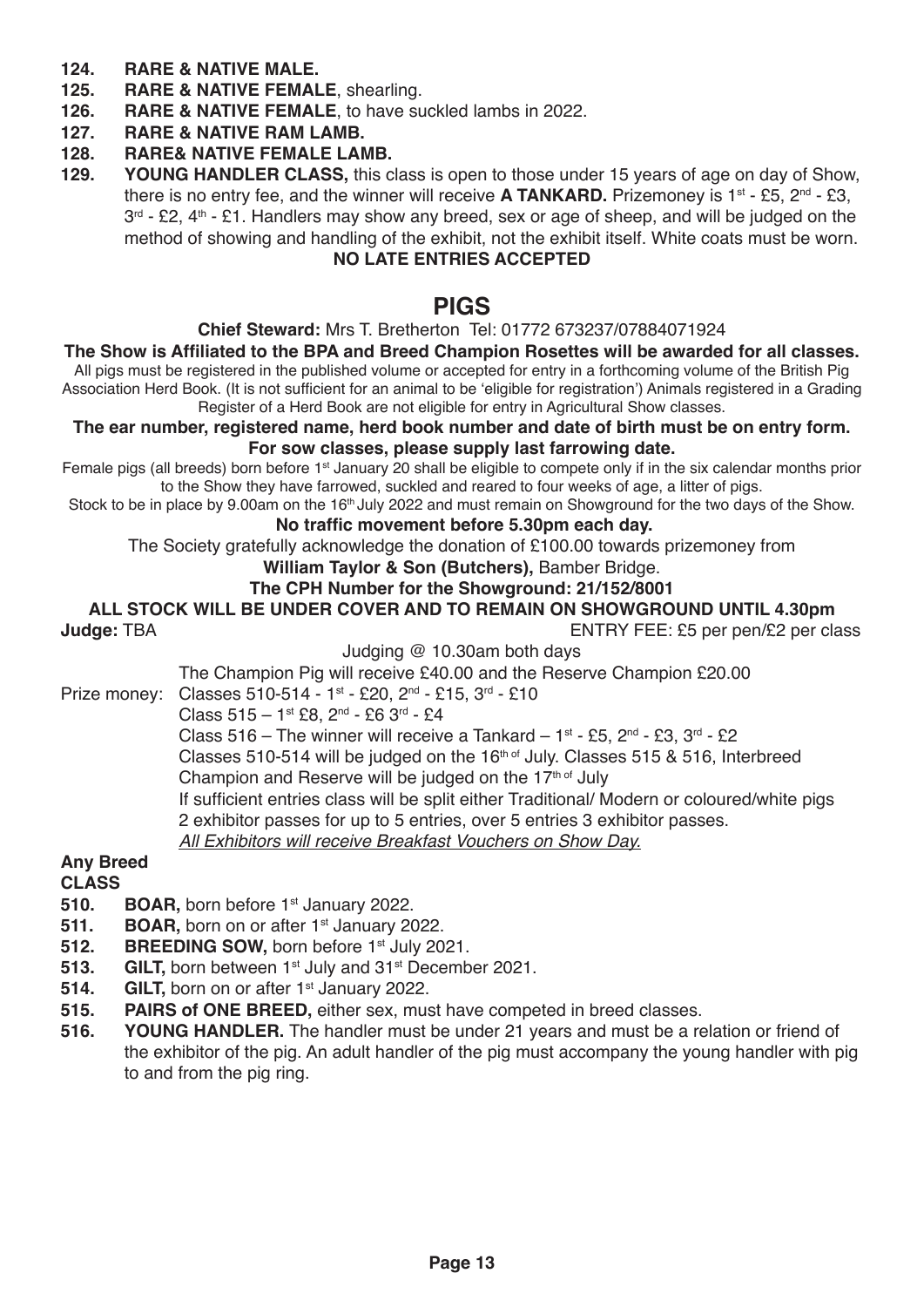# **LIGHT HORSE SECTION**

#### **NEW FOR 2022 - THE LIGHT HORSE SECTION WILL HAVE A NEW SHOWFIELD WITH MORE SPACE FOR PARKING AND EXERCISE. ENTRANCE WILL BE DIRECTLY FROM THE A586. PLEASE ENSURE YOU FOLLOW THE CORRECT PARKING AND DIRECTION SIGNS. NCPA**

**This show is a qualifier for the NCPA Pony of the Year Show the Year 2022. 1st, & 2nd prize winners in the appropriate classes will qualify. Cards will be handed out in the ring. Visit www.thencpa.co.uk for membership and more information about how to enter.**

### **TSR NAF RIDERS CHAMPIONSHIP**

This show is a qualifier for the 2022 TSR NAF FIVE STAR Showing Finals. All In Hand and Ridden classes are qualifiers. You do NOT have to be a TSR member to qualify or enter a final. The Rider/Handler qualifies and can enter any horse/pony in any number of Finals! The 4 highest placed handlers/riders qualify in the appropriate classes. Competitors MUST have their qualification record sheet signed by the judge/steward/secretary. Sheets are available free from the TSR web site. Full details at www.theshowingregister.co.uk.

#### **EQUIFEST**

This show is a qualifier for Equifest on to be held at the East of England Showground where indicated in the schedule. The two highest exhibits not already qualified will qualify for the relevant Equifest Championship to be held at the East of England Showground on the 19-22nd August.

#### **GREAT ECCLESTON AGRIGULTURAL SOCIETY EQUINE INFLUENZA POLICY**

It is strongly recommended that all horses/ponies entered must have been vaccinated to comply with the requirements of the primary course (1st vaccination and then 2nd vaccination between 21 – 92 days later), followed by the first booster (150 – 215 days) and an annual subsequent boosters with 365 days thereafter. No horse should enter competitions within 7 days of an EI vaccination.

#### **NO LATE ENTRIES WILL BE ACCEPTED WITH THE EXCEPTION OF PRE ENTERED COMPETITORS WHO WILL BE ABLE TO ENTER ADDITIONAL CLASSES ON THE DAY AT £17.00 PER CLASS**

**Chief Steward:** Miss Christine Pearsall Tel: 07881 783974 (calls after p.m. please) **ONLY VEHICLES TRANSPORTING ANIMALS WILL BE ALLOWED ROUND THE SHOW RING. ENTRY FEE For all classes - £15.00 Prize money for classes 1st - £15, 2nd - £10, 3rd - £5 ENTRIES ONLINE VIA ENTRY MASTER visit www.greatecclestonshow.co.uk for the link to entry screens.**

### **SATURDAY 16TH JULY 2022**

#### **RING ONE**

### **COLOURED CLASSES**

#### **Judging to commence 8.00am.**

**Special THE SHERBET CUP** to be awarded to the **CHAMPION RIDDEN SKEWBALD/PIEBALD. Awards THE WILLOWNOOK STUD CUP** to be awarded to the **CHAMPION IN HAND SKEWBALD/ PIEBALD.**

#### **CHAPS UK AFF. NO: 22-056**

This show is affiliated to The Coloured Horse & Pony Society (UK) affiliation number .22056. Both owner and the rider/exhibitor need not be a member of CHAPS (UK), nor must the horse of pony be registered with CHAPS (UK) to compete. However in order to qualify both owner and rider/exhibitor need to be current showing member and present their valid qualifier Card. Members to apply in writing to CHAPS (UK) for the appropriate qualifier card. The CHAPS (UK) Championship show will be held on 10TH -13TH August 2022 . Shows held on or after the 7TH of August 2022 will count as 2023 qualifiers. Classes 156- are Chaps (UK) qualifiers. For full rulings and information on competition/qualification please refer to the Chaps (UK)Members handbook or www.chapsuk.com for rulings. Skewbald's & Piebald's may compete in these classes .All Stallions 4 yrs. old and over must be graded with CHAPS UK in order to compete and must wear Stallion CHAPS ID discs in the ring without exception This show is affiliated to The Coloured Horse & Pony Society (UK) affiliation number 20098 Both owner and the rider/exhibitor need not be a member of CHAPS (UK) nor must the horse of pony be registered with CHAPS (UK) to compete. However, in order to qualify both owner and rider/exhibitor need to be current showing member and present their valid qualifier Card in the RING for the judge to sign. Members to apply in writing to CHAPS (UK) for the appropriate qualifier card. The CHAPS (UK) Championship show will be held on 12<sup>th</sup> -19<sup>th</sup> August 2022 . Shows held on or after the 9<sup>th</sup> August show will count as 2023 qualifiers. All stallions, 4 yrs. old and over must be graded with CHAPS UK in order to compete and must wear CHAPS UK Stallion Disc without exception. Classes 156-161 are Chaps (UK) qualifiers. For full rulings and information on competition/qualification please refer to the Chaps (UK) Members handbook or www.chapsuk.com.

#### **Judge:** Mrs. T Brooks (Cumbria)

- **1. CHAPS (UK) NOVICE RIDDEN PONY QUALIFIER** Any type Mare, gelding or stallion 4 yrs. old and over. Rider any age.
- **2. CHAPS (UK) NOVICE RIDDEN HORSE QUALIFIER** Any type Mare, gelding or stallion 4 yrs. old and over. Rider any age.
- **3. CHAPS (UK) OPEN NON NATIVE RIDDEN HORSE QUALIFIER**  Mare, gelding or stallion 4 yrs. old and over exc.153cms. Rider any age.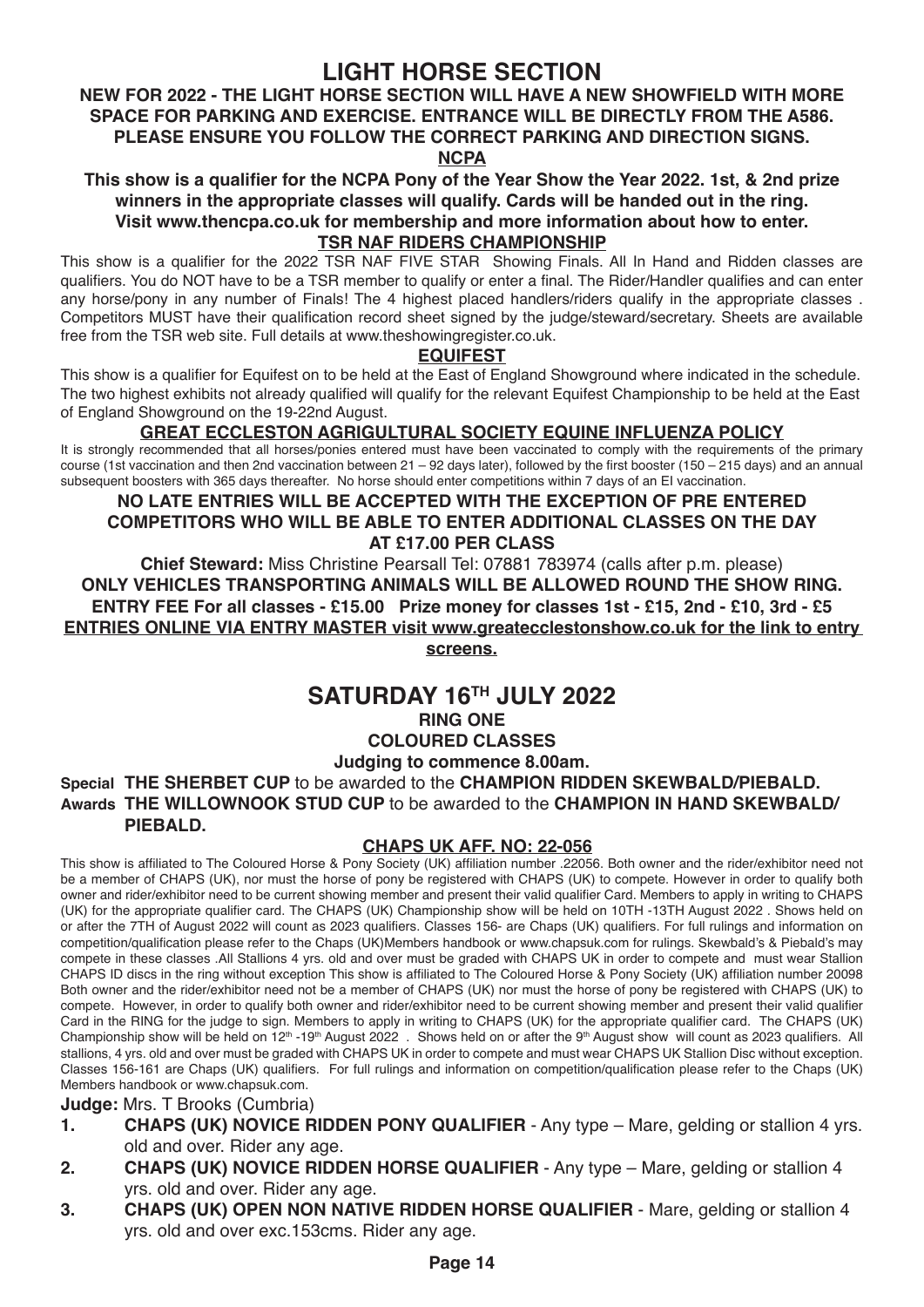- **4. CHAPS (UK) OPEN NON NATIVE RIDDEN PONY QUALIFIER**  Mare, gelding or stallion 4 yrs. old and over not exc.153cms. Rider any age.
- **5. CHAPS (UK) OPEN RIDDEN NATIVE /COB/TRADITIONAL HORSE QUALIFIER** Mare or gelding or stallion 4 yrs. old and over exc.148cms. Rider any age.
- **6. CHAPS (UK) OPEN RIDDEN NATIVE /COB/TRADITIONAL PONY QUALIFIER** Mare or gelding or stallion 4 yrs. old and over not exc. 148cms. Rider any age.
- **7. CHAPS (UK) JUNIOR RIDDEN PONY OF THE YEAR QUALIFIER** Any type Mare, gelding or stallion, 4 yrs. old and over. Rider 18 yrs. and under. Two highest placed from the Nonnative section and the Native, Cob, Traditional Section will qualify. Non Native 153cms and under & Native/Cob/Traditional 148cms & Under.
- **8. CHAPS (UK) INTERMEDIATE RIDER OF THE YEAR** Any type Mare, gelding or stallion, 4 yrs. old and over up to 158cms. Rider 14 -25 yrs. Two highest placed from the non-native section and the Native, Cob, Traditional Section will qualify. At the championship show the final will be split into 'Flat' and Performance Sections. Further details please see page 26 of the Chaps (UK) handbook.

#### **Coloured Ridden Championship to follow 1st & 2nd Prize winners from classes 1-8 Sash to Champion Kindly sponsored by Michelle Pickford.**

#### **WORKING HUNTER HORSE CLASSES/RIDING CLUB HORSE**

**The following Working Hunter classes are unaffiliated however rules re boots and tack will be per the current SHB rule book. Competitors may enter more than one class. Jumping will be in** 

**catalogue/number order. The Jump judge may ride exhibits in classes 9-12.**

**Special THE KILDERRY RUPERT TROPHY to** be awarded to the **CHAMPION WH HORSE.** To be **Award** held for one year.

**Judges:** Ms. M. Allison (c) & Miss V. Brooks (J)

- **9. WORKING HUNTER HORSE** Stallion, mare or gelding exc. 148cms 4 yrs. old and over. Fences not to exc. 65cms.
- **10. WORKING HUNTER HORSE** Stallion, mare or gelding exc. 148cms 4 yrs. old and over. Fences not to exc. 75cms.
- **11. WORKING HUNTER HORSE** Stallion, mare or gelding exc. 148cms 4 yrs. old and over. Fences not to exc. 90cms
- **12. WORKING HUNTER HORSE** Stallion, mare or gelding exc. 148cms 4 yrs. old and over. Fences not to exc. 1m 5cms

#### **Working Hunter Horse Championship to follow 1st & 2nd Prizewinners from classes 9-12**

**13. RIDING CLUB HORSE –** Mare or Gelding exc. 148cms. Will be required to jump a small fence not exc. 65cms. Any suitable bridle.

#### **RING TWO SSADL CLASSES Judging to commence at 8.30am GENERAL RULES**

No Spurs, No Galloping, No Wearing of Face/Body Jewellery. Foals are NOT permitted in SSADL classes. For In Hand Classes. Minimum age of handler = 11 years old. First Ridden ponies/riders will be asked after the initial walk round to come into the centre of the ring. First Ridden competitors will only canter in their individual shows. Lead Rein Riders: If a strip section is required, a lead rein rider MUST stay mounted. STALLIONS – Either for In Hand or Ridden classes, Competitors must be 16 years of age or over. Competitors cannot enter the ring once the command of trot has been given. The same rider/handler/pony/horse combination must stay the same from qualifier to Grand Finals, unless special circumstances should arise, then it will be left to the discretion of the directors and advisory committee to oversee this rule if required. ALL COMPETITORS MUST ACQUAINT THEMSELVES WITH SSADL RULES BEFORE ENTERING. SSADL Rulebook can be found at www.seniorshowinganddressage.co.uk. For further Showing Information – Head Office. Suncrest 119 High Lane, Stoke on Trent, Staffordshire.. New e-mail info@seniorshowinganddressage.co.uk

**SSADL HOME PRODUCED MEMBERS CHALLENGE (IN HAND & RIDDEN) & THE SENIOR OF THE YEAR 2022 QUALIFIERS**  Comprising of: MEMBERS OPEN CHALLENGES/ MEMBERS MOUNTAIN & MOORLAND CHALLENGES/MEMBERS LEAD REIN/FIRST RIDDEN CHALLENGESNEW FOR 2022MEMBERS FOREIGN BREEDS CHALLENGES SENIOR OF YEAR CHAMPIONSHIP (This series is open members and non-members. Non - members will have 10 days to join the society, on receiving a qualification card)

New Qualification System: This year all members will receive their own qualification card. This is to be signed at the time of judging/ presentation. This is the members responsibility to ensure the right qualifier is signed for.

1. The 1st to 2nd from each AGE section will qualify for the SSADL Members Open Challenge. (If a competitor has already qualified the qualification can be passed down no lower the 5th place). 2. The two highest placed Mountain and Moorland ponies within a class will qualify for the Members Mountain and Moorland Challenge. 3. The two highest placed Lead Rein/First Ridden ponies within a class will qualify for the Members Lead Rein/First Ridden Challenge. 4. The two highest placed Foreign Breeds animals within a class will qualify for the Members Foreign Breeds Challenge. 5. The winner from each class will qualify for the Senior of Year Championship. Once a member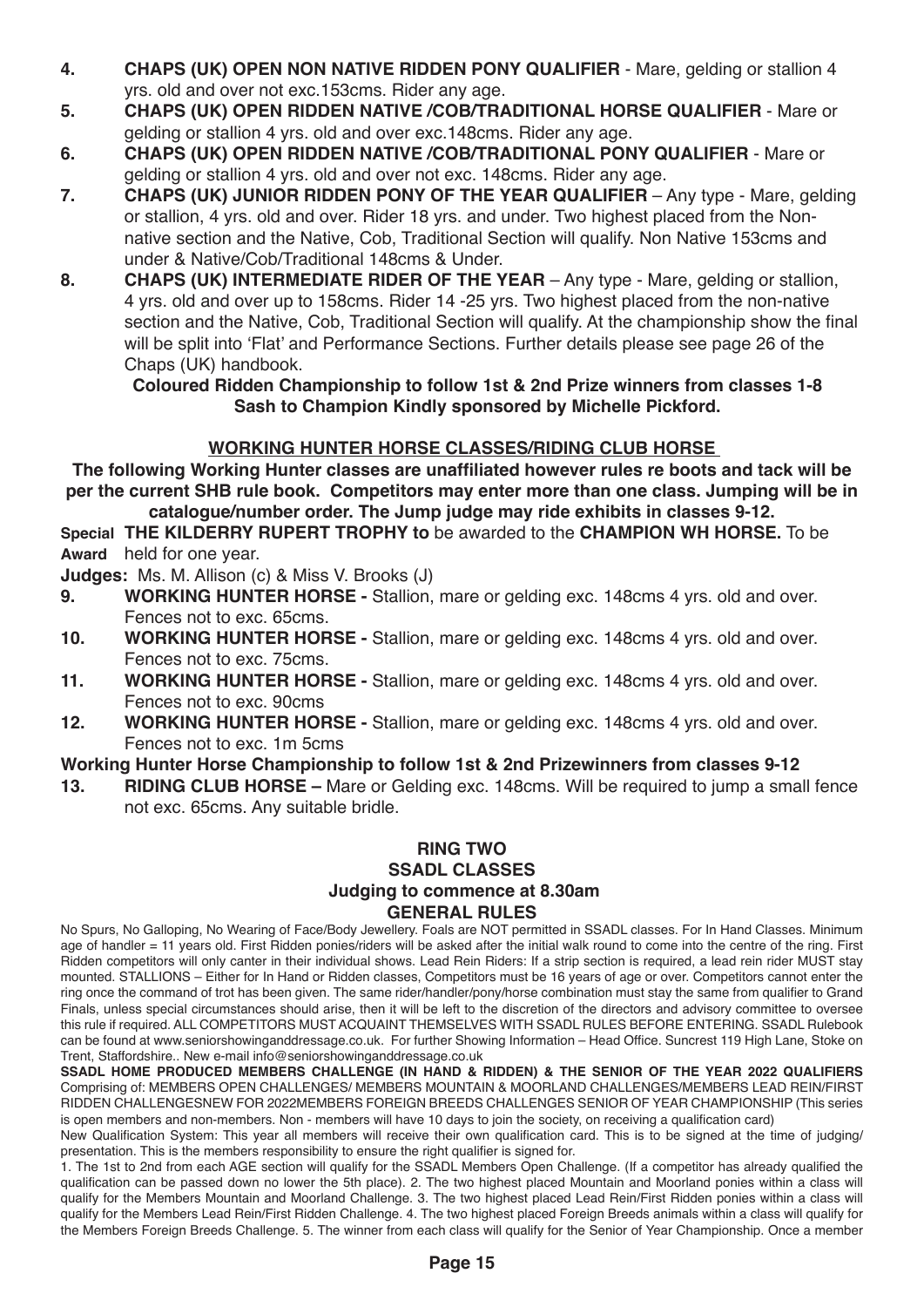has filled in their qualification card to the relevant classes then said card must be sent into the Office by normal post no later than the 30th August 2022. REMEMBER TO PHOTOCOPY YOUR CARD.Non –Members Qualification cards will be handed out in the ring to the two highest placed competitors in each section. These are for Non-Members only. Qualification cards MUST be returned to SSADL Head Office within the 10-day period of date of show along with a 2022 Membership form completed and payment made. Once a qualification card/membership is sent in correctly along with payment only then will Members be eligible for the Members Challenge Preliminary rounds and Challenge Finals to be held at the SSADL National Championship Show on the 9th - 11th September 2022 at Onley Grounds, Rugby, Warwickshire. Please make a copy of your card and do not send recorded delivery.

**Special THE PERFECT CHOICE TROPHY** to be awarded to the **CHAMPION SSADL.** To be held

**Awards** for one year.

**Judge:** Ms. M Allison (Warwickshire)

- **14. SSADL Mixed Ridden, COMBINED AGE CLASS (**15 yrs. and over). To be run as one class but judged as separate age categories: Senior Plus (24 yrs. and over), Senior (19-23 yrs.) & Pre Senior (15–18 yrs.). Open to horses and ponies of any breed and height.
- **15. SSADL Mixed Age, COMBINED AGE CLASS** (15 yrs. and over). To be run as one class but judged as separate age categories: Senior Plus (24 yrs. and over), Senior (19-23 yrs.) & Pre Senior (15–18 yrs.). Open to horses and ponies of any breed and height

#### **SSADL Championship to follow – Open to 1st & 2nd Prizewinners in classes 14-15 TGCA CLASSES**

Pure Bred classes are qualifiers for the Best of Breed Finals at the TGCA National Breed Championship show (TOYS). Classes are open to all pure bred and traditional gypsy cobs. **Stallions** – All stallions (pure or part bred, four yrs. and over) in order to enter any TGCA affiliated class MUST have been TGCA registered, have passed TGCA evaluations and their TGCA stallion disc displayed on their bridle. Stallions and colts over the age of three MUST be shown in a stallion bridle with a metal bit and chain lead as per the current TGCA rulebook. Existing TGCA members must present them qualification card to the judge in the ring for signature. Non-members will receive a qualification card from the judge and have 21 days to join the TGCA and register their horse to validate the qualification. Please refer to www.tgca.co.uk for further details including membership, horse registration and showing rules (contained within the members handbook). TGCA Affiliation Number TGCA/22/1607/STQ.

#### **Judge:** Miss V. Shepley (Lancashire)

- **18. TGCA In hand Youngstock** Open to mares, stallions or geldings aged 3 yrs. old and under, any height. Top 3 qualify.
- **19. TGCA IN HAND SENIOR -** Open to mares, stallions or geldings aged 4 yrs. old and over, any height. Highest placed 3 qualify exc. 148cms and highest placed 3 under 148cms qualify.
- **20. TGCA RIDDEN** Open to mares, stallions and geldings aged 4 yrs. old and over, any height. Highest placed 3 qualify exc. 148cms and highest placed 3 under 148cms qualify.

#### **TGCA Championship 1st & 2nd prizewinners from classes 18-20**

#### **Quest for a Star Championship In hand & Ridden**

1st 2<sup>nd</sup> & 3<sup>rd</sup> from the TGCA classes may go forward to the Quest for a Star Championship, provided they are current TGCA members & the horse/pony is TGCA registered. If the exhibit already has their Quest for a Star qualification in particular section they should be asked to stand aside to allow members not yet qualified to qualify Membership cards and qualification cards (specific to that exhibit) must be presented upon entry into the ring. The Champion and reserve qualify for the Ultimate Star Championship at TOYS.

#### **Greatest Gelding Award**

This award will be given to the highest placed registered traditional gelding (must be current TGCA member)

#### **LOCAL SHOWING HORSE CLASS**

**21. LOCAL RIDDEN SHOWING -** Open to mares, gelding exc. 148cms to be ridden by a rider 16yrs. old and over. Horse to be stabled or jockey to reside within a 10 mile radius of Great Eccleston Show Ground. Any suitable bridle allowed as are running martingales. To be judged 50% horse, 30% rider, 20% turnout.

#### **HACKS COBS HUNTERS AND RIDING HORSES**

**Special** To be held for one year.

**Awards THE DUCKYLLS RUM BA-BA TROPHY** for the **CHAMPION RIDING HORSE.** Kindly donated by the Taylor Family, New Longton. To be held for one year.

**THE MARSDEN BUILDING SOCIETY TROPHY** for the **CHAMPION COB**. To be held for one year.

**THE CRITCHLEY TROPHY,** for the **CHAMPION RIDDEN HACK.** To be held for one year. **THE EQUIVITE TROPHY**, for the **CHAMPION RIDDEN HUNTER,** to be held for one year.

#### **Judge:** Mr. K Lee (Lancashire) **Not before 11.30am**

**22. NOVICE HUNTER.** Mare or gelding 4 yrs. old and over. Not to have won a first prize of £60 or more or a total of £200.00 in any ridden hunter classes or qualified for the RIHS or HOYS in current or previous yrs. We hope competitors will adhere to the rules and enter this class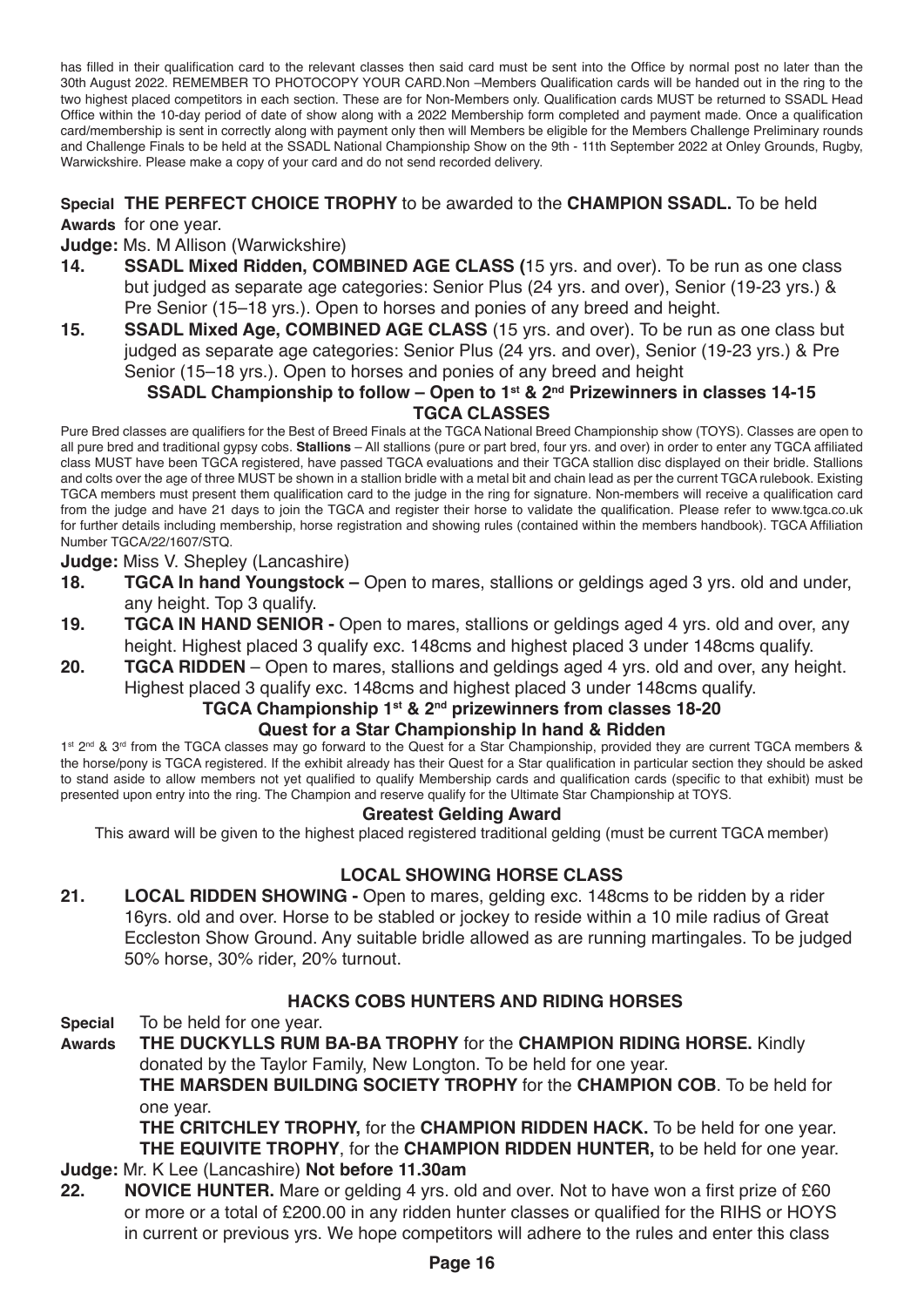in the spirit of the class. Rider 16 yrs. old and over.

- **23. SMALL HUNTER,** any mare or gelding, 4 yrs. old or over exceeding 148cms (14.2 hh approx.) but not exceeding 158cms (15.2 hh approx.).
- **24. OPEN HUNTER.** Mare or gelding**,** 4 yrs. old or over exceeding 158cms. Rider 16 yrs. old and over.

### **Hunter Championship to follow 1st & 2nd prizewinners in classes 22-24**

- **25**. **NOVICE HACK** mare or gelding 4 yrs. old or over, exceeding 148cms but not exceeding 160cms. Riders any age.
- **26. OPEN HACK** Qualifier for EQUIFEST RIDDEN HACKS Open Show Hacks, mare or gelding, 4 yrs. old and over, exceeding 148cms but not exceeding 160cms. Riders any age.
	- Hack Championship 1<sup>st</sup> and 2<sup>nd</sup> prizewinners from classes 25-26
- **27**. **NOVICE RIDING HORSE** mare or gelding, yrs old or over, exceeding 148cms. Riders any age. **28. <b>OPEN RIDING HORSE** Qualifier for EQUIFEST RIDING HORSES Open Riding Horse, mare
- or gelding, 4 yrs. old and over, any height. Riders any age.

#### **Riding Horse Championship 1st & 2nd prizewinners from classes 27-28 Sash to Champion kindly sponsored by Nicky Taylor**

- **29**. **NOVICE SHOW COB & MAXI COB** Mare or gelding, yrs. old or over, exceeding 148cm. Riders any age.
- **30**. **OPEN SHOW COB & MAXI COB** Qualifier for EQUIFEST MAXI / EQUIFEST RIDDEN COBS Open Ridden Cob, mare or gelding, 4 yrs. old & over, exceeding 148cms but not exc. 155cms. Riders any age. And EQUIFEST MAXI COBS Open Maxi Cobs, mare or gelding 4 yrs. old and over, exc. 155cms – to be judged as Cobs. Riders any age.

### **Cob Championship 1st & 2nd prizewinners from classes 29-30**

# **RING THREE**

# **IN HAND CLASSES**

### **Judging to Commence Not Before 11.00am**

#### **PLEASE NOTE THAT ALL COLTS AND STALLIONS MUST BE HANDLED BY A PERSON 16 YRS. OLD AND OVER**

**JUDGE:** Miss V Shepley (Lancashire)

- **31. IN HAND YEARLINGS** Colts, mares or geldings born in 2021 expected to exc. 148cms at maturity.
- **32. IN HAND 2-3 YEAR OLDS** Colts, mares or geldings born in 2019 or 2020 expected to exc. 148cms at maturity.
- **33. IN HAND 4 YRS. OLD AND OVER** Stallions, mares or geldings 4 yrs. old and over exc. 148cms (if sufficient entries this class will be split cobs/hunters, riding horses/hacks)
- **34**. **IN HAND BEST CONDITIONED** Stallions, mares or geldings 4 yrs. old and over exc. 148cms any age.

### IN HAND CHAMPIONSHIP 1<sup>st</sup> & 2<sup>nd</sup> prizewinners from classes 31-34

- **35**. **IN HAND COLOURED YOUNG STOCK** Colts, mares or geldings born in 2021, 2020 or 2019 any size. (if sufficient entries this class will be split Native and non native).
- **36. IN HAND COLOURED NON NATIVE** Stallions, mares or geldings 4 yrs. old and over any height
- **37. IN HAND COLOURED NATIVE** Stallions, mares or geldings 4 yrs. old and over any height. IN HAND COLOURED CHAMPIONSHIP 1<sup>st</sup> & 2<sup>nd</sup> prizewinners from classes 35-37 **THE WILLOWNOOK STUD CUP to be awarded to the Champion In hand Coloured.**

# **SUNDAY 17TH JULY 2022**

### **SHETLANDS**

#### **NOTE: HORSEBOX PARKING FOR THE SHETLAND SECTION WILL BE VIA CARTFORD LANE AND ON THE 'OLD' LIGHT HORSE SHOW FIELD ADJACENT TO THE MAIN ARENA JUDGING TO COMMENCE 9.00am MAIN RING**

#### **Judge:** Mrs. J. James (Staffordshire)

1.Classes must be confined to SPS-BS Registered Ponies. Ponies must be named on the entry form and in the catalogue if one is produced. Society rosettes must only be given to ponies registered with the Society or to foals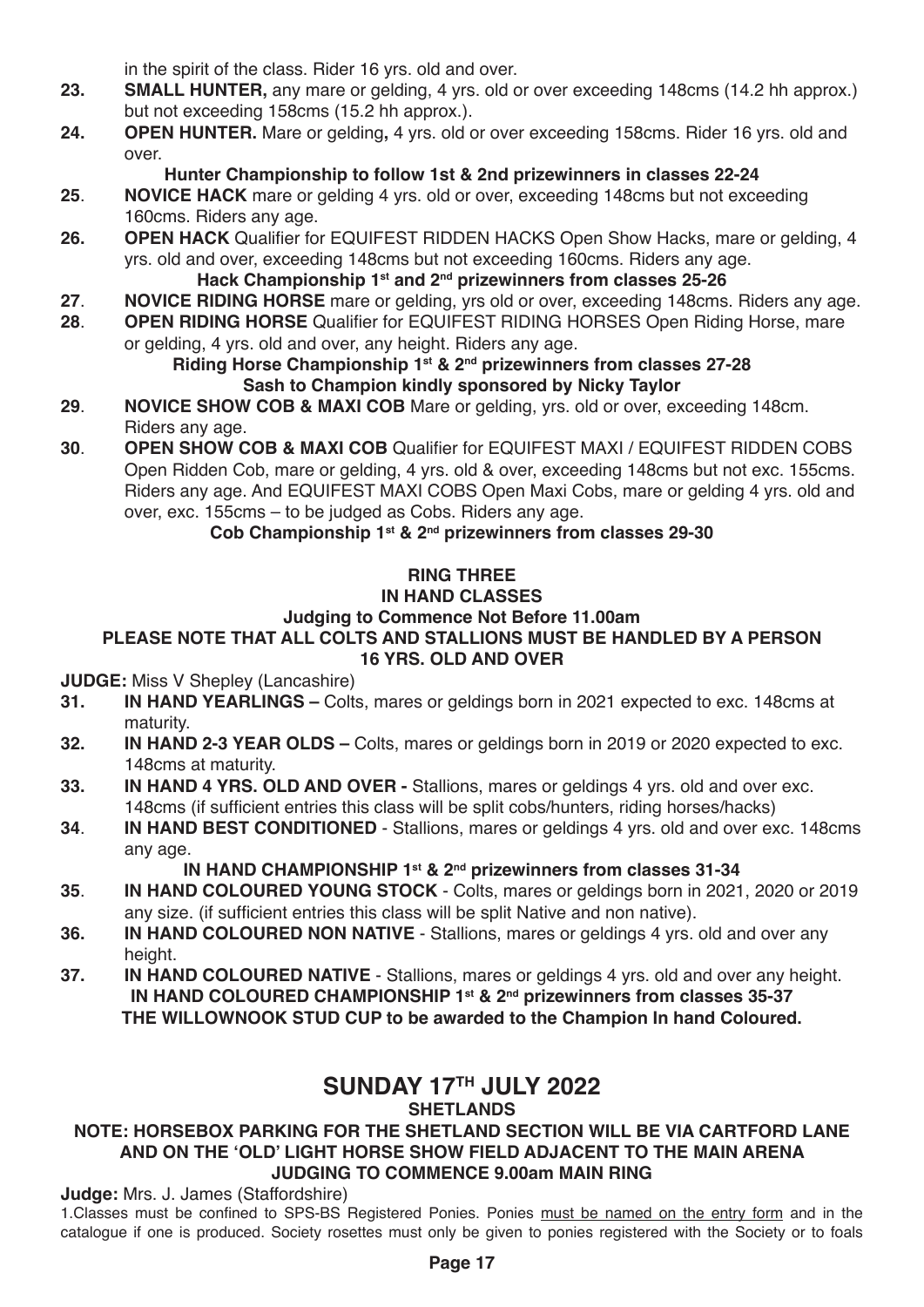eligible for registration.

2. Three-year-old fillies with foals at foot may not be shown. All foals must be a minimum of three weeks old on the day of the Show. In order to enter a Stallion class at an affiliated show,

3. ENTIRE Males aged 4 years old and over must have an 'S' number and have been successfully through either the SPS-BS Stallion assessment prior to 2006 or the current SPSBS voluntary veterinary examination .. Ridden stallions must display a stallion bridle badge. In hand entire males 2 yrs. old and over are advised to display a stallion badge.

4. There must be no colts or entire males in Young Handlers classes. Children under 14 yrs. old may not show colts (excluding foals) or entire males in In-hand classes. Children under 12 yrs. old on the day of the show may not show entire males in ridden classes. In the interests of safety, hard hats must be worn by all handlers aged 14 yrs. or under in In-hand classes. Exhibitors should not kneel but remain standing while in the ring. Hard hats must be worn by all exhibitors, irrespective of age, in ridden classes. Ridden and driven ponies must be 4 yrs. old and over.

4. This show is affiliated to GEMS (Group established for Miniature Shetlands) – The Highest placed GEMS member wearing a GEMS badge in classes 184, 186-189 will receive a GEMS rosette.

**Special THE LIVESEY TROPHY,** to be awarded to **CHAMPION SHETLAND.** To be held for one year.

**Awards THE LEA TOWN SHETLAND PONY STUD TROPHY** presented by Mrs.Duckworth, for the **BEST PAIR OF SHETLANDS.** To be held for one year.

**THE LATHOM SHETLAND STUD TROPHY** to be awarded to the **BEST SHETLAND FOAL.** To be held for one year.

**THE GREYRIGGS STUD TROPHY** to be awarded to the **CHAMPION MINIATURE SHETLAND.** To be held for one year.

**THE MORVANNA TROPHY** to be awarded to the **WINNER OF CLASS 47.** To be held for one year.

- **38. STALLION.**
- **39. BROOD MARE,** 4 yrs. old or over.
- **FOAL,** progeny of mare in above class. Minimum of 3 weeks old on day of show.
- **41. YEARLING COLT, FILLY OR GELDING.**
- **42. TWO- AND THREE-YEAR-OLD,** any sex.
- **43. BARREN MARE or GELDING**, 4 yrs. old or over.<br>**44. PAIR OF SHETI ANDS** both owned by the same
- PAIR OF SHETLANDS, both owned by the same exhibitor.
- **45. STALLION,** not to exceed 34" at maturity.
- **46. BROOD MARE,** 4 yrs. old or over, not to exceed 34" at maturity.
- **47. FOAL,** progeny of mare in above class. Minimum of 3 weeks old on day of show. Not to exceed 34" at maturity.
- **48. YEARLING COLT, FILLY OR GELDING,** not to exceed 34" at maturity.
- **49. TWO- AND THREE-YEAR-OLD,** any sex. Not to exceed 34" at maturity.
- **BARREN MARE or GELDING**, 4 yrs. old or over. Not to exceed 34" at maturity.
- **51. PAIR OF SHETLANDS**, both owned by the same exhibitor. Not to exceed 34" at maturity.<br>**52. YOUNG HANDLER** Shetland & Miniature Shetlands 4 vrs. old and over to be handled by
- **52. YOUNG HANDLER** Shetland & Miniature Shetlands 4 yrs. old and over to be handled by a leader between the ages of 6 & 12 yrs. old – ages as the 1<sup>st</sup> of January in the current year. To be judged purely on handling ability. All leaders must wear a securely fastened hard hat / skull cap. Sweetie hamper to the winner.

**Best Gelding - Highest placed geldings in classes 43 & 50**

**Pairs Championship 1st & 2nd prizewinners from classes 44 & 51**

**Foal Championship 1st & 2nd prizewinners from classes 40 & 47**

**Junior Championship 1st & 2nd prizewinners from classes 41,42,48 & 49**

**Senior Championship 1st & 2nd prizewinners from classes 38,39,43,45,46,50**

**Miniature Championship 1st& 2nd prizewinners from classes 45,46,47,48,49,50**

**Champion Standard Shetland 1st & 2nd Prizewinner in classes 38,39,40,41,42,43.**

**Overall Shetland Championship Champions & Reserves from all above Championships** 

# **RING TWO**

#### **MOUNTAIN & MOORLAND CLASSES Judging to commence at 8.00am**

**Judge:** Ms. M Allison (Warwickshire)

**You do not have to be a member of the BSPS to compete in any of the M&M Ridden classes**

The show is a qualifier for the 2022 BSPS Championships Show, to be held at Arena UK. The Show is a qualifier for the BSPS Classic Services Group Challenge,. Classes are run under the rules in the current BSPS rule book – www.BSPS.com for further information . Please note that grooms must have attained their 12<sup>th</sup> birthday for stripping in the ring, or for lunging on the show field except for stallions where the age limit is in accordance with rules 317 & 318 in the current BSPS rule book. Please also note the age of riders for Stallions in BSPS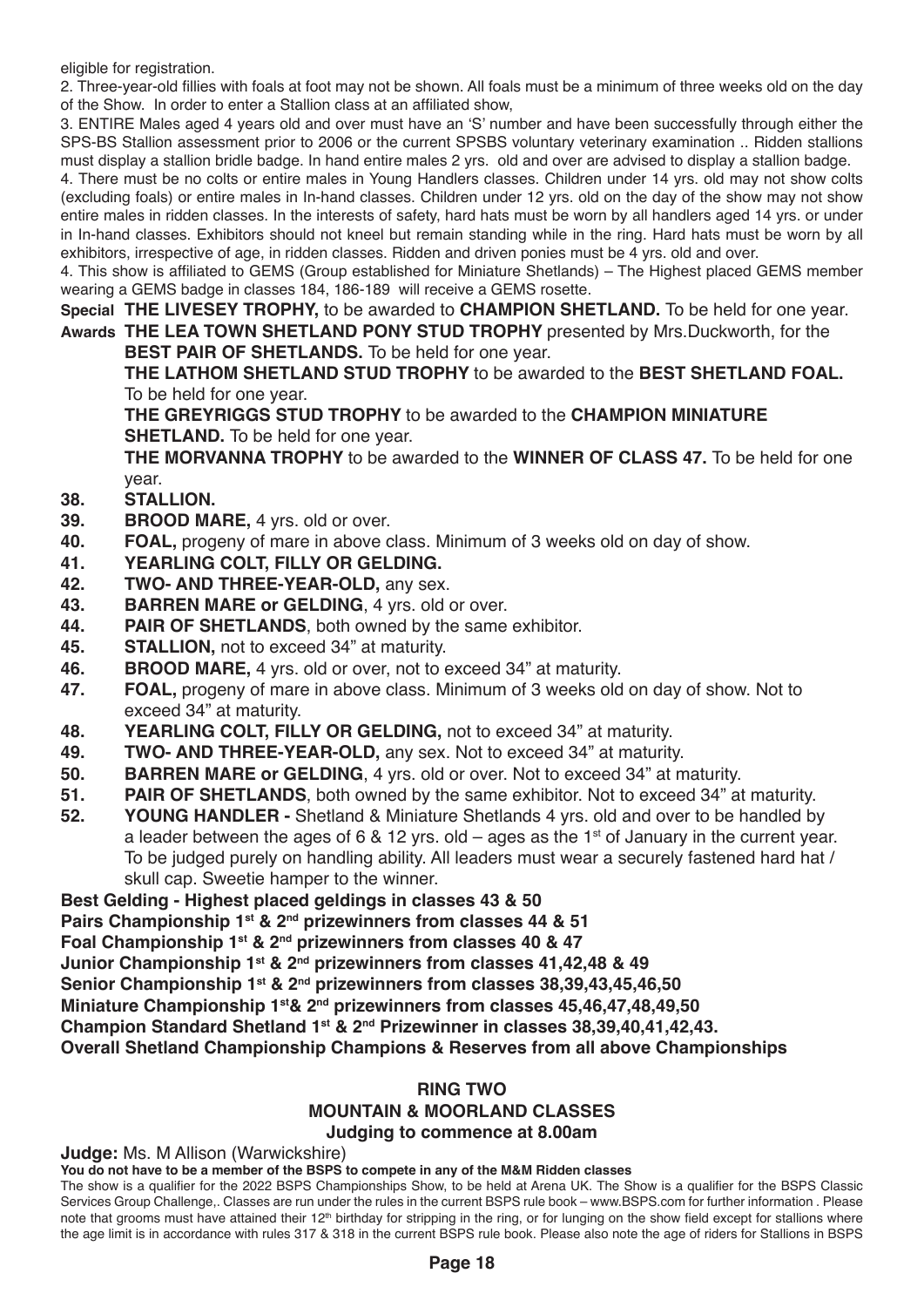Heritage Ridden classes are in accordance with rules 317 & 318 of the current BSPS rule book.

#### **THE BSPS BINKS FAMILY CHAMPION OF CHAMPIONS**

At all BSPS affiliated shows the 1<sup>st</sup> prizewinners in the following classes will qualify for the Binks Family Champion of Champions;- Open Lead Rein, First Ridden, Open Show Pony, Open WHP, Open SHP, Open LRHT, Open Intermediate SH, SRT & WH and Open Heritage Lead Rein, First Ridden , Ridden & WHP classes.

#### **THE BSPS THE WHITE COMPANY MINI WHP CHAMPION OF CHAMPIONS**

At all BSPS affiliated shows the 1st Prize Winners in the Open Cradle & Nursery Stakes will qualify for the The White Company Mini WHP Champion of Champions.

#### **THE BSPS CLASSIC SERVICES GROUP CHALLENGE 2022**

This show is a qualifier for the BSPS Challenge. Animals may enter both the BSPS Blue Riband of the Year and the BSPS Challenge. Animals must have qualified for the Challenge by attending any BSPS affiliated show and competed in the appropriate class. Ponies must not have qualified for the HOYS 2022. If a pony qualifies for the HOYS 2022 it will forfeit its qualification for the BSPS Challenge. The following classes are qualifiers, Open Lead Rein and 1st Ridden, Open Show Ponies, Cradle & Nursery Stakes, Open WHP, Open Lead Rein of Hunter Type, Open Show Hunters, Open Int. SH and SRT & WH & Open Heritage Lead Rein, First Ridden, Ridden and WHP classes.

**This Show is double points show for BSPS Area 2B points show further details www.bspsarea2b.co.uk BSPS AFF. NO 214 /22 Special THE FAWN FIELDS STABLES TROPHY**, for the **CHAMPION M&M IN HAND.** To be held for **Awards** one year.

**THE JEFF BELL TROPHY,** for the **CHAMPION RIDDEN FELL OR DALE PONY.** To be held for one year.

**THE FAYRE DORA TROPHY** for the **CHAMPION RIDDEN MOUNTAIN & MOORLAND. 53**. **BSPS HERITAGE/EQUIFEST RIDDEN M&M SMALL BREEDS STALLION MARE OR**

- **GELDING.** Registered in the respective Pure Bred Stud Books Dartmoor, Exmoor, Shetland 4 yrs. old and over. Rider any age.
- **54**. **BSPS HERITAGE /EQUIFEST** RIDDEN **WELSH A&B STALLION MARE OR GELDING.** Registered in the respective Pure Bred Stud Books of Welsh A&B 4 yrs. old and over. Rider any age.
- **55**. **BSPS HERITAGE/EQUIFEST RIDDEN M&M LARGE BREEDS STALLION MARE OR GELDING.** Registered in the respective Pure Bred Stud Books of Connemara, New Forrest 4 yrs. old and over. Rider any age.
- **56**. **BSPS HERITAGE/EQUIFEST RIDDEN M&M LARGE BREEDS STALLION MARE OR GELDING.** Registered in the respective Pure Bred Stud Books of, Fells, Dales or Highland 4 yrs. old and over. Rider any age.
- **57. BSPS RIDDEN WELSH C&D STALLION MARE OR GELDING** Registered in the respective Pure Bred Stud Books of Welsh C&D 4 yrs. old and over. Riders any age. **Heritage Ridden Championship 1st & 2nd prizewinners from classes 53-57**

# **Sash to Champion kindly sponsored by Westown Stud - Sarah Weston**

**Judge:** Mr. D. Park (Lancashire)

- **58**. **NCPA TOPLINE HORSEBOXES JUNIOR** RIDDEN **M&M LARGE BREEDS MARE OR GELDING.** Registered in the respective Pure Bred Stud Books of, Fells, Dales or Highland, New Forest, Connemara, Welsh C&D 4 yrs. old and over. Riders not to have attained their 18th birthday by  $1<sup>st</sup>$  of January in the current year.
- **59. NCPA TOPLINE HORSEBOXES JUNIOR** RIDDEN **M&M SMALL BREEDS MARE OR GELDING.** Registered in the respective Pure Bred Stud Books of, Exmoor, Dartmoor, Shetland, Welsh A&B, 4 yrs. old and over. Riders not to have attained their 14<sup>th</sup> birthday by 1<sup>st</sup> of January in the current year.

**NCPA Ridden Championship 1st & 2nd prizewinners from classes 58-59 Sash to Champion kindly sponsored by Perburn Highlands – Catherine Taylor**

- **Judge:** Ms. M. Allison (Warwickshire)
- **60. BSPS HERITAGE/ EQUIFEST MOUNTAIN AND MOORLAND LEAD REIN.** Open to Mountain & Moorland ponies, registered with their respective Pure Bred Societies. Mare or gelding, 4 yrs. old and over, not exceeding 122cms. Riders not to have attained their **9th** birthday before 1st January in the current year. To be led by an attendant and shown in a Snaffle Bridle, the lead rein to be attached to the noseband only.
- **61**. **BSPS HERITAGE / EQUIFEST MOUNTAIN AND MOORLAND FIRST RIDDEN.** Open to Mountain & Moorland ponies, registered with their respective Pure Bred Societies Mare or gelding, 4 yrs. old and over, not exceeding 128cms. Riders not to have attained their **12th** birthday before 1st January in the current year. To be shown in any suitable bridle.

**Mini M&M Championship Open to 1st & 2nd prizewinners from classes 60-61. Champion Sash kindly sponsored by C. Pearsall**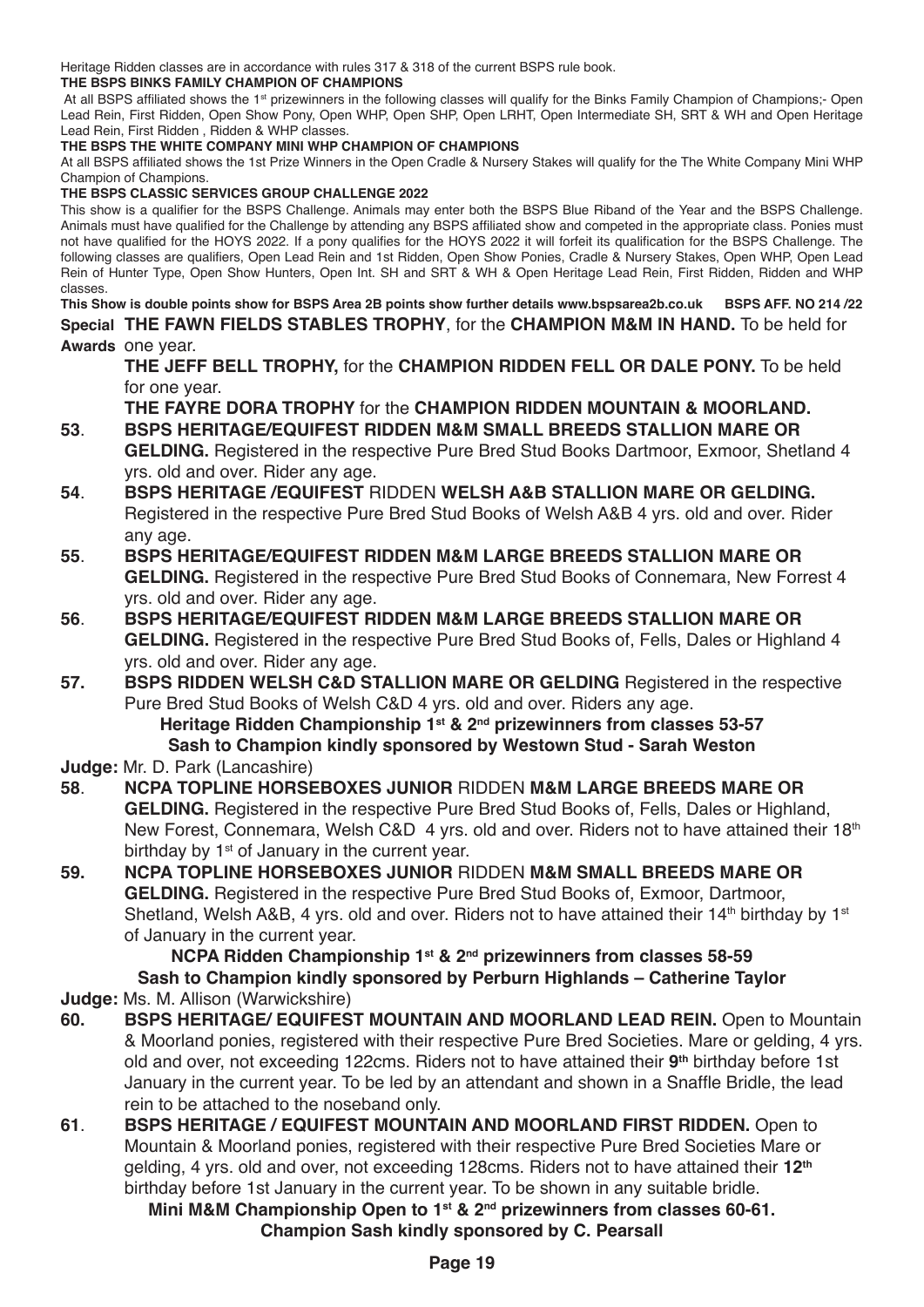**Judge:** Mr. D. Park (Lancashire)

Classes 62-67 are qualifiers for **EQUIFEST MOUNTAIN & MOORLAND IN HAND**

- **62. INHAND M&M YEARLINGS** Large & Small Breeds. colt, mare or gelding registered in the respective Pure Bred Stud Book born in 2021.
- **63. INHAND M&M YOUNG STOCK** Large & Small Breeds. colt, mare or gelding registered in the respective Pure Bred Stud Book born in 2019 or 2020.
- **64. IN HAND M&M SMALL BREEDS STALLION MARE OR GELDING.** Registered in the respective Pure Bred Stud Book Shetland, Dartmoor, Exmoor.
- **65**. **IN HAND WELSH A&B STALLION MARE OR GELDING.** Registered in the respective Pure Bred Stud Books of Welsh A&B.
- **66. IN HAND M&M LARGE BREEDS STALLION MARE OR GELDING.** Registered in the respective Pure Bred Stud Books of Connemara, New Forest, Fells, Dales or Highland.
- **67. IN HAND WELSH C&D STALLION MARE OR GELDING.** Registered in the respective Pure Bred Stud Books of Welsh C&D.

**IN HAND M&M CHAMPIONSHIP 1st & 2nd prizewinners in classes 62-67**

#### **WORKING HUNTER PONIES RING ONE**

**Judging to commence at 8.00am**

**Judges: Mrs. J. Hoyle (Lancashire) & Mrs. P. Pattinson (Yorkshire) Classes 71-75, Classes 81-85 Mrs. S. Stockley Bridges (Lancashire) & Mrs. A. Heginbotham (Cumbria)**

## **Classes 68-70, Classes 76-80. Course Builder: Mrs J. Birch, Halsall**

**YOU DO NOT NEED TO BE A MEMBER OF THE BSPS TO COMPETE IN ANY WORKING HUNTER CLASSES ANY MAY ENTER MORE THAN ONE CLASS Special Award: THE LATHAM SHOW PERPETUAL TROPHY** for the **CHAMPION WHP FROM CLASSES 76-79**

# **CLASS**

- **68. WHP MAXIMUM HEIGHT FENCES 60CMS** not affiliated to the BSPS but run under their rules**.** Open to horses/ponies not exc. 158cms 4 yrs. old and over plaited or unplaited. Riders any age but must be the correct size for the pony they are riding.
- **69. WHP MAXIMUM HEIGHT FENCES 75CMS** not affiliated to the BSPS but run under their rules**.** Open to horses/ponies not exc. 158cms 4 yrs. old and over plaited or unplaited. Riders any age but must be the correct size for the pony they are riding.
- **70. WHP MAXIMUM HEIGHT FENCES 85 CMS** not affiliated to the BSPS but run under their rules**.** Open to horses/ponies not exc. 158cms 4 yrs. old and over plaited or unplaited. Riders any age but must be the correct size for the pony they are riding.

#### WHP CHAMPIONSHIP 1<sup>st</sup> & 2<sup>nd</sup> from classes 68-70 **Sash to Champion kindly sponsored by Tina Morton**

- **71. LEAD REIN WHP** Mare or Gelding, 4 yrs. old or over, not exceeding 122cms. Suitable to be ridden by a rider born in 2013, 2014, 2015, 2016 or 2017. In Lead Rein WSP Classes the judges will be looking for a pony suitable for a child to begin their future in Working Sports Pony Classes.
- **72**. **TINY TOTS STAKES.** Mare or gelding, 4 yrs. old and over not exc. 122cms. Suitable to be ridden by a rider not to have attained their 9th birthday before 1st Jan. in the current year. Maximum Height and spread for fences 40cms. Open to plaited and unplaited ponies.

### **MINI WHP CHAMPIONSHIP 1ST & 2ND from classes 71-72**

**Sash to Champion Kindly Sponsored by Karen Raine Country Farm Stud 73. BSPS NOVICE NURSERY STAKES,** Mare or Gelding, 4 yrs. old or over, not exceeding

- 133cms. Riders not to have attained their  $12<sup>th</sup>$  birthday before 1<sup>st</sup> January in the current year.
- **74. BSPS OPEN CRADLE STAKES.** Mare or gelding, 4 yrs. old and over, not exceeding 122cms. Riders not to have attained their 11<sup>th</sup> birthday before 1<sup>st</sup> January in the current year.
- **75. BSPS NURSERY STAKES,** Mare or Gelding, 4 yrs. old or over, not exceeding 133cms. Riders not to have attained their 12<sup>th</sup> birthday before 1<sup>st</sup> January in the current year.

### **THE BSPS MINI WHP CHAMPIONSHIP 1st & 2nd from classes 74 -75**

**76. BSPS 133 CMS NOVICE WHP**, Mare or gelding, 4yrs. old & over, not exc.133cms. Suitable to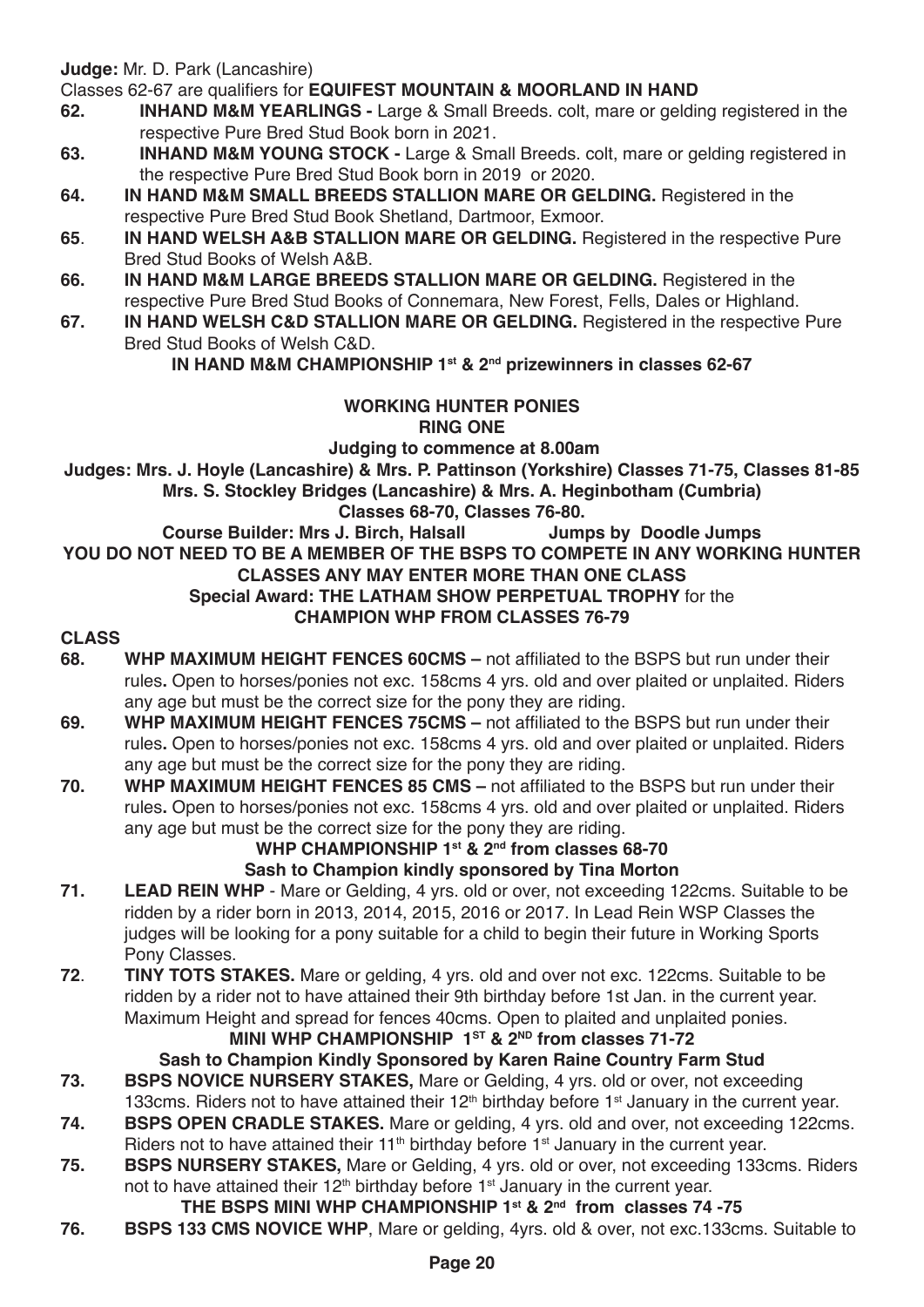be ridden by a rider not to have attained their 14th birthday before 1st January in current year.

- **77. BSPS 143 CMS NOVICE WHP**, Mare or gelding, 4yrs. old & over, exc. 133cms but not exc.143cms. Suitable to be ridden by a rider not to have attained their 17th birthday before 1st January in current year.
- **78. BSPS 153 CMS NOVICE WHP**, Mare or gelding, 4yrs. old & over, exc. 143cms not exc. 153cms. Suitable to be ridden by a rider not to have attained their 20th birthday before 1st January in current year.
- **79. BSPS INTERMEDIATE NOVICE WHP**, Mare or gelding, 4yrs. old & over, exc. 148cms not exc.158cms. Suitable to be ridden by a rider not to have attained their 25th birthday before 1st January in current year.

### **NOVICE WHP CHAMPIONSHIP 1ST & 2ND from classes 76-79**

- **80. BSPS MIXED HEIGHT OPEN WHP/INTERMEDIATE WHP / EQUIFEST WHP**, Mare or Gelding 4 yrs. old or over, not exceeding 158cms. Riders must jump in their correct height section and be the correct age for the height of the animal they ride. Riders must declare if they are competing in the 153cms or intermediate section.
- **81. BSPS Novice Heritage WHP not exc.122cms**. Ponies 4yrs. old & over. Rider any age**.**
- **82. BSPS Novice Heritage WHP exc.122cms not exc.133cms.** Ponies 4yrs. old & over. Rider any age.
- **83. BSPS Novice Heritage WHP exc.133cms but not exc.143cms.** Ponies 4yrs. old & over. Rider any age.
- **84. BSPS Novice Heritage WHP exc.143cms.** Ponies 4yrs. old & over. Rider any age. **NOVICE M&M Championship 1st & 2nd from classes 81-84**
- **85. BSPS HERITAGE /EQUIFEST MOUNTAIN & MOORLAND OPEN WHP. MIXED HEIGHTS.** Registered pure-bred ponies 4 yrs. old or over, riders any age, ponies must jump in their correct height section. Riders may ride more than one pony providing the animals are of different height section.

# **Judge:** Mrs. J. Hoyle

**86. RIDING CLUB PONY** – Mare or Gelding 148cms and under 4 yrs. old and over. Competitors will be required to jump a small jump not exc. 60cms.

#### **RING THREE IN HAND**

#### **Judging to commence at 8.00am**

**Judge: Mr. D. Park**<br>87. **IN HAND Y** 

- **87. IN HAND YEARLINGS** Colts, mares or geldings born in 2021 expected to not exc. 148cms at maturity.
- **88**. **IN HAND 2-3 YEAR OLDS** Colts, mares or geldings born in 2019 or 2020 expected to not exc. 148cms at maturity.
- **89**. **IN HAND 4 YRS. OLD AND OVER** Stallions, mares or geldings 4 yrs. old and over not exc. 148cms.
- **90. IN HAND BEST CONDITIONED** Stallions, mares or geldings 4 yrs. old and over not exc. 148cms any age.

#### **INHAND CHAMPIONSHIP – 1st & 2nd from classes 87-90**

### **Sash to Champion kindly sponsored by Linsop Stud – Lindsey Hewitt**

**Judge:** Ms. T. McKay (Lancashire)

- **91. EQUITATION** Rider 8 yrs. and under on day of show Snaffle bridles only. Mare or Gelding 4 yrs., old and over.
- **92. EQUITATION** Rider over 8 yrs. but 11 yrs. and under on day of show Snaffle bridles only. Mare or Gelding 4 yrs., old and over.
- **93. EQUITATION** Rider over 11 yrs. but 14 yrs. and under on day of show Snaffle bridles only. Mare or Gelding 4 yrs., old and over.
- **94. EQUITATION** Rider over 14 yrs. but 17 yrs. and under on day of show Snaffle bridles only. Mare or Gelding 4 yrs., old and over.

**EQUITATION CHAMPIONSHIP – 1st & 2nd prize winners from classes 91-94 Sash to Champion kindly sponsored by Barbara Fish** 

**95. LOCAL PONY -** Mare or gelding 4 yrs. old and over not exc. 148cms. Any type. To be ridden by a rider not to have attained their 17<sup>th</sup> birthday by the 1<sup>st</sup> January in the current year and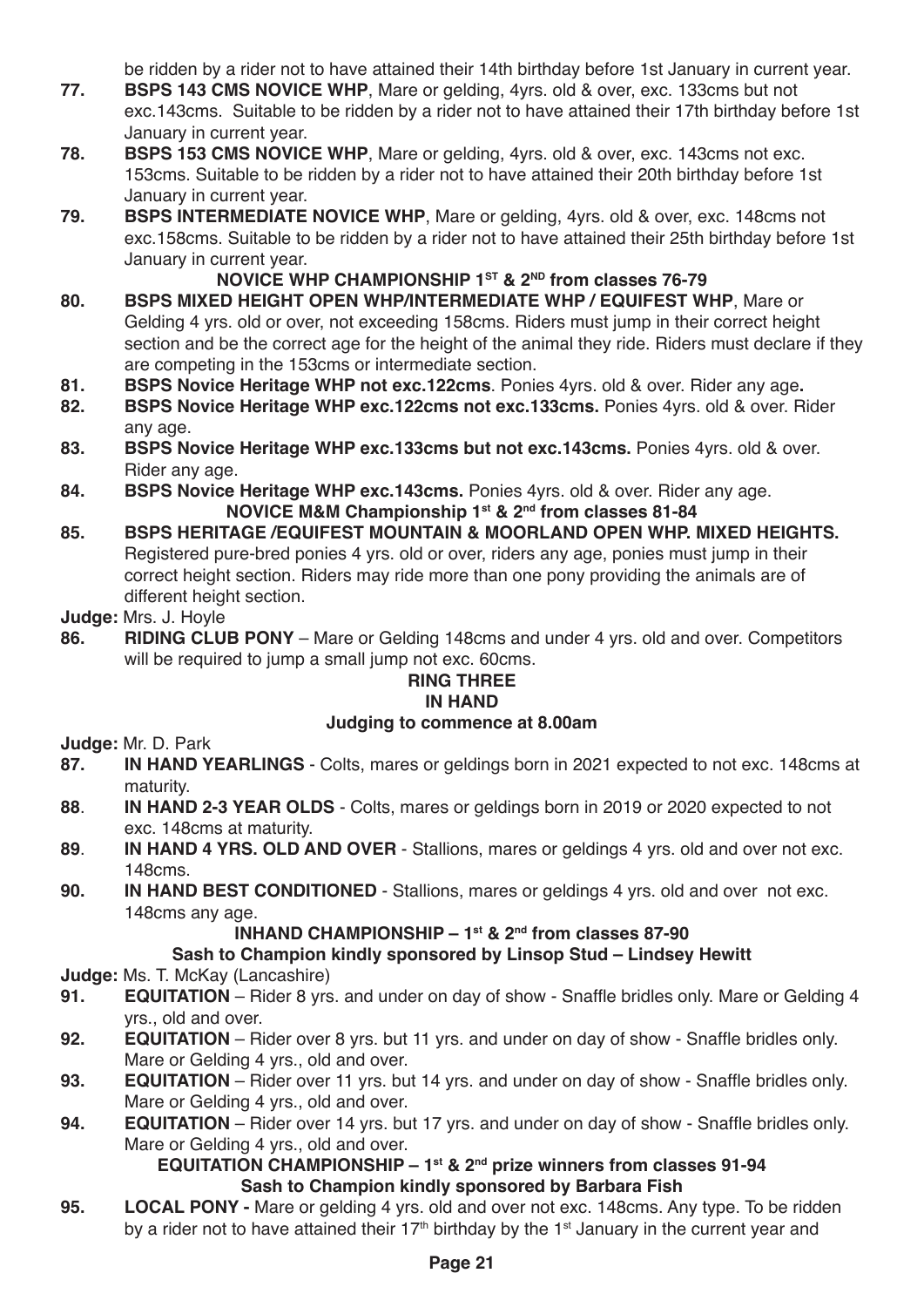residing within a 10 mile radius of Great Eccleston Show ground PR3 0YP. To be judged 40% pony 50% rider ability, 10% Turnout. ANY SUITABLE BRIDLE MARTINGALES ARE ALLOWED.

**96. RIDDEN SHOWING 148CMS & UNDER -** Mare or gelding 4 yrs. old and over not exc. 148cms. Any type. To be ridden by a rider not to have attained their 17<sup>th</sup> birthday by the 1<sup>st</sup> January in the current year. Any suitable bridle allowed.

### **SHOW HUNTER AND SHOW PONIES**

**Judge:** Ms. T. McKay (Lancashire)

**Special THE BOWKER TROPHY**, for the **CHAMPION SHOW HUNTER PONY. Awards**

#### **YOU DO NOT NEED TO BE A MEMBER OF THE BSPS TO COMPETE IN THE FOLLOWING CLASSES**

- **97. BSPS Lead Rein Pony of Hunter Type.** Mare or gelding, 4yrs. old & over not exc.122cms. Suitable to be ridden by a rider not to have attained their 9th birthday before 1 Jan in current year. To be led by an attendant and shown in a SNAFFLE BRIDLE, the lead rein to be attached by the noseband only.
- **98. BSPS MIXED HEIGHT NOVICE SHOW HUNTER PONY.** Mare or Gelding, 4 yrs. old or over, not exc. 153cms. Riders must be the correct age for the height of the animal they ride (see BSPS 2022 Rule book). Snaffle bridles only.
- **99. BSPS MIXED HEIGHT OPEN SHOW HUNTER PONY /EQUIFEST RIDDEN SHOW HUNTER PONIES**. Mare or Gelding, 4 yrs. old and over, not exceeding 153cms. Riders must be the correct age for the height of the animal they ride and must not have attained their  $20<sup>th</sup>$  birthday before the 1st of January in the current year.

### **Championship 1st & 2nd prizewinners from classes 97-99**

# **Judge: Mrs. S Harrison (Lancashire)**

- **100. UNAFFILIATED WALK /TROT CLASS -** Mare or Gelding. 4 yrs. old and over. Plaited/unplaited ponies not to exc. 128cms. Open to riders aged 11 yrs. old and under on the day of the show. We expect competitors to enter this class in the Spirit it is intended as this class is intended for those that are just making their way into first ridden classes /riding off the lead. Competitors will not be required to canter and will walk and trot only in their shows.
- **101. BSPS TINY TOTS FIRST RIDDEN** Mare or gelding, 4yrs. old & over, not exc.122cms. Suitable to be ridden by a rider not to have attained their 8th birthday before 1st Jan in current year. (Including Heritage ponies).
- **102. BSPS LEAD REIN SHOW PONY/EQUIFEST FAMILY** Mare or Gelding 4 yrs. old and over not exc. 122 cms Suitable to be ridden by a rider not to have attained their 8th birthday before 1<sup>st</sup> January in the current year.
- **103. BSPS FIRST RIDDEN SHOW PONY/EQUIFEST SHOW TEAM Mare or gelding, 4 yrs. old** and over not exc. 122cms. Suitable to be ridden by a rider have not attained their 10<sup>th</sup> birthday before 1<sup>st</sup> January in the current year.

### **Championship 1st & 2nd prizewinners from classes 102-103 Sash to Champion kindy sponsored by Mandi Hobson**

- **104. BSPS MIXED HEIGHT NOVICE SHOW PONY** Mare or Gelding, 4 yrs. old and over, not exceeding 148cms. Riders must be the correct age for the height of the animal they ride (see BSPS 2022 Rule book). Snaffle bridles only.
- **105. BSPS MIXED HEIGHT OPEN SHOW PONY/EQUIFEST** Mare or Gelding, 4 yrs. old and over, not exceeding 148cms. Riders must be the correct age for the height of the animal they ride (see BSPS 2022 Rule book).

### **Championship 1st & 2nd prizewinners from classes 104 & 105**

- **106. BSPS MIXED NOVICE INTERMEDIATE.** Mare or gelding, 4yrs. old & over exc.146cms but not exc.158cms. Suitable to be ridden by a rider not to have attained their 25th birthday before 1st January in the current year. This class to incorporate Novice Intermediate SRT & Novice Show Hunter.
- **107. BSPS MIXED OPEN INTERMEDIATE/EQUIFEST SRT.** Mare or gelding, 4yrs. old & over exc.146cms but not exc.158cms. Suitable to be ridden by a rider not to have attained their 25th birthday before 1st January in the current year.
- **108. BSPS OPEN INTERMEDIATE /EQUIFEST SH**  Mare or gelding, 4yrs. old & over, exc.148cms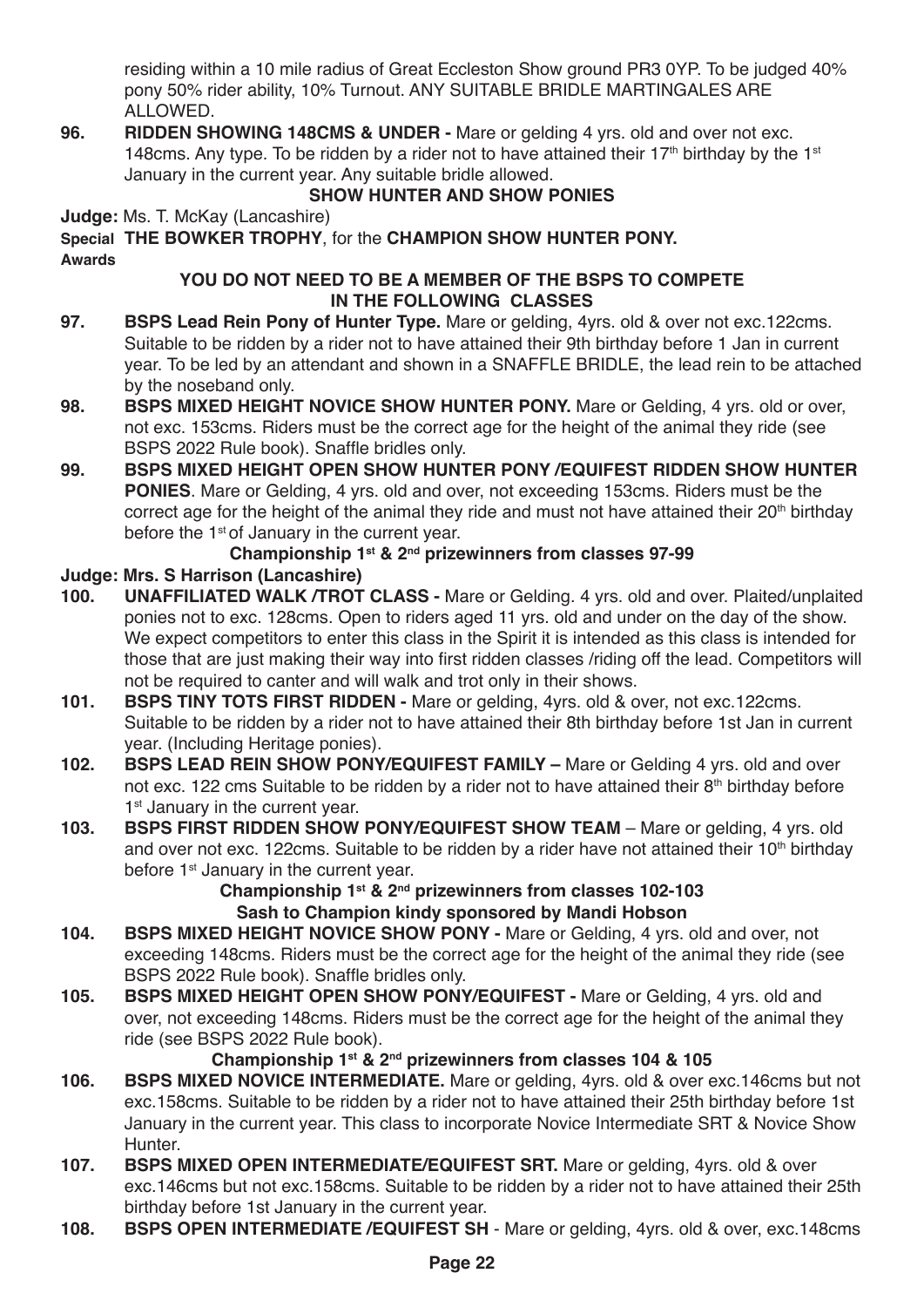but not exc.158cms. Suitable to be ridden by a rider not to have attained their 25th birthday before 1st January in the current year.

**Championship 1st & 2nd prizewinners from classes 106-108**

*FARRIER COMPETITION*

**16th July @10am, classes 1 - 3 17th July @10am classes 4 - 6** Entry Fees, Classes 1,4,5 £25 Classes 2,3 £15 Class 6 £20  **Farrier Steward: Jodie Walton 1 Bentley Hall, Bury BL8 3PH Tel: 07376 804811 Email:** Jodie-walton@live.co.uk **Judge:** Mr Mark Barnard AWCF Prize Money classes 1-5 1<sup>st</sup> £20, 2<sup>nd</sup> £15, 3<sup>rd</sup> £10, 4<sup>th</sup> £8. Prize money Class 6 £20

Kindly sponsored by J. Ford, Strolmsholme

- **1. OPEN SHOE MAKING**<br>2 **1<sup>ST</sup> AND 2<sup>ND</sup> YFAR APP**
- **2. 1ST AND 2<sup>ND</sup> YEAR APPRENTICE**<br>**3. 3<sup>RD</sup> AND 4<sup>TH</sup> YEAR APPRENTICE**
- **3. 3RD AND 4TH YEAR APPRENTICE**<br>**4. SPEED**
- **4. SPEED**
- **5. THERAPEUTIC**
- **6. EAGLE EYE**

# THE RULES BELOW REFER TO THE FOLLOWING SECTIONS: HORTICULTURE, FLORAL ART, HANDICRAFT, HOME CRAFT, ART, PHOTOGRAPHIC AND CHILDREN'S SECTION.

It is a condition of entry that all exhibits are staged for two days. Staging of exhibits may take place from 5.30pm. to 9.00pm. on the 15<sup>th</sup>July 2022 and from 7.00am to 8.15am on the 16<sup>th</sup>July 2022. Judging will commence at 8.30am Exhibits may be removed from 5.00pm, on the 17<sup>th</sup>July 2022, No vehicle movement on Showground before 5.30pm. All specimens must be the bona fide production of the exhibitor, except in the children's/junior floral art classes. Exhibitors whose entry fees total £7.00 or more (unless otherwise stated) will receive an Exhibitor's Pass to the Showground. ALL CARS MUST BE OFF THE SHOWGROUND BY 9.00am ON THE 16thJULY 2022 Prize money will be paid on Show Day by Chief Steward. PRESENTATION OF TROPHIES on Sunday 17th in the MARQUEE at 2.00pm. A SECURITY GUARD WILL BE ON PATROL OVER THE SHOW PERIOD.

### **HORTICULTURAL SECTION**

**Chief Steward:** Mrs Pam Robinson tel:07543405951 Mrs Ann Stott tel:07918620198

**Special THE WYNDHAM HALE TROPHY**. This will be awarded to the exhibitor gaining most points in **Awards** the **VEGETABLE, FLOWER AND POT PLANT SECTIONS**. To be held for one year.

**THE SALLY ANNE COOP TROPHY**, to the Exhibitor gaining most points in **the VEGETABLE SECTION**. To be held for one year.

**THE DAVID JAMES COOP TROPHY**, to the Exhibitor gaining most points in the **FLOWER AND POT PLANT SECTION**. To be held for one year.

Points system: 1<sup>st</sup> prize - 3 points 2<sup>nd</sup> prize - 2 points 3rd prize - 1 point

**THE TOM BACKHOUSE MEMORIAL TROPHY** for the exhibitor gaining most points in the **VEGETABLE SECTION**. To be held for one year.

**THE CARTFORD BRIDGE TROPHY** for the exhibitor gaining most points in the **FLOWER AND POT PLANT SECTION** who resides in the Fylde or Wyre Borough.

**THE JOYCE KIPPAX MEMORIAL TROPHY** for the **SUPREME EXHIBIT OF SWEET PEAS.** To be held for one year.

**THE GRAHAM AINSCOW MEMORIAL TROPHY** for the **BEST TUBEROUS FLOWERING BEGONIA.** To be held for one year.

**THE GT. ECCLESTON & DISTRICT GARDENING CLUB TROPHY** for the exhibitor gaining most combined points in the **FLOWER AND POT PLANT SECTION and VEGETABLE**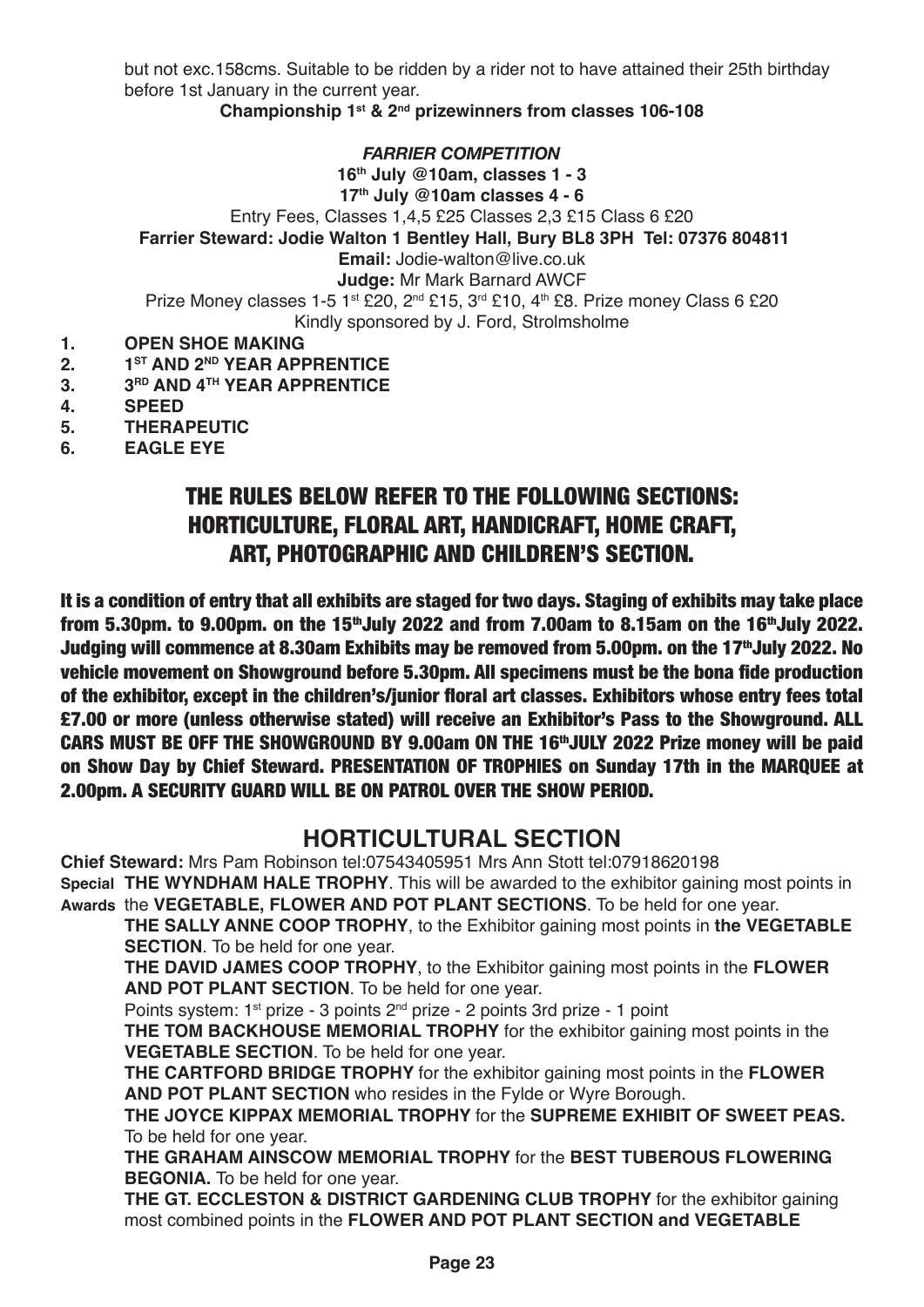**SECTION** who resides in the Fylde or Wyre Borough.

**THE JOE MAKINSON MEMORIAL TROPHY** for the **BEST EXHIBIT OF ONIONS or SHALLOTS.** To be held for one year.

**PRIZE MONEY WILL NOT BE PAID IF NOT COLLECTED ON SHOW DAYS.**

The **R.H.S. BANKSIAN MEDAL** will be awarded to the exhibitor winning most prize money in the Horticultural Classes, 200 – 263.

The condition of an exhibitor winning this medal is that he is not eligible for the award in the following two years.

Cash special of £10.00 for Best Pot Plant.

Cash special of £10.00 for Best Exhibit in Sweet Pea Classes.

Cash special of £10.00 for Best Onions or Shallots.

Cash special of £2.00 for Best Exhibit in Soft Fruit Classes.

Cash special of £2.00 for Best Exhibit in Bean Classes.

Cash special of £10.00 for Best Hanging Basket.

#### *PLEASE MAKE SURE YOU HAVE READ RULES RE STAGING ETC ON PAGE 23*

# **FLOWERS AND POT PLANTS**<br>**ENTRY FEE 50p**

**Judge:** Mr D. Smith, Barton **ENTRY FEE 50p** 1st - £2.00, 2<sup>nd</sup> - £1.50, 3<sup>rd</sup> - £1.00

- **200. SPECIMEN ROSE, one HT bloom any variety.**<br>**201. VASE OF 3 ROSES.** staged as 'Cycle of Bloom
- **201. VASE OF 3 ROSES,** staged as 'Cycle of Bloom' (one bud, one in perfect stage, one in full bloom).
- **202. CLUSTER ROSE,** one stem, any variety.
- **203. BOWL OF MIXED ROSES.**
- **204. SWEET PEAS,** one vase, 18 spikes, assorted.
- **205. SWEET PEAS,** one vase, 6 spikes, one variety.
- 2**06. SWEET PEAS,** one vase, 12 spikes, 3 distinct varieties.
- 207. **SWEET PEAS**, bowl of sweet peas, arranged for effect.<br>208. MIXED garden flowers in a vase.
- 208. **MIXED** garden flowers in a vase.<br>209. **HERB** garden.
- 
- **209. HERB garden. PANSIES OR VIOLAS, 6 blooms, to be displayed on a board.**
- **211. HANGING BASKET.**
- 212. **PERENNIALS**, one vase mixed.<br>213. **HYDRANGEA** one vase. 3 head
- **213. HYDRANGEA** one vase, 3 heads.
- **214. PHLOX, 1 vase 3 stems.**
- **215. STOCKS, 1 vase 3 stems.**
- 216. **FOUR HOSTA LEAVES, in a vase.**<br>217. **SIX FUCHSIA FLORETS**.
- **217. SIX FUCHSIA FLORETS**.
- **218. HERBS,** 3 distinct varieties, one variety per vase, oasis permitted, correctly named.
- **219. VASE OF MIXED DAHLIAS**.
- **220. DAHLIAS, 3 stems, one variety.**<br>**221. FOLIAGE HOUSE PLANT. fern**
- **221. FOLIAGE HOUSE PLANT, ferns excluded.**
- **222. FERN, 1 specimen.**
- **223. FLOWERING HOUSE PLANT,** (Fuchsia/Begonia excluded).
- **224. PELERGONIUM**, including Geraniums.
- **225. BEGONIA.**
- **226. FUCHSIA**, any variety.
- **227. BUNCH OF FLOWERS,** from the garden, in a vase to be judged on **SCENT.**
- **228. BOWL OF SUCCULENTS.**
- **229. BONSAI TREE.**
- **230. PLANTED GARDEN ORNAMENT OR TROUGH.**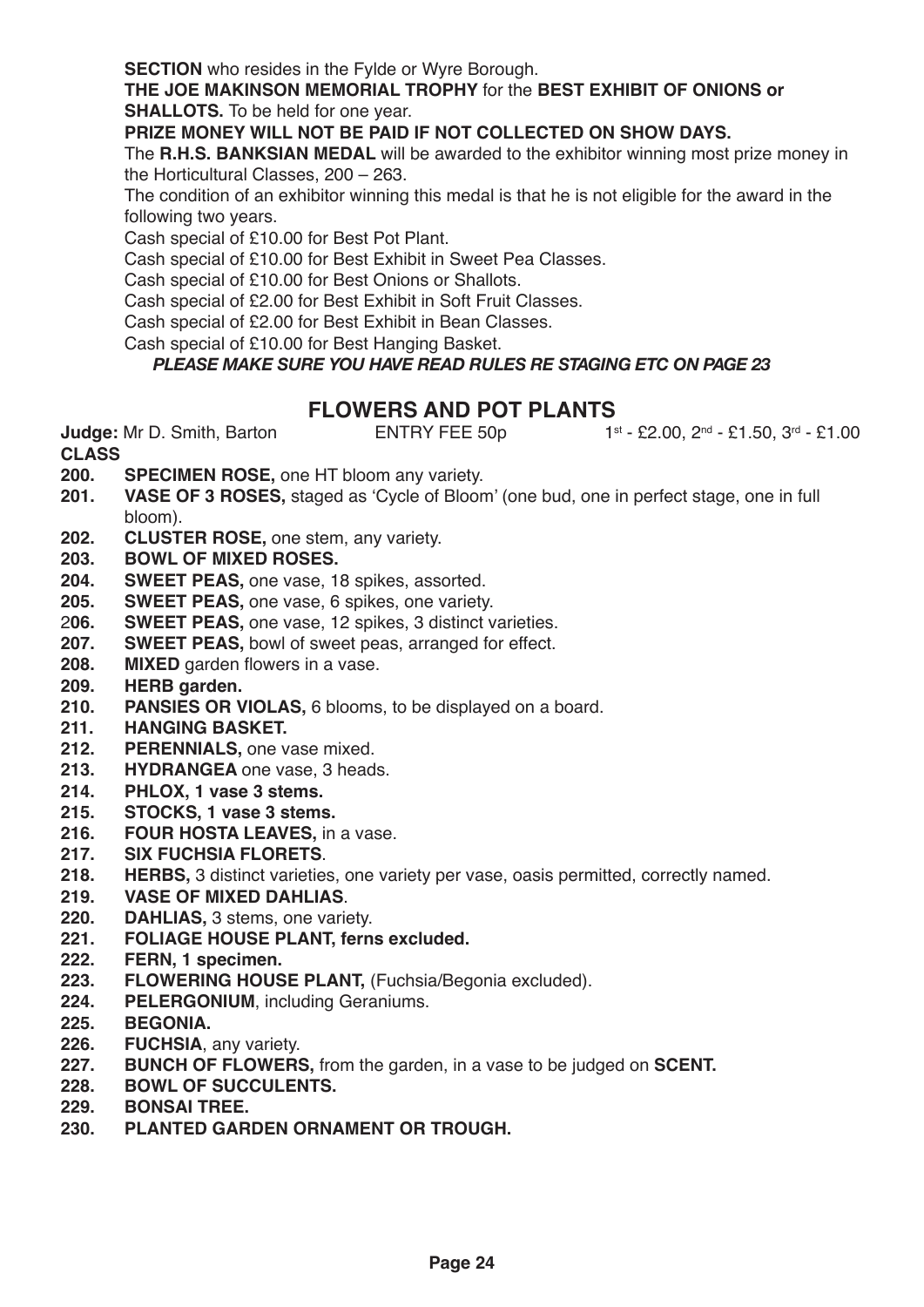# **VEGETABLES**<br>ENTRY FEE 50p

- **CLASS 231. GARDEN TURNIPS**, three, 75mm foliage.
- **232. MANGETOUT, nine pods.**<br>**233. ONIONS** four not to exce
- **233. ONIONS**, four, not to exceed 250grams.
- **234. ONIONS,** four, each over 250gms.
- 235. **SHALLOTS**, large, nine bulbs.<br>236. **SHALLOTS**, small, to pass three
- **236. SHALLOTS,** small, to pass through 30mm ring, nine bulbs.
- **237. LETTUCE**, one.
- **238. SCALLIONS,** six.
- **239. SIX SMALL FRUITED OR CHERRY TOMATOES,** on a plate.
- **240. COURGETTES,** three.
- **241. TOMATOES**, four.
- **242. CABBAGE**, one, table variety, with root.<br>**243. BEETROOT** three any variety with folia
- **243. BEETROOT**, three, any variety, with foliage.
- **244. PEAS**, nine pods.
- **245. RUNNER BEANS**, nine pods.
- **246. FRENCH BEANS**, nine pods.
- **247. BROAD BEANS**, nine pods.
- **248. CARROTS**, three, 75mm foliage.
- **249. CUCUMBER**, one.
- **250. POTATOES**, four white.
- **251. POTATOES**, four other than white.
- **252. CAULIFLOWER**, 1 with roots.
- **253. RADISH,** twelve, with foliage.
- **254. RHUBARB,** three sticks.
- **255. PEPPERS,** two on a plate.
- **256. RASPBERRIES**, fifteen on plate.
- **257. STRAWBERRIES**, ten on plate.
- **258. BLACKCURRANTS**, six sprigs on plate.
- **259. GOOSEBERRIES**, ten on plate.
- **260. REDCURRANTS**, six sprigs on a plate.
- **261. GARLIC BULBS**, three.
- **262. DISASTER CLASS,** a vegetable that has gone wrong.
- **263. ANY OTHER VEGETABLE**, not already classified.

### **FLORAL ART**

**Judge:** Mrs. Edwina Miller, Cobble Hey **ENTRY FEE 21** 

**Special THE KIRKBY JUBILEE TROPHY.** To be awarded to the Supreme Exhibit in the Floral Art **Awards** Section. To be held for one year.

**THE CLAIRE ELIZABETH TROPHY** to the Exhibitor gaining most points in the Floral Art Section. To be held for one year.

**THE BRENDA NEWHOUSE PERPETUAL TROPHY**, to the winner of Class 269. To be held for one year.

**THE PAULINE ECKERSLEY MEMORIAL TROPHY**, to the winner of Class 265. To be held for one year.

**THE SPECTRUM TROPHY,** for the best use of color in the floral art section. To be held for one year.

**THE LARBRECK HOUSE TROPHY,** to the winner of the Junior Floral Art Class. To be held for one year.

Prize money: Class 264 & 272, 1<sup>st</sup> - £15, 2<sup>nd</sup> - £10, 3<sup>rd</sup> - £6

Classes 265 -271, 1st - £35, 2nd - £30, 3rd - £25

Space allowed for class numbers 265, 266, 268 269 **2'6" in width, 2' in depth.**

Any entries by 1 exhibitor in classes 264 – 272 will receive a free pass.

**ALL EXHIBITS MUST BE ENTRANTS OWN WORK AND ALL EXHIBITS,**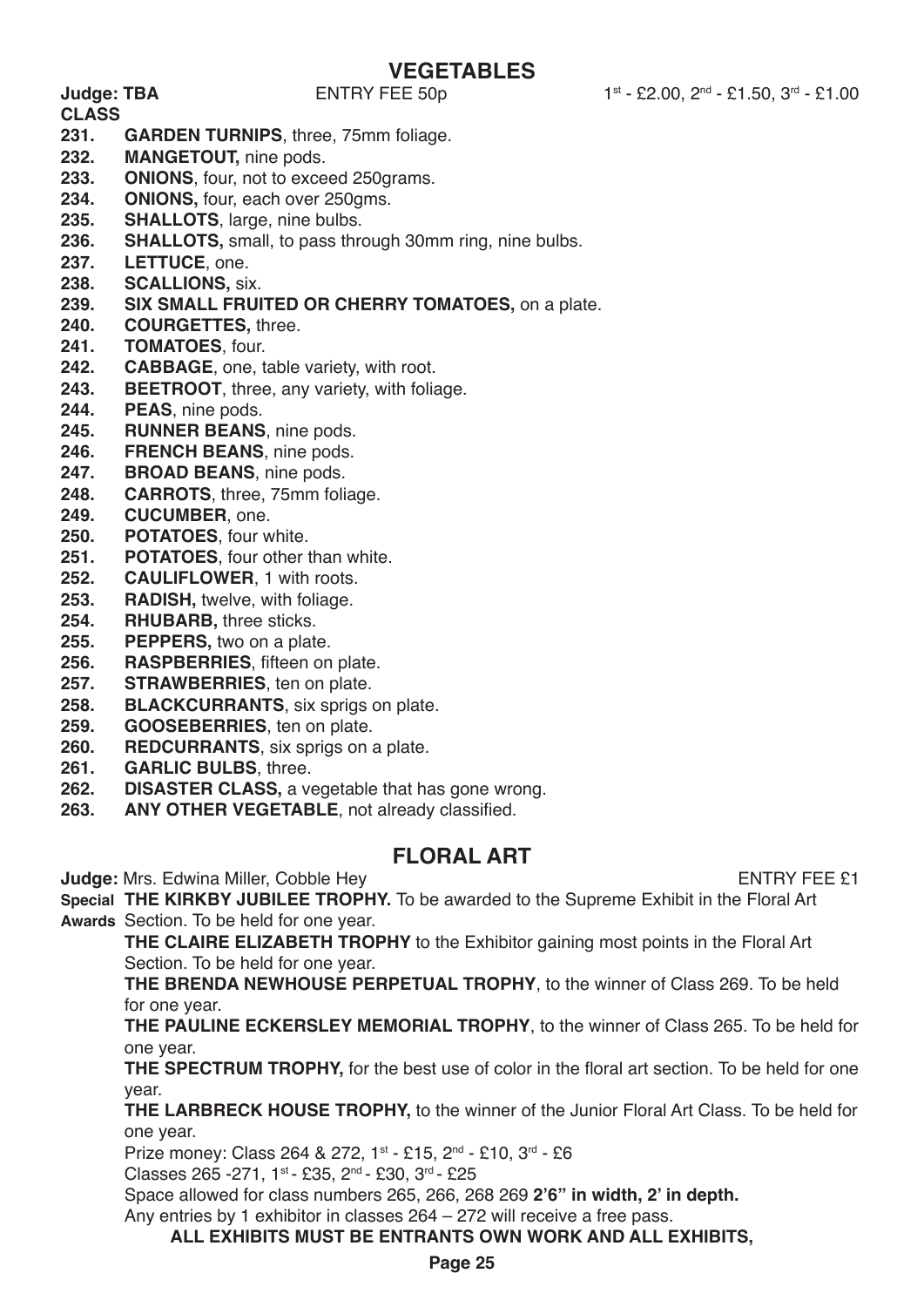# **EXCEPT CLASSES 270, 272 TO BE ARRANGED IN MARQUEE.**

*PLEASE MAKE SURE YOU HAVE READ RULES RE STAGING ETC ON PAGE 23*

*Theme: The Queen's 70 Years*

# **JUNIOR**

- **264. JUBILEE CROWN** 16 years and under.
- **OPEN**
- **265. EXHIBITS OF AN ARRANGEMENT IN THE QUEENS RED BOX exhibit to include an** accessory.
- **266. TO THE MOON exhibit.**
- **267. JUBILEE CROWN exhibit.**
- **268. 'BEATLE' MANIA exhibit.** (The Beatles Group).
- **269. WORLD CUP- exhibit.**
- **270. HAND TIED BOUQUET FIT FOR A QUEEN.**
- **271. DECORATED THRONE.**
- **272. A CORSAGE** for a GARDEN PARTY.

### **BEST GARDEN**

Judging will take place during the period  $4<sup>th</sup>$  -  $8<sup>th</sup>$  July 2022

Results will be announced at the Show.<br>FNTRY FFF  $f100$   $1^{st} - f10$ 

**Judge:** Mr. John Hoole **ENTRY FEE £1.00** 1st - £10, 2nd - £7.50, 3rd - £5, 4th - £2.50

**Special THE LITTLE ECCLESTON-WITH-LARBRECK TROPHY,** to the winner of Class 283**.** To be

**Awards** held for one year.

**THE GT. ECCLESTON PARISH COUNCIL TROPHY** to the winner of Class 284. To be held for one year.

**THE TYSON TROPHY** to the winner of Class 285. To be held for one year.

**CLASS**

# **283. BEST KEPT GARDENS IN LITTLE ECCLESTON-WITH-LARBRECK.**

- **284. BEST KEPT GARDENS IN GT. ECCLESTON.** This class kindly sponsored by **GT. ECCLESTON PARISH COUNCIL.**
- **285. FARMHOUSE GARDEN**, must be a working farm.

### **DOMESTIC SCIENCE**

**Chief Steward:** Miss E. Gibbons, Tel: 07450 250809

**Special THE MAGARRY SILVER SALVER.** To be held for one year by the exhibitor gaining most

**Awards** points in the Domestic Science Section.

Points system: 1<sup>st</sup> Prize - 4 points, 2<sup>nd</sup> Prize - 3 points, 3<sup>rd</sup> - 2 points, 4<sup>th</sup> - 1 point

**THE PEBBY TROPHY**, for the best exhibit in the Domestic Science Section. To be held for one year.

**THE TARNACRE TROPHY**, for the best exhibit in the **PRESERVE SECTION.**

**THE NORMAN CARLTON PREPETUAL TROPHY**, to the winner of class 293. To be held for one year.

**THE M. & M.A. LTD TROPHY** for the exhibitor gaining most points in classes 321 - 327 inclusive. To be held for one year.

**THE JOY METCALF TROPHY** for the winner of Class 301. To be held for one year. The winner will also receive £5.00 kindly donated by Mrs. J. Metcalf.

**THE H. & C. ROSSALL TROPHY** for the supreme exhibit in classes 321-327 inclusive. To be held for one year.

**THE GILL TOWERS MEMORIAL TROPHY** for the winner of Class 312. To be held for one year.

 $1^{st}$  - £4.00,  $2^{nd}$  - £2.50,  $3^{rd}$  - £1.50,  $4^{th}$  - £1.00.

**PRIZE MONEY WILL NOT BE PAID IF NOT COLLECTED ON SHOW DAYS.** *PLEASE MAKE SURE YOU HAVE READ RULES RE STAGING ETC ON PAGE 23*

**Judge:** Mrs. Ruth Kirkham & Janet WoodhouseENTRY FEE 50p

**286. VICTORIA JAM SANDWICH**, one cake split, jam filled, caster sugar on top. Winner will receive a Voucher from **Courtyard Café, Gt. Eccleston.**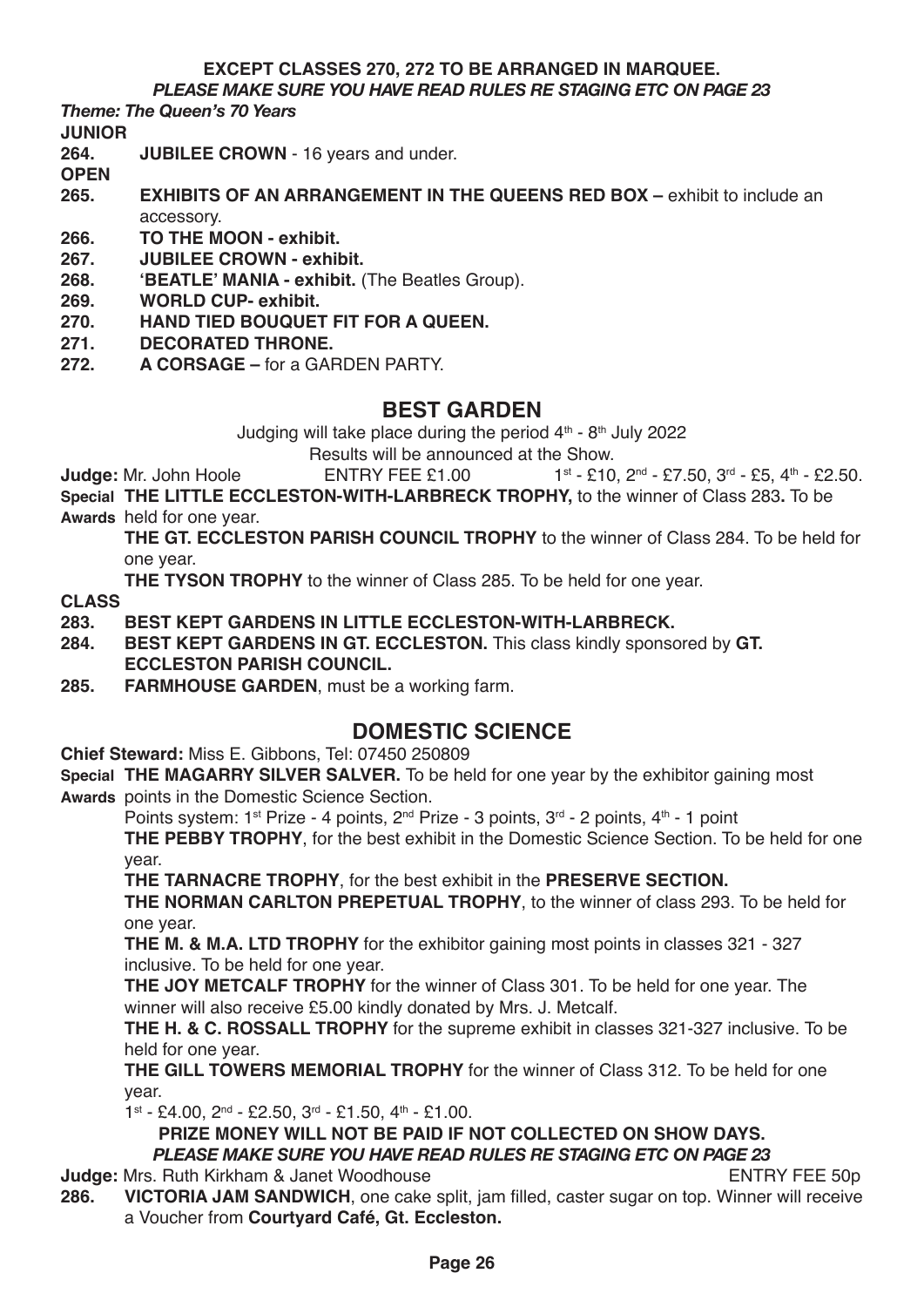- **287. FOUR CHOCOLATE CHIP COOKIES.**
- **288. CHOCOLATE SWISS ROLL,** filled with buttercream.
- **289. FOUR ALMOND SLICES.**
- **290. FOUR CHOCOLATE BROWNIE, kindly sponsored by Tweedl £10 voucher for 1st prize.**
- **291. SMALL BOWL OF COUSCOUS, no meat or fish.**<br>**292. QUICHE** not to exceed 9"
- **292. QUICHE**, not to exceed 9".
- **293. <b>293. 293. 293.** *ORIGINAL AFTERNOON TEA. Must be a selection of at least three items, to be displayed on* tiered cake stand. Winner will receive a Voucher from **Light Ash Farm Shop & Cafe.**
- **294. SMALL BOWL OF PASTA SALAD.**
- **295. FOUR GINGERBREAD BISCUITS,** decorated.
- **296. 9" PIZZA,** topping of your choice, kindly sponsored by **Pizza on the Plazza, Great Eccleston.**
- **297. LEMON MAERINGUE PIE.**
- **298. SMALL LOAF OF BREAD,** any variety.
- **299. TEA LOAF** 1lb.
- **300. SHORTCRUST FRUIT PIE.**

**Judge: Mr. Paul McDaid 301.** FOUR PIECES 9

- **301. FOUR PIECES SKELTON SHOW CAKE.** Recipe to be used: 4oz butter, 4oz sugar (gran/ caster), 2 tablespoon syrup, 8oz condensed milk, 19 crushed digestive biscuits, bar of chocolate. Melt first 4 ingredients in a pan, bring to boil and stir for 6-7 mins. Remove from heat and leave to cool for 10 mins then add crushed biscuits and mix well. Line a tin with foil, press mixture into tin, leave to cool for 15 mins, cover with melted chocolate, cut into pieces when cool.
- **302. THREE MUFFINS,** any variety.
- **303. BANANA LOAF.** Winner will receive a Voucher form **A. f& D.M. Parkinson**, Butchers, Gt. Eccleston.
- **304. FOUR DECORATED CUP CAKES.**
- **305. FOUR OAT BISCUITS.**
- **306. THREE ECLAIRS.**
- **307. FOUR PIECES OF FLAPJACK.**
- **308. MARBLE CAKE,** iced top, to be cut. Gentlemen only eligible for this class.<br>**309.** FOUR SCOTCH PANCAKES, served on a plate.
- **309. FOUR SCOTCH PANCAKES**, served on a plate.
- **310. THREE MERINGUE SHELLS.**
- **311. MADEIRA CAKE.**
- **312. CHOCOLATE CAKE,** decorated. Maximum size 9" diameter. The winner will receive a Voucher from **A. & D.M. Parkinson**, Butchers, Gt. Eccleston.
- **313. ANY GLUTEN FREE CAKE.**
- **314. BOOZY CAKE.**
- **315. FOUR PIECES OF CARROT CAKE.**

**Judge:** Kate Holt, Thornton.

- **316. A ROUND OF SHORTBREAD.**
- **317. THREE SLICES OF BOILED FRUIT CAKE.**
- **318. FOUR FRUIT SCONES.**
- **319. SMALL BANOFFE PIE.**
- **320. TWO VANILLA SLICES.**
- **321. VICTORIA SANDWICH, exhibitor to be 18 years and under. Follow instructions for class 286.<br><b>322. CELEBRATION CAKE FOR A SPORTSPERSON**, judged on decoration only Exhibitor
- **322. CELEBRATION CAKE FOR A SPORTSPERSON,** judged on decoration only. Exhibitor to be 18 years and under. Winner will receive a £20 Voucher from **Guy's Eating Establishment**, Myerscough.
- **323. THREE FRUIT SCONES,** exhibitor to be 18 years and under.<br>**324 FOUR CHOCOLATE CHIP COOKIES** exhibitor to be 18 yea
- **324. FOUR CHOCOLATE CHIP COOKIES, exhibitor to be 18 years and under.**<br>**325. FOUR DECORATED FAIRY CAKES.** exhibitor to be 18 years and under.
- **325. FOUR DECORATED FAIRY CAKES, exhibitor to be 18 years and under.<br><b>326.** FOUR PIECES OF TRAYBAKE, exhibitor to be 18 years and under.
- **326. FOUR PIECES OF TRAYBAKE,** exhibitor to be 18 years and under.
- **327. CAKE JAR,** cake in a jar with layers of your choice, decorate as much as you can. Exhibitor to be 18 years and under.
- **328. LEMON DRIZZLE CAKE.** Kindly sponsored by **Jamie Towers.**
- **329. A REJECT CAKE** (Entries taken on day by Steward).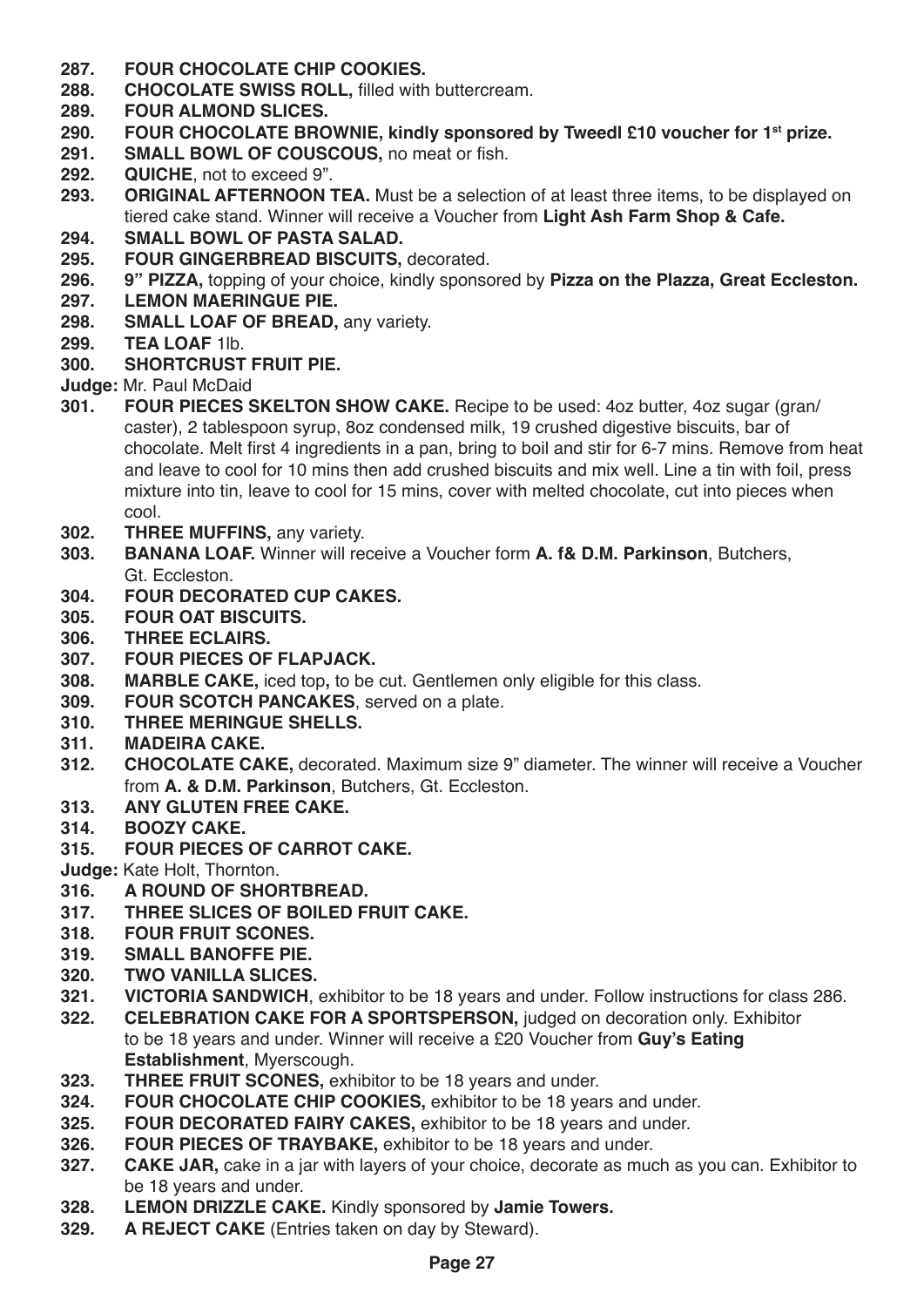**330. SMALL BOTTLE OF INFUSED OIL.**

**Judge:** Karen Dixon, Catterall

**All jam must be covered with cellophane, plastic or twist off tops. No manufacturer's names must be shown on lid or jars**. **All jars must display jam label.**

- **331. JAR OF MIXED FRUIT JAM.**
- **332. JAR OF SOFT FRUIT JAM.**
- **333. JARS OF STONED FRUIT JAM.**
- **334. JAR OF EXOTIC FRUIT JAM.**
- **335. JARS OF BOOZY JAM.**
- **336. JARS OF JELLY.**
- **337. JARS OF MARMALADE.**
- **338. JAR OF FRUIT MINCEMEAT,** suet optional.
- **339. JARS OF FRUIT CHEESE.**
- **340. JARS OF CHUTNEY.**
- **341. JARS OF PRESERVE,** to eat at a BBQ.

### **HONEY**

**Judge: Elaine Hargreaves, Bamber Bridge. ENTRY FEE 50p States ENTRY FEE 50p** 

1st - £4.00, 2nd - £2.50, 3rd - £1.50, 4th - £1.00

**All honey and wax must be the natural produce of bees owned by the exhibitor.**

**Special THE NAPTHEN TROPHY,** kindly presented by **NAPTHEN LLP SOLICITORS,** of Preston,

Awards, Chorley, Blackburn, Blackpool and Longridge will be awarded to the exhibitor gaining most points in the Honey Section.

**THE BILL POOLE TROPHY** for the **BEST JAR OF HONEY** in Classes 342-345. To be held for one year.

Points system:  $1^{st}$  Prize – 4 points,  $2^{nd}$  Prize – 3 points,  $3^{rd}$  Prize – 2 points,  $4^{th}$  Prize – 1 point *PLEASE MAKE SURE YOU HAVE READ RULES RE STAGING ETC ON PAGE 23*

# **CLASS**

- **342. 2 MATCHING 1lb JARS of LIGHT HONEY.**
- **343. 2 MATCHING 1lb JARS of MEDIUM HONEY.**
- **344. 2 MATCHING 1lb JARS of DARK HONEY.**
- **345. 2 MATCHING 1lb JARS of SOFT-SET or NATURALLY GRANULATED HONEY.**
- **346. 1 FRAME OF HONEY,** suitable for extraction.
- **347. 1 CAKE of BEESWAX,** weighing12oz (340gm) +/- 10%.
- **348. 2 MATCHING BEESWAX CANDLES,** made by moulding or dipping to be displayed erect on a fire proof base or holder, one to be lit by the judge.
- **349. 1 BOTTLE OF SWEET MEAD,** a 70/75ml capacity, clear Bordeaux style wine bottle sealed with a white plastic flanged end cork stopper should be used.
- **350. 1 BOTTLE OF DRY MEAD,** a 70/75ml capacity, clear Bordeaux style wine bottle sealed with a white plastic flanged end cork stopper should be used.

### **WINES**

**Judge:** Elizabeth Butler, Whitechapel **ENTRY FEE 50p** 

 $1^{st}$  - £4.00,  $2^{nd}$  - £2.50,  $3^{rd}$  - £1.50,  $4^{th}$  - £1.00.

Points system:1<sup>st</sup> Prize - 4 points, 2<sup>nd</sup> Prize - 3 points, 3<sup>rd</sup> Prize - 2 points, 4<sup>th</sup> Prize - 1 point

All wines need to be home made and must be exhibited in colorless glass bottles with flange corks. No decoration on wine labels.

**Special THE JAYCEE TROPHY**. To be held for one year by exhibitor gaining most points in the Wine **Awards** Classes.

**THE JUDITH CHAMLEY TROPHY**, for the best exhibit in the wine section. To be held for one year.

- **351. ANY WINE,** white, rose, golden, red. Sweet or dry.
- **352. BOTTLES OF HOMEMADE CIDER.**
- **353. DAMSON GIN,** small bottle, kindly sponsored by **THE BLACK BULL, Great Eccleston.**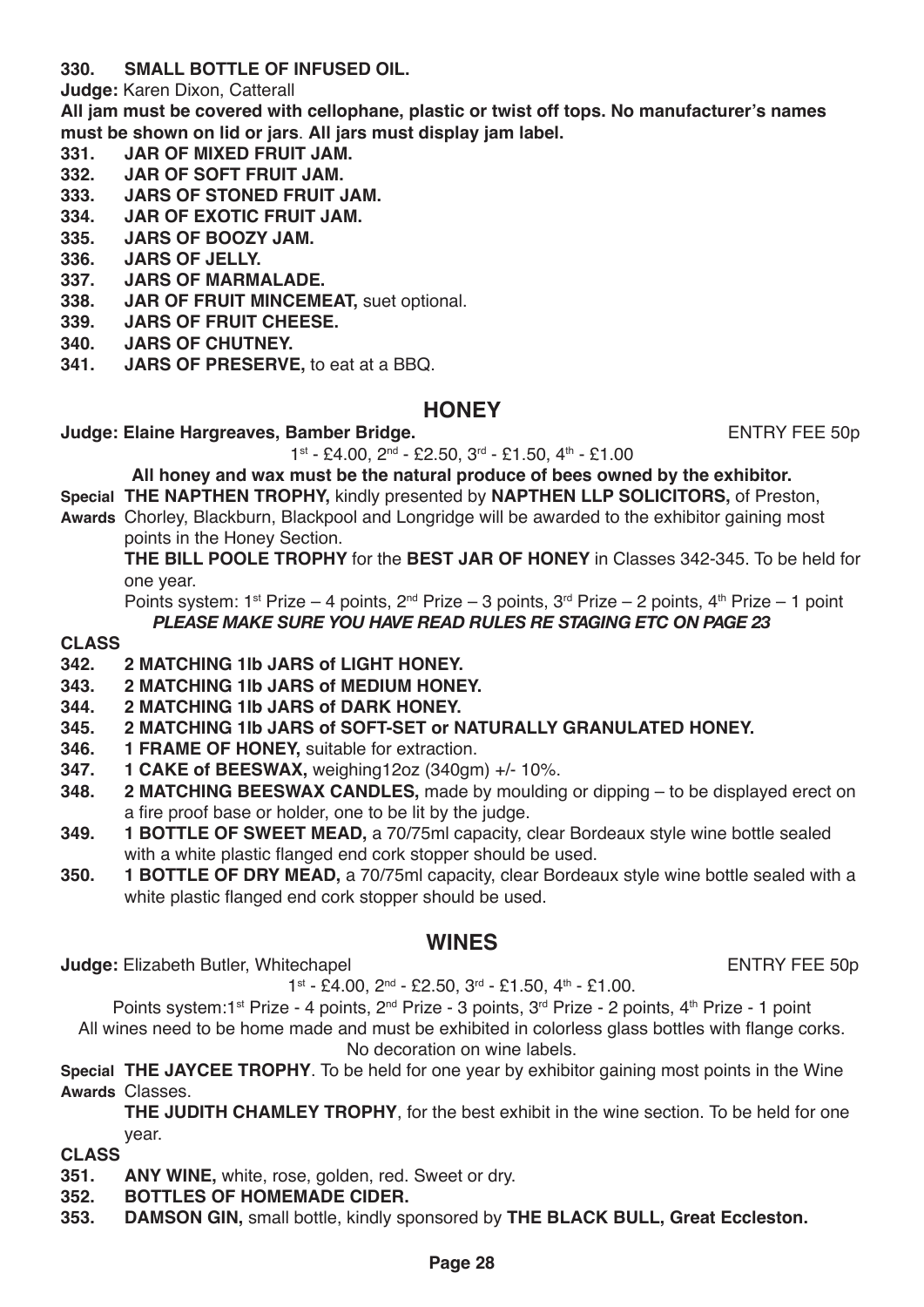- **354. SLOE GIN,** small bottle, kindly sponsored by **THE BLACK BULL, Great Eccleston.**
- **355. FLAVOURED GIN,** small bottle. Kindly sponsored **WILD FOX Distillery, Whitechapel.**
- **356. ANY GIN, served with a tonic Dress to Impress.**<br>**357. A COCKTAIL**, made with any spirit, and displayed
- **357. A COCKTAIL,** made with any spirit, and displayed as it would be served, kindly sponsored **by TWEEDL** with a £10 voucher.
- **358. FRUIT VODKA, small bottle.**<br>**359. FRUIT WHISKY, small bottle.**
- **359. FRUIT WHISKY,** small bottle.
- **360. FRUIT BRANDY,** small bottle.
- **361. CORDIALS.**
- **362. BOTTLES OF LIGHT LAGER.**
- **363. BOTTLES OF BITTER.**
- **364. HOME BREW KIT.** Label to be displayed.

### **CHEESE**

**Chief Steward:** Miss E. Gibbons Tel: 07450 250809

- **THE GREAT ECCLESTON PLAQUE**, presented by Dr. and Mrs. Mackie,
- **Awards** for the **SUPREME CHAMPION CHEESE**. To be held for one year.

**THE HESKETH FAMILY TROPHY** for the **BEST LANCASHIRE CHEESE**. To be held for one year.

**Judge:** Jonathan Pearcy, Claughton-on-Brock. ENTRY FEE £1 1st - £6, 2<sup>nd</sup> - £4, 3<sup>rd</sup> - £3. *PLEASE MAKE SURE YOU HAVE READ RULES RE STAGING ETC ON PAGE 23*

#### **OPEN TO FARMHOUSE AND CREAMERY CHEESEMAKERS**

**CLASS**

**365. LANCASHIRE-** Traditional Creamy Mild, up to 12 weeks. Kindly sponsored by **Mrs. B. Mackie.**

- **366. LANCASHIRE-** Traditional Tasty, over 12 weeks.
- **367. LANCASHIRE** Crumbly (Acid).
- **368. RED LEICESTER & DOUBLE GLOUCESTER CHEESE.**
- **369. ANY OTHER VARIETY OF COW'S MILK CHEESE.**
- 370. **CHEDDARS, mild.**<br>371. **CHEDDARS, matu**
- **371. CHEDDARS,** mature.
- **372. ANY VARIETY GOAT'S OR SHEEP'S MILK CHEESE.**
- **373. CHILDREN'S CHOICE.**
- **374. SPECIALITY** e.g.: Colored, Reduced Fat, Curd Blends and Additives, Smoked Cheese

### **HANDICRAFTS**

**Chief Steward:** Mrs. L. Robson Tel: 07715 403087

**Special Awards to be held for 1 year:**

**THE G.H. & E. BIBBY TROPHY**, awarded to the Exhibitor gaining most points in the Handicraft Section.

**THE M.E. & E. GORTON CHALLENGE TRAY**, awarded to the Supreme Exhibit in the Handicraft section. By consensus of all judges.

**THE J.S. & E.T. BARNES PERPETUAL TROPHY,** for the most outstanding exhibit in the Knitting and crochet classes.

**THE FYLDE HEDDLE AND TREADLE TROPHY**, for the exhibitor gaining most points in the Spinning and Weaving classes.

**THE VICTORIAN ARTS & CRAFTS & ANTIQUES TROPHY,** awarded for the most outstanding exhibit in the Needlework classes. The winner will also receive a £25 voucher from **VICTORIAN ARTS & CRAFTS & ANTIQUES, Poulton-le-Fylde.**

The reserve to this will receive the **VICTORIAN ARTS & CRAFTS & ANTIQUES SILVER CUP**. **THE JULI TROPHY,** for the most outstanding exhibit in the Patchwork/Quilting classes.

**THE JANIS TROPHY,** for the most outstanding exhibit in the General Crafts classes.

**THE LINDA MARTIN CUP**, the steward's choice from all classes.

Points system: 1<sup>st</sup> prize 4 points,  $2^{nd}$  prize 3 points,  $3^{rd}$  prize 2 points,  $4^{th}$  prize 1 point<br>ENTRY FEE 50p 1<sup>st</sup> - £3.00.  $2^{nd}$  - £2.00.  $3^{rd}$  - £1.50.  $4^{th}$  - £1.00. 1st - £3.00, 2<sup>nd</sup> - £2.00, 3<sup>rd</sup> - £1.50, 4<sup>th</sup> - £1.00.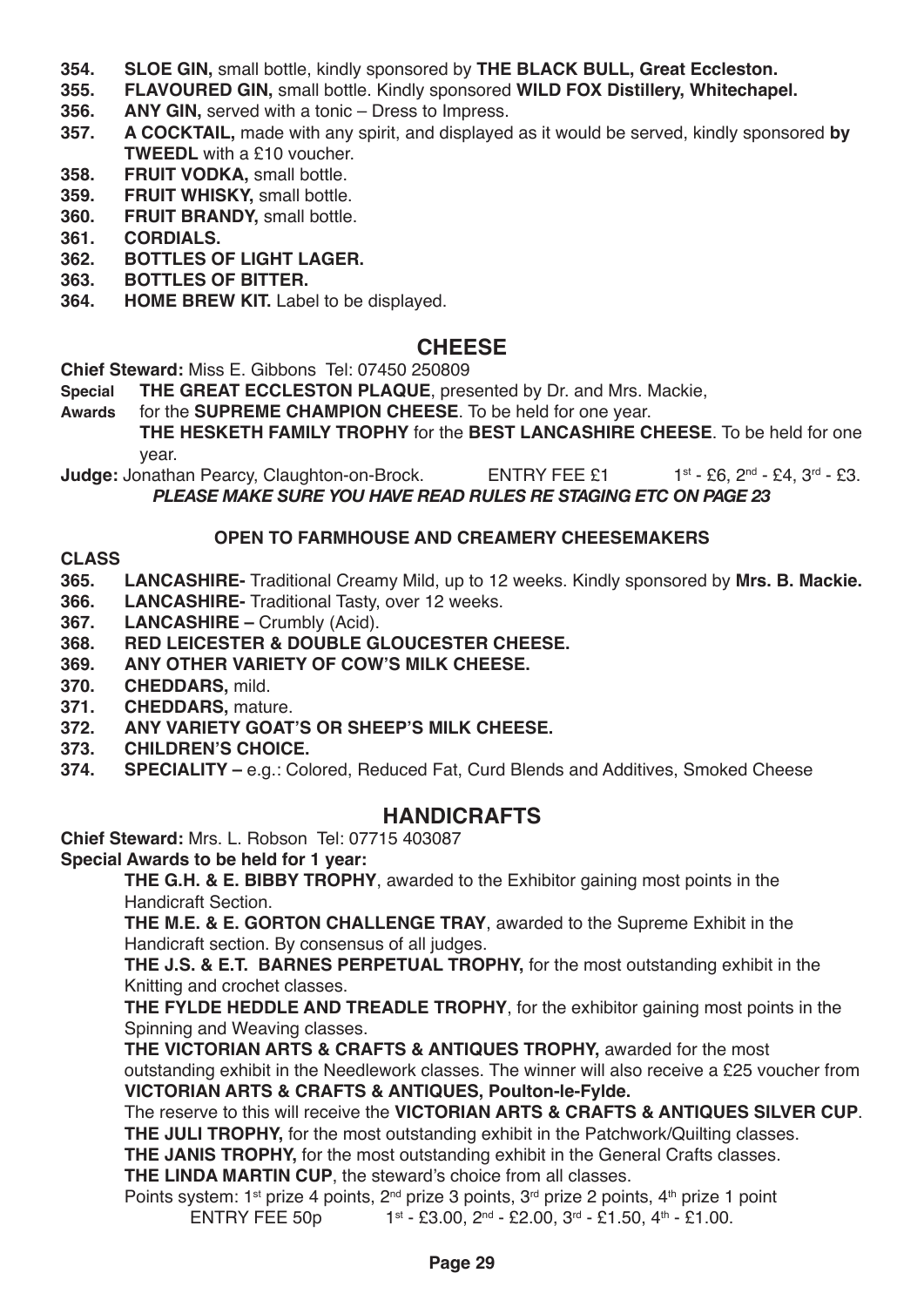#### **PRIZE MONEY WILL NOT BE PAID IF NOT COLLECTED ON SHOW DAYS.** *PLEASE MAKE SURE YOU HAVE READ RULES RE STAGING ETC ON PAGE 23*

ALL EXHIBITS MUST HAVE BEEN COMPLETED WITHIN THE LAST THREE YEARS AND MUST BE ENTRANT'S OWN WORK. EXHIBITS MUST NOT HAVE BEEN ENTERED AT PREVIOUS GT. ECCLESTON SHOWS MAXIMUM OF 5 ENTRIES IN ANY CLASS

- **Knitting and Crochet Judge:** N. Kitchen, Calder Vale **375. KNITTED/CROCHETED CHILDREN'S TOY.**
- **376. <b>KNITTED/CROCHETED GARMENT** for a child under 3 years.<br>**377. <b>KNITTED/CROCHETED GARMENT** for a child between 3 and
- **377. KNITTED/CROCHETED GARMENT** for a child between 3 and 12 years.<br>378. **KNITTED/CROCHETED GARMENT** for adult
- **378. KNITTED/CROCHETED GARMENT** for adult.

**379. KNITTED/CROCHETED SCULPTURE (3D item).**

- **380. <b>KNITTED/ CROCHETED ACCESSORY**, handbag, shawl, jewellery, hat etc.<br>**381. KNITTED/CROCHETED ITEM FOR THE HOME**, throw cushion wall hangi
- **381. KNITTED/CROCHETED ITEM FOR THE HOME,** throw, cushion, wall hanging, tea cozy etc.

**382. KNITTED/CROCHETED BLANKET** any size.

**Spinning and Weaving Judge:** C. Wright, Ormskirk

- **383. SKEINS OF PLIED HANDSPUN, from fleece.**<br>**384. SKEINS OF PLIED HANDSPUN** from tops
- **384. SKEINS OF PLIED HANDSPUN,** from tops.
- **385. SKEIN OF ART/FANCY YARN.**
- **386. <b>HANDMADE GARMENTS**, made from handspun yarn from carded fleece.<br>**387. HANDMADE GARMENTS**, made from handspun yarn from tops
- **387. <b>HANDMADE GARMENTS**, made from handspun yarn from tops.<br>**388. HANDWOVEN ARTICLES** made from handspun varn
- **388. HANDWOVEN ARTICLES,** made from handspun yarn.
- **389. HANDWOVEN ARTICLES, any fibre.**<br>**390. HANDWOVEN ARTICLES**, from a be
- **390. HANDWOVEN ARTICLES**, from a person who has been weaving less than 3 years.
- **391. ANY ITEM, dyed with natural dyes.**<br>**392. ANY ITEM.** dyed with chemical dye
- **392. ANY ITEM, dyed with chemical dyes.**<br>**393. ANY ITEM** made by any method, from
- **393. ANY ITEM,** made by any method, from hand prepared fibre.
- Classes 383 to 393 kindly sponsored by **THE FYLDE HEDDLES AND TREADLES GUILD OF**

#### **WEAVERS, SPINNERS AND DYERS.**

**Needlework Judge:** J. Westmorland, Burnley

- **394. SUMMER BUNTING** fabric.
- **395. FABRIC BAG.**
- **396. FABRIC ACCESSORY** other than bag.<br>**397. CHRISTMAS DECORATION** needlews
- **397. CHRISTMAS DECORATION**  needlework/fabric based.
- **398. ADULT GARMENT** fabric.<br>**399. CHILD'S GARMENT** fabric
- **399. CHILD'S GARMENT** fabric.<br>400 **A PIECE OF CREATIVE EMB**
- **400. A PIECE OF CREATIVE EMBROIDERY**  blackwork, crewel, canvas work etc.
- **401. COUNTED CROSS STITCH**  from a commercial kit, any size.
- **402. COUNTED CROSS STITCH, Original Any size.**
- **403. ITEMS FOR THE HOME** needlework/fabric based, e.g. cushion, wall hanging, tea cozy etc.
- **404. FABRIC TOY.**
- **405. REPURPOSE A PAIR OF JEANS** have fun and use your imagination!

**Patchwork/ Quilting Judge:** T. Croxey, Thornton

# **Please note that any quilt without a hanging sleeve cannot be displayed on a quilt stand**

# **406. PATCHWORK BEDSPREAD/QUILLOW/COT COVER.**

- **407. PATCHWORK /QUILTED ARTICLE,** not bedspread, pillow or cot cover.
- **408. APPILQUE WORK.**
- **NOVICE CLASS -** Any of the above from someone who has been quilting for less than two years.

# **General Crafts Judge: J. Wright, Lancaster**<br>410 **CHILDREN'S TOV/GAME** – not fabi

- **410. CHILDREN'S TOY/GAME**  not fabric or yarn.
- **411. A GREETINGS CARD** any occasion.
- **412. JEWELLERY.**
- **413. BEADWORK.**
- **414. A NEEDLE FELTED ANIMAL.**
- **415. NEEDLE FELTING** other than an animal.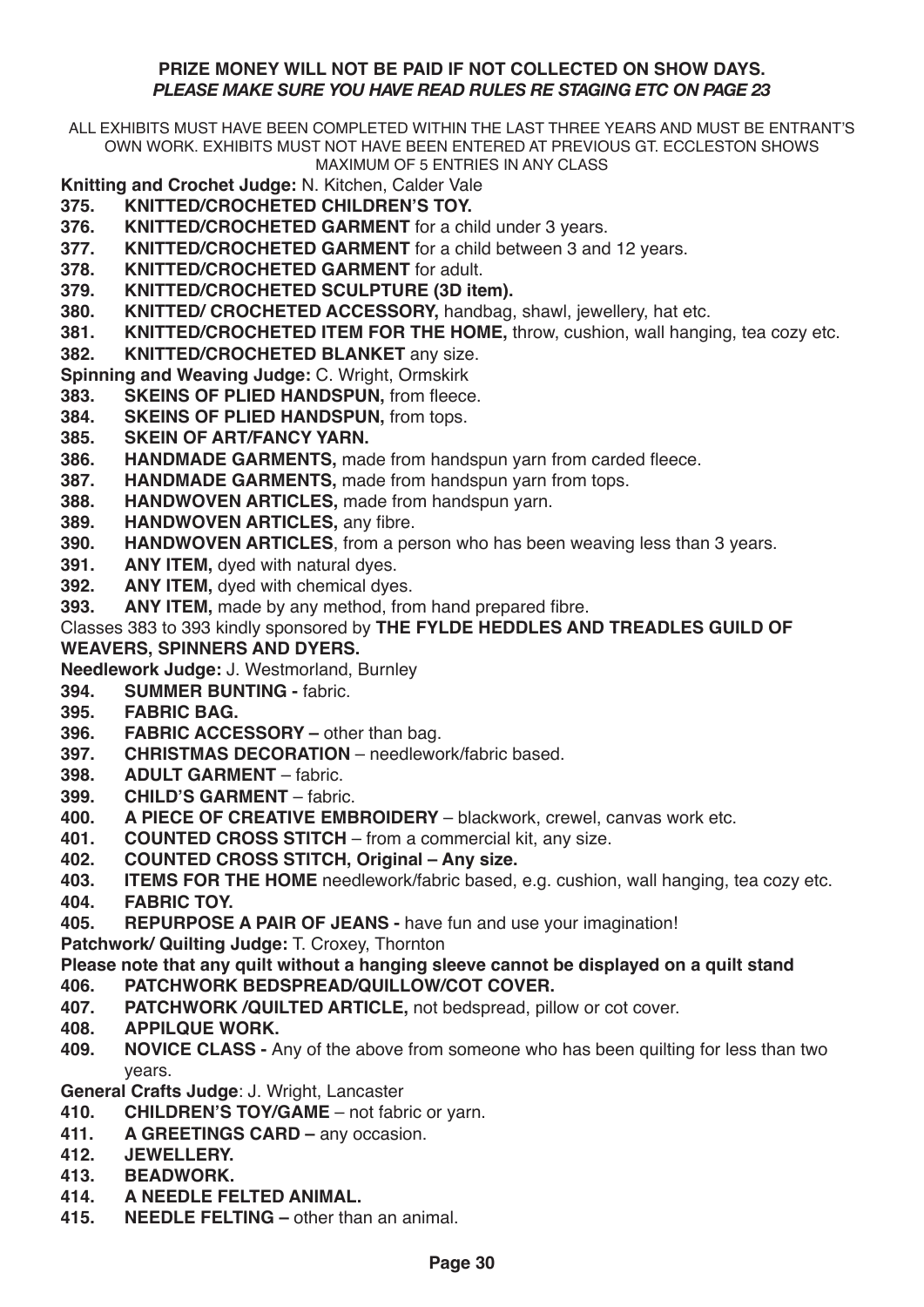- **416. A DECORATIVE WREATH.**
- **417. A CHILDREN'S MOBILE.**
- **418. SCULPTURE MADE OF RECYCLED MATERIALS.**
- **419. AN ITEM FOR THE GARDEN.**
- **420. A PIECE OF CRAFT POTTERY.**
- **421. STAINED/FUSED GLASS.**
- **422. WOODWORKING, WOOD TURNING, WOOD CARVING.**
- **423. FAMILY CHALLENGE: Build a scarecrow to celebrate the Queen's Jubilee.** This needs to be suitable to be displayed outside marquee.
- **424. ANY OTHER HANDICRAFT.**

### **PAINTINGS AND PHOTOGRAPHS**

**Chief Steward:** Mrs. J. Whitlow Tel: 07869 738883

All exhibits must be entrant's own work and must not have been exhibited previously at this show.

#### **PAINTINGS**

**Judges:** Miss R. Kellet, Pilling Entertainment and the ENTRY FEE 50p

 $1<sup>st</sup> - £3.00$ ,  $2<sup>nd</sup> - £2.00$ ,  $3<sup>rd</sup> - £1.50$ ,  $4<sup>th</sup> - £1.00$ .

**Special THE GT. ECCLESTON WI. TROPHY**, for the **BEST PAINTING IN SHOW**. To be held for one **Awards** year.

**THE ESKDALE TROPHY** for the **BEST WATER COLOUR.** To be held for one year **THE FPS FRAMING OF ELSWICK TROPHY** for the **BEST OIL PAINTING.** To be held for one year.

**PRIZE MONEY WILL NOT BE PAID IF NOT COLLECTED ON SHOW DAYS**  The Exhibitor with the **MOST OUTSTANDING PAINTING OR DRAWING** will receive £10, kindly donated by **Dr. J. MACKIE.**

#### *PLEASE MAKE SURE YOU HAVE READ RULES RE STAGING ETC ON PAGE 23*

# **CLASS**

- **425. AN ORIGINAL OIL PAINTING**, landscape.
- **426. AN ORIGINAL OIL PAINTING**, any other subject.
- **427. AN ORIGINAL WATER COLOUR,** landscape.
- **428. AN ORIGINAL WATER COLOUR**, any other subject.
- **429. PORTRAIT,** any media.
- **430. DRAWING**, any media.
- **431. PAINTING**, any other media.
- **432. MODEL**, made from clay.
- **433. A MINIATURE** any media.

#### **PHOTOGRAPHS**

**Judges:** Mrs. J. Cookson, Hambleton & Mrs. A. Carr, Pilling Fundally Results For Family PEE 50p

1st - £2.00, 2nd - £1.50, 3rd – £1.00

The Exhibitor with the **MOST OUTSTANDING PHOTOGRAPH** will receive £10 kindly donated by **Mrs. Mackie.**

All exhibits must be entrant's own work except in Class 454, and it would be appreciated if details regarding the exhibits in this class could be displayed.

**Special THE GT. ECCLESTON W. I. TROPHY** for the **BEST PHOTOGRAPH IN SHOW.** To be held for **Awards** one year.

**THE FAIRBANK PHOTOGRAPHIC SERVICES TROPHY** for the **BEST PHOTOGRAPH** in classes 434 and 437. To be held for one year.

**THE BERNARD CRAGG MEMORIAL TROPHY** for the **BEST POST CARD** in class 446. To be held for one year.

An exhibitor with an entry fee of £8.00 or more will receive a free pass to Showground. MAXIMUM SIZE FOR ALL PHTOGRAPHS IS 6" x 4", EXCEPT CLASS 454 WHERE MAXIMUM SIZE OF A4 IS PERMITTED. A MAXIMUM OF 3 ENTRIES PER CLASS

**Class**

- **434. BLACK & WHITE PHOTOGRAPH** livestock.
- **435. BLACK & WHITE PHOTOGRAPH** landscape.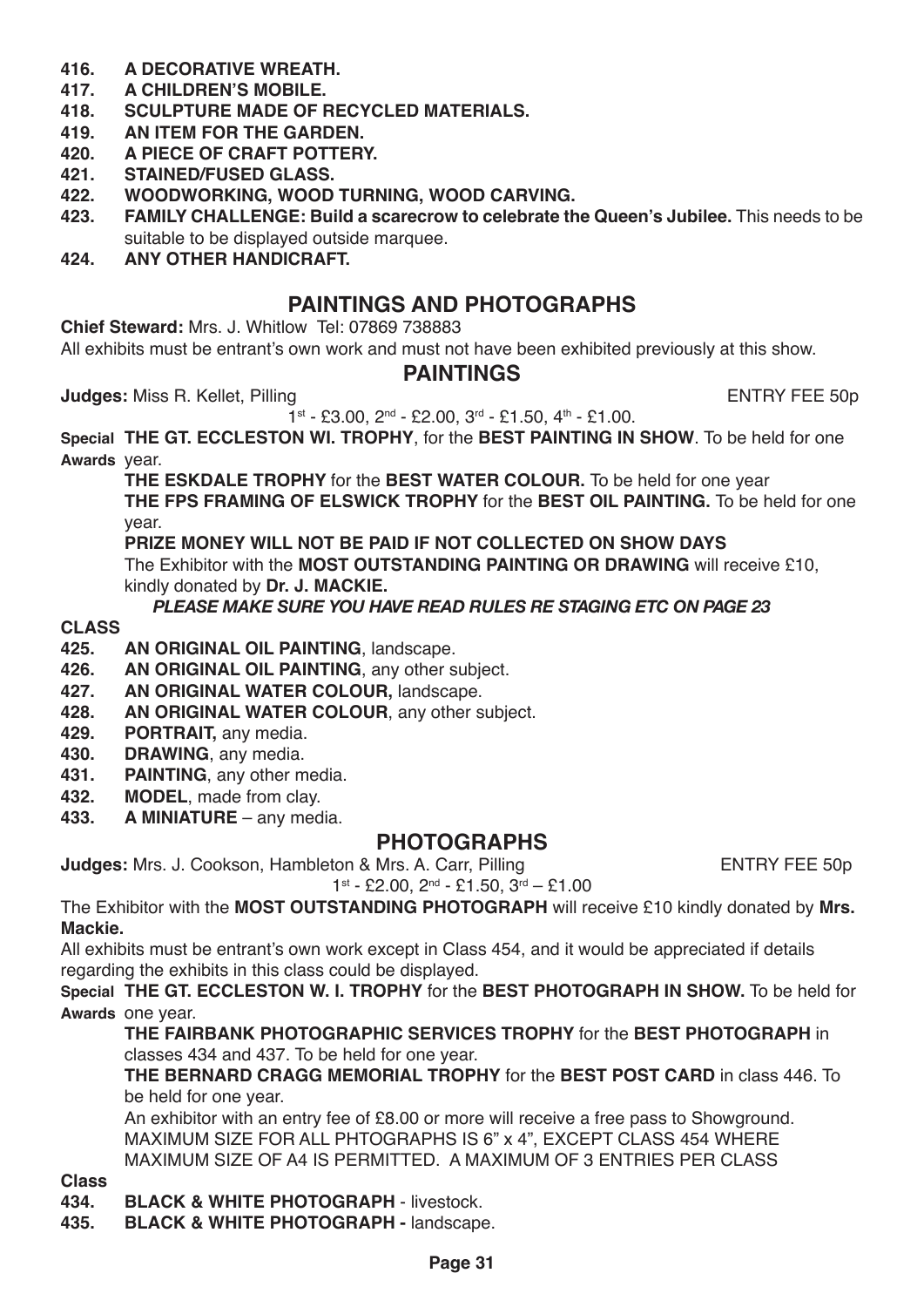- **436. BLACK & WHITE PHOTOGRAPH wildlife+**<br>**437. BLACK & WHITE PHOTOGRAPH weather**
- **437. BLACK & WHITE PHOTOGRAPH** weather.
- **438. BLACK & WHITE PHOTOGRAPH**  Great Eccleston Show.
- **439. BLACK & WHITE PHOTOGRAPH**  farming.
- **440. BLACK & WHITE PHOTOGRAPH** macro plant (close up).
- **441. BLACK & WHITE PHOTOGRAPH** shadows.
- **442. COLOUR PHOTOGRAPH**  sunrise/sunset.
- **443. COLOUR PHOTOGRAPH** landscape.
- **444. COLOUR PHOTOGRAPH** wildlife.
- **445. COLOUR PHOTOGRAPH** livestock.
- **446. COLOUR PHOTOGRAPH** weather.
- **447. COLOUR PHOTOGRAPH** Great Eccleston Show.
- **448. COLOUR PHOTOGRAPH** macro plant (close up).
- **449. COLOUR PHOTOGRAPH** farming.
- **450. COLOUR PHOTOGRAPH** water (lake, river, coast).
- **451. COLOUR PHOTOGRAPH** food.
- **452. COLOUR PHOTOGRAPH** shadows.
- **453. COLOUR PHOTOGRAPH -** Blackpool, Fylde, Wyre landmark (up to A4 size).
- **454. POSTCARD**, 30 years old or over. No embroidered postcard.

### **CHILDREN'S SECTION**

**Chief Stewards:** Mrs. S. Fryars Tel: 01253 836200.

**Special CHALLENGE SHIELD**, to be awarded to Exhibitor in Reception Class to 6 years section **Awards** gaining most points.

**CHALLENGE SHEILD**, to be awarded to Exhibitor 7-8 years gaining most points.

**CHALLENGE SHEILD**, to be awarded to Exhibitor 9-11 years gaining most points.

**CHALLENGE SHEILD**, to be awarded to Exhibitor 12-15 years gaining most points.

These will be held for one year. 1<sup>st</sup> prize - 4 points,  $2<sup>nd</sup>$  prize - 3 points,  $3<sup>rd</sup>$  prize - 2-point,  $4<sup>th</sup>$  - 1 point.

**A MEDAL** for the **SUPREME EXHIBIT** in the section for Pre-school. To be presented annually by Eleanor Scott & Irene Molloy.

**THE JOHN & IVY FAIRCLOUGH MEMORIAL TROPHY** for the **SUPREME EXHIBIT** in the section for Reception to 6-year-old. Presented by daughters Eleanor Scott & Irene Molloy. **THE GT. ECCLESTON TROPHY** for the **SUPREME EXHIBIT** in the section for 7-8 years old. **THE GT. ECCLESTON TROPHY** for the **SUPREME EXHIBIT** in the section for 9-11 years old. **THE GLADYS HILTON TROPHY** for the **SUPREME EXHIBIT** in the section for 12-15 years old.

**THE STEWARD'S SPECIAL AWARD,** for the exhibit that the stewards consider to be of special merit. It cannot have been placed in any category and the winner will receive a rosette and £5.00 kindly donated by the Chief Steward.

EXHIBITOR'S AGE MUST BE DISPLAYED CLEARLY ON ALL EXHIBITS.

EXHIBITS MUST BE CHILDREN'S OWN WORK. THIS APPLIES IN ALL SECTIONS.

#### **PRIZE MONEY WILL NOT BE PAID IF NOT COLLECTED ON SHOW DAYS** *PLEASE MAKE SURE YOU HAVE READ RULES RE STAGING ETC ON PAGE 23*

Prize money in all classes:  $1^{st}$  - £2,  $2^{nd}$  - £1.50,  $3^{rd}$  - £1,  $4^{th}$  - 50p

Classes 455 and 457 PRE-SCHOOLS. No entry fee in these classes.

**Judge**: Miss Sioned Morris

- **455. A PAINTING, 'A COLOURFUL CATERPILLAR',** maximum size 40cm x 40cm (all must be named on back).
- **456. HANDWORK**, something made from cardboard boxes, rolls etc.
- **457. MODEL OF A MONSTER,** made from playdough, plasticine, salt dough or clay.
- Classes 458 to 466 for Children in Reception Class to 6 years old.

- **Judge:** Miss Faye Bradley **ENTRY FEE 20p**<br> **ASS** ELOWERS IN A JAM JAR **458. FLOWERS IN A JAM JAR.**
- **459. A VEHICLE,** made from cardboard boxes, rolls etc.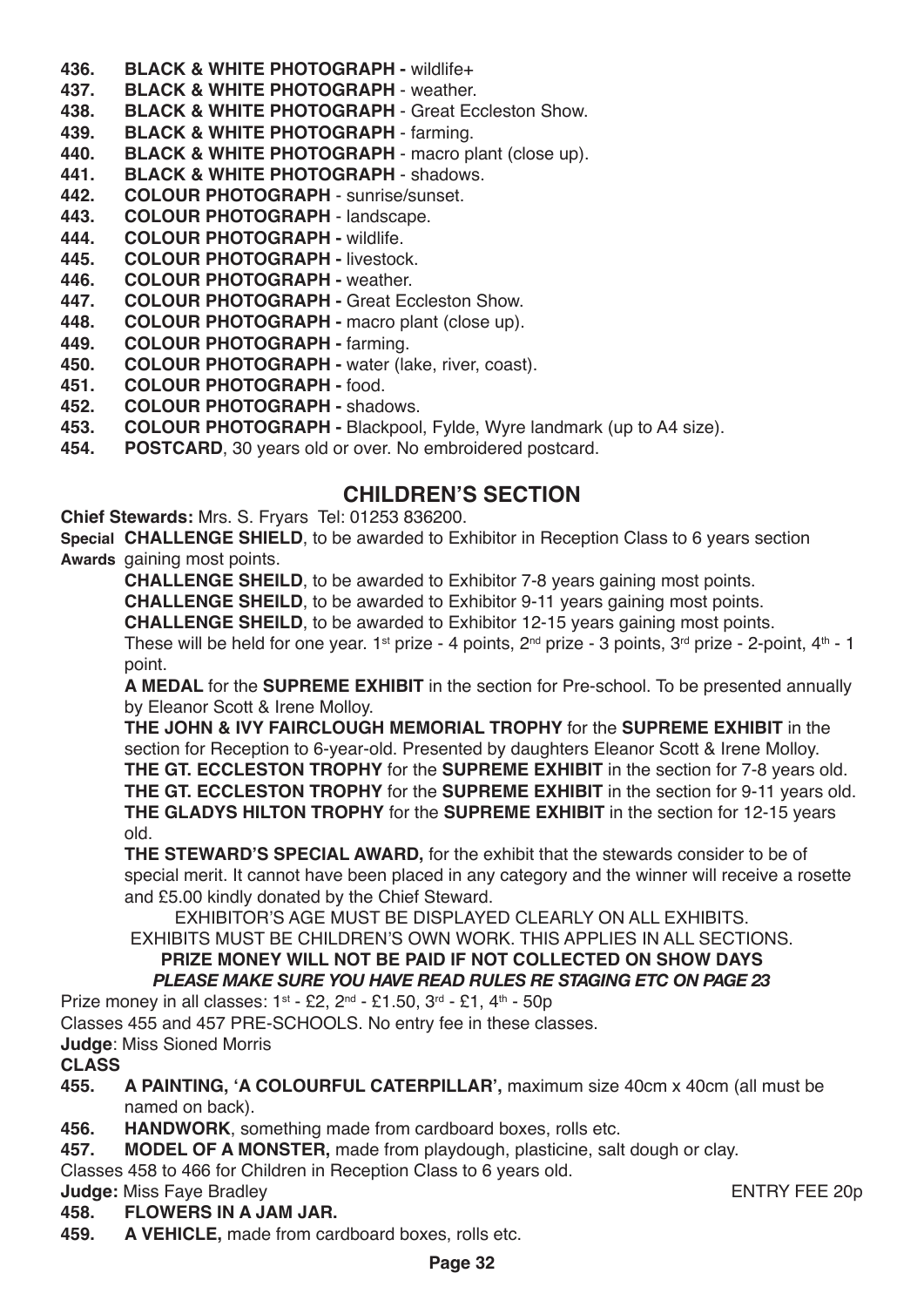**Page 33**

**Judge:** Mrs. Nadya Rodgers No entry Fee

**Special THE HALSALL PERPETUAL TROPHY**, to be awarded to the **WINNING SCHOOL**. To be held **Awards** for one year.

**JUNIOR SCHOOLS COMPETITION RESTRICTED TO ONE ENTRY PER SCHOOL**

# **CLASS**

- **491. A PIECE OF ENVIRONMENTAL ART. 492. SOMETHING MADE FROM CLAY. 493. A PIECE OF COMPUTER ART WORK,** max size A4.
- 
- 
- 
- 
- 
- 
- 
- **497. AN ITEM MADE IN YOUR TECHNOLOGY CLASS.**
- **498. COLOUR PHOTOGRAPH,** must be taken by exhibitor.
- 

**499. ANY OTHER HANDICRAFT.**

- **496. A PIECE OF FANTASY ART.**
- 
- 
- 
- 
- 
- **495. DRAWING OR PAINTING,** any media or subject.
- **494. A DECORATED ITEM OF CLOTHING OR SHOES.**
- 
- 
- 
- 
- **489. A PAPERMACHE CREATION. 490. FOUR JUBILEE CUP CAKES,** on a plate.
- **Judge:** Mrs. Helen Young Entertainment of the Control of the ENTRY FEE 20p
- **Judge:** Miss Lora Fryars **ENTRY FEE 20p**<br>**478.** A MINATURE GARDEN IN A SEED TRAY. **478. A MINATURE GARDEN IN A SEED TRAY.**
- 
- 
- 
- 
- 
- 
- 
- 
- Classes 478 to 488 for 9-11 years old

**471. A BOAT, made from recycled items.**<br>**472. A DECORATED PLANT POT 472. A DECORATED PLANT POT.**

**475. A BOTTLE CREATURE,** using a plastic bottle.

**473. FOUR DECORATED DIGESTIVE BISCUITS,** on a plate.

**461. A COLLAGE 'The QUEEN'**, maximum size 30cm x 30cm.

**465. POTATO OR VEGETABLE PRINT** maximum size 40cm x 40cm.

**469. A COLLAGE 'MY BEST FRIEND'** MAXIMUM SIZE 40cm x 40cm. **470. HANDWRITING, 'NURSERY RHYME'** A4 size, illustrated.

**474. PAINTING 'SONIC THE HEDGEHOG',** maximum size 40cm x 40cm.

**464. THREE DECORATED KRISPIE CAKES, on a plate.**

**462. COLOURED DRAWING, 'DISNEY CHARACTER'** maximum size 40cm x 40cm.

**Judge:** Mrs. Georgina Rooney **ENTRY FEE 20p**<br>167 **GARDEN FLOWERS IN A** JUG

- **477. ANY OTHER HANDICRAFT.**
- 
- 

**468. A REGAL CROWN.**

**476. COLOUR PHOTOGRAPH,** must be taken by exhibitor.

**460. DECORATED PAPER PLATE.**

**463. NECKLACE MADE FROM PASTA.**

**466. ANY OTHER HANDICRAFT.** Classes 467 to 477 for 7-8 years old

**467. GARDEN FLOWERS IN A JUG.**

- 
- 

- 
- **479. FLOATING FLOWERS.**
- 
- **480. PAINTING, 'SELF PORTRAIT',** maximum size 40cm x 40cm.
- 
- 
- 
- 
- 
- 
- 
- 
- **486. COLOUR PHOTGRAPH,** must be taken by exhibitor.
- **487. ANYTHING MADE FROM A KIT.**
- 

- **481. A HEAD MADE FROM PAPERMACHE.**
	-
- 
- **482. A PENCIL DRAWING,** any subject. Maximum size 40cm x 40cm.
- **483. COLLAGE 'SUNFLOWERS'.** Maximum size 40cm x 40cm.<br>**484. A BLACK AND WHITE PIECE OF ARTWORK** maximum s
- **484. A BLACK AND WHITE PIECE OF ARTWORK, maximum size 40cm x 40cm.**<br>**485. DESIGN A POSTER FOR A PLATINUM JUBILEE STREET PARTY** A4 size
- **485. DESIGN A POSTER FOR A PLATINUM JUBILEE STREET PARTY,** A4 size.
- 
- 
- 

**488. ANY OTHER HANDICRAFT.** Classes 489 to 499 for 12-15 years old

- 
- 
- 
-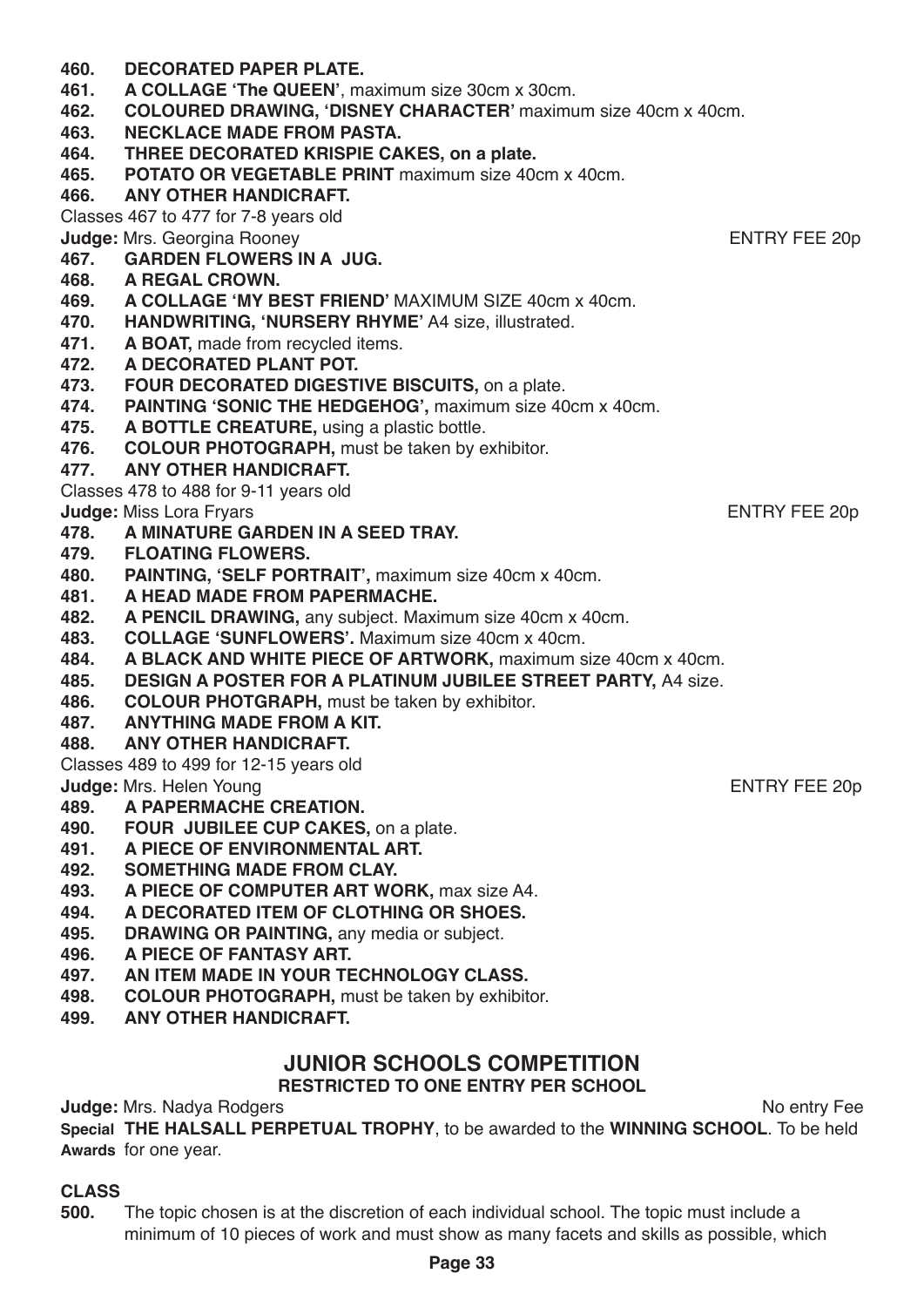may be associated with the chosen topic. The whole exhibit to be displayed suitably, clearly marked with the title and name of the school. Size allocated 5' x 2'9" depth.

### **THE FAMILY CHALLENGE (**A new class)

No entry fees

#### **501. THE GREATEST NUMBER OF DIFFERENT ITEMS THAT WILL FIT IN A SHOE BOX, BEGINNING WITH THE LETTER 'M':**- For example a magnet, marble

Rules: The shoe box lid must be able to close, and each entry must be accompanied with a list of all the items contained within the box, which will be displayed alongside the box. **Winning family to receive a rosette and keepsake trophy.**

### **VINTAGE FARM MACHINERY**

**Chief Steward:** Mr. R. Scott Tel: 07968 805853

**Special THE RAYMOND KIPPAX MEMORIAL TROPHY** to be awarded to **THE SUPREME EXHIBIT.**

**Awards THE DIANE ANDREWS TROPHY** for the **SHOW AND SHINE CLASS. THE MASSEY PARTS.CO.UK TROPHY** for **BEST FERGUSON/MASSEY FERGUSON. BRYAN HOGARTH Ltd. TROPHY** for **BEST FORD/FORDSON. BRYAN HOGARTH Ltd. TROPHY** for **BEST NUFFIELD/LEYLAND/MARSHALL. CORNTHWAITE (Farm Machinery) Ltd. TROPHY** for **BEST ORIGINAL TRACTOR. HARRY HORN MEMORIAL TROPHY** for **BEST DAVID BROWN. CRAGGS of CONDER GREEN TROPHY** for **BEST CLASSIC. THE ENTWISTLE FAMILY TROPHY** for **BEST IMPLEMENT IN SHOW.**

All trophies to be held for one year. An attendance memento will be awarded to all entrants.

**Judges:** Mr. Doug Taylor

- **1. BEST FERGUSON/MASSEY FERGUSON**
- **2. BEST FORD/FORDSON**
- **3. BEST NUFFIELD/LEYLAND/MARSHALL**
- **4. BEST ORIGINAL TRACTOR**
- **5. BEST DAVID BROWN**
- **6. BEST CLASSIC**
- **7. BEST IMPLEMENT**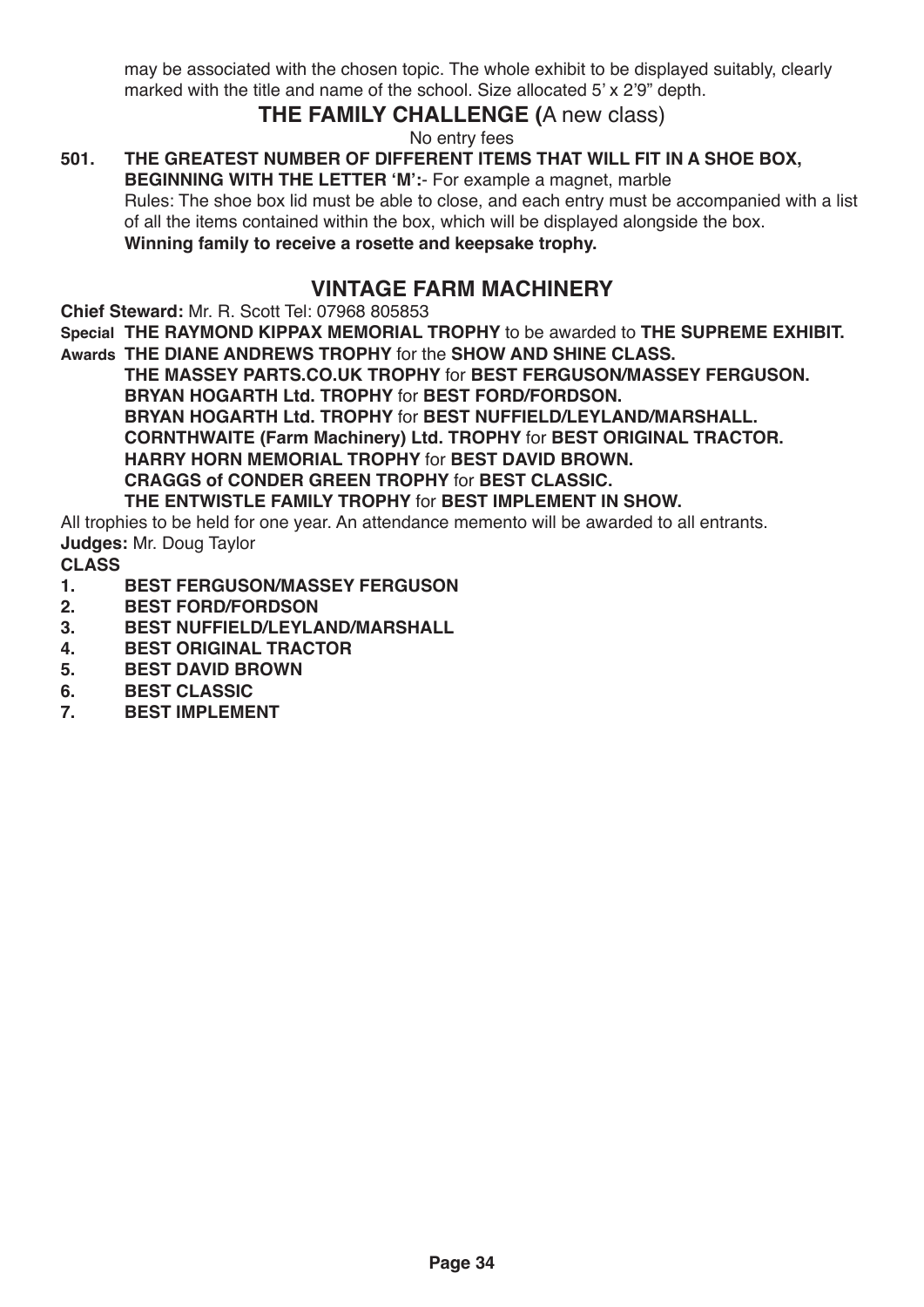# FOR ONLY £20.00 WHY NOT **BECOME** A MEMBER OF THE SOCIETY

Make your cheques payable to

# GREAT ECCLESTON AGRICULTURAL SOCIETY

and send to:

The Secretary, Millstones,

Strickens Lane, Barnacre, Garstang PR3 1UD

# OR BUY YOUR ADMISSION TICKETS ONLINE AT

www.greatecclestonshow.co.uk

# OR YOU MAY PAY FOR ADMISSION WITH YOUR CARD AT THE GATES

Company Limited by Guarantee No 5019969 Registered Charity No 1104640

# *An Appreciation*

Gt. Eccleston and District Agricultural Society wish to express our gratitude to residents around the Show site for their co-operation, support and understanding. Many thanks!

# *Many Thanks*

We have tried to acknowledge the many organisations and individuals who have contributed to this years Show. If we have inadvertently left anyone out, please accept our sincere apologies.